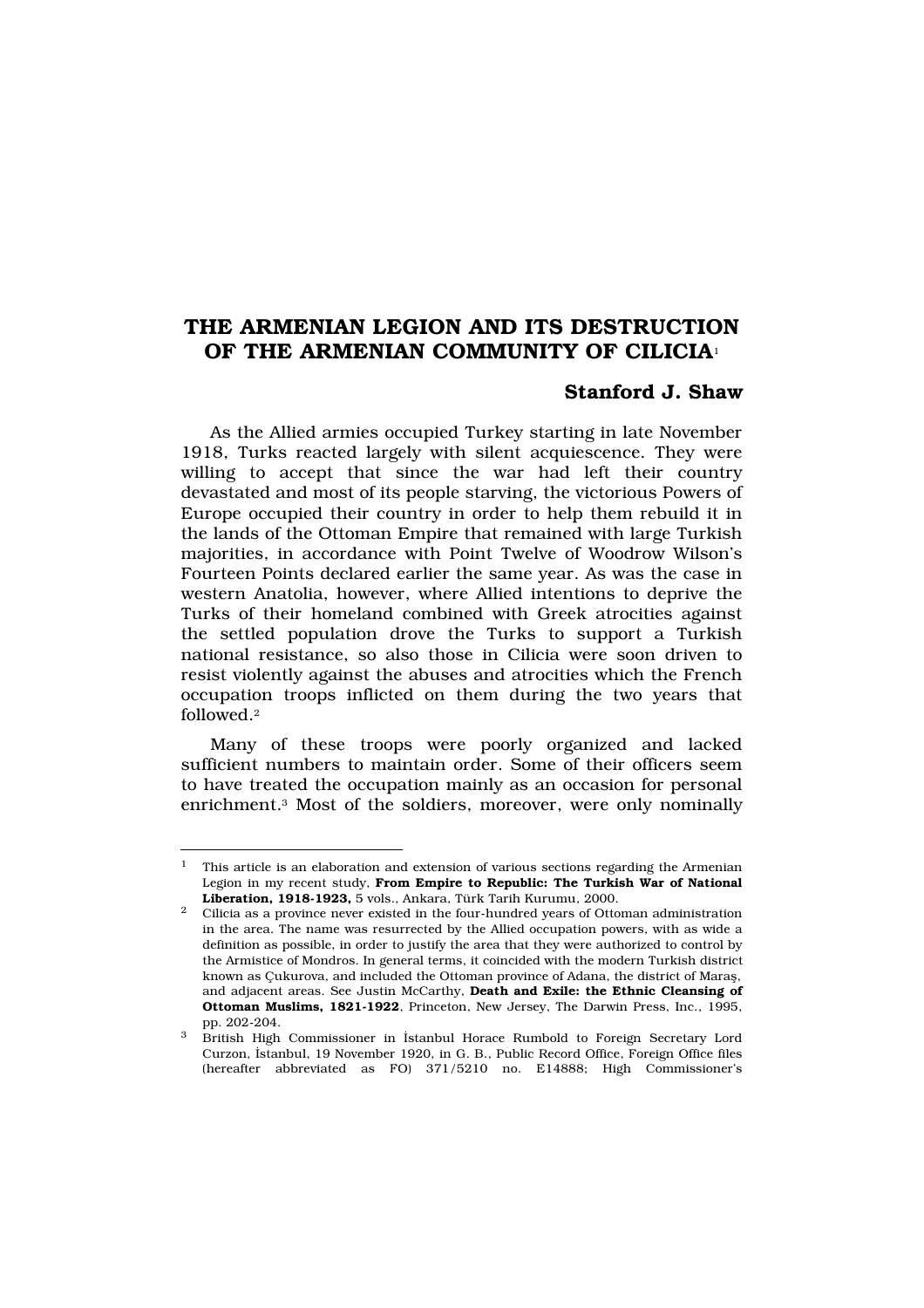French since the French army had been decimated on the Western Front during the World War that had just come to an end, and the people of France were unwilling to sacrifice more in order to secure nebulous conquests in far off lands such as Turkey. Some of the soldiers were in fact Tuaregs from Algeria. Most, however, were members of a section of the French Légion d'Orient called the Armenian Legion (Légion Arménienne), commanded by French General Louis Romieu. The Armenian Legion had been organized starting in 1916 under Romieu's command in Cyprus, until 1878 part of the Ottoman Empire but starting on 4 November 1914, transformed into a base for assaults against the Islamic Middle East. Training and provision of arms was carried out largely under British auspices, at a base located near Monarga (Bogaztepe), north of Magosa, chosen because of the existence of an Armenian monastery nearby. Turks on the island were severely restricted under a regime of martial law to prevent them from interfering. Their arms were confiscated and turned over to the Legion, depriving the Cypriot Turks of the ability to defend themselves against the long-standing attacks against them by the local Greek population.<sup>4</sup> Substantial military support was provided by the French and British forces training nearby in preparation for their assault on Gelibolu (Gallipoli) along with arms brought with the British expeditionary force sent from Egypt. Financial resources for arms and other equipment for the Armenian Legion, as well as for the salaries of officers and men, came largely from popular subscription campaigns mounted throughout the war in the United States and Great Britain nominally intended to feed 'starving Armenians', but which in fact were used to mount terrorist attacks against Turks throughout Anatolia as soon as an Ottoman defeat and Allied occupation of the country made it possible.<sup>5</sup> Cypriot Greeks contributed substantially to the Legion,

Representative, ‹zmir, to High Commissioner, ‹stanbul, 5 June 1920 in FO 406/44, p. 75, no. 48; cited in McCarthy, Death and Exile, op. cit., p. 242.

<sup>4</sup> The district between Magosa and Monarga was in fact made a closed military zone, with its entire Turkish population being evacuated to concentration camps. The camp of Arab militants trained at nearby base to support the Arab revolt were transferred to a more distant location. Halil Aytekin, K br s'ta Monarga (Boğaztepe) Ermeni Lejyonu Kamp Ankara, Türk Tarih Kurumu, 2000, pp. 60-66.

<sup>5</sup> Aytekin, op. cit., pp. 37-89, 165-178 provides details on the organization and training of the Armenian Legion during World War I. The American financial campaign was spearheaded by American missionary leader James Barton and retired President Theodore Roosevelt. John D. Rockefeller led the donors with a gift of \$25,000. See: Aytekin, op. cit., pp. 90-93.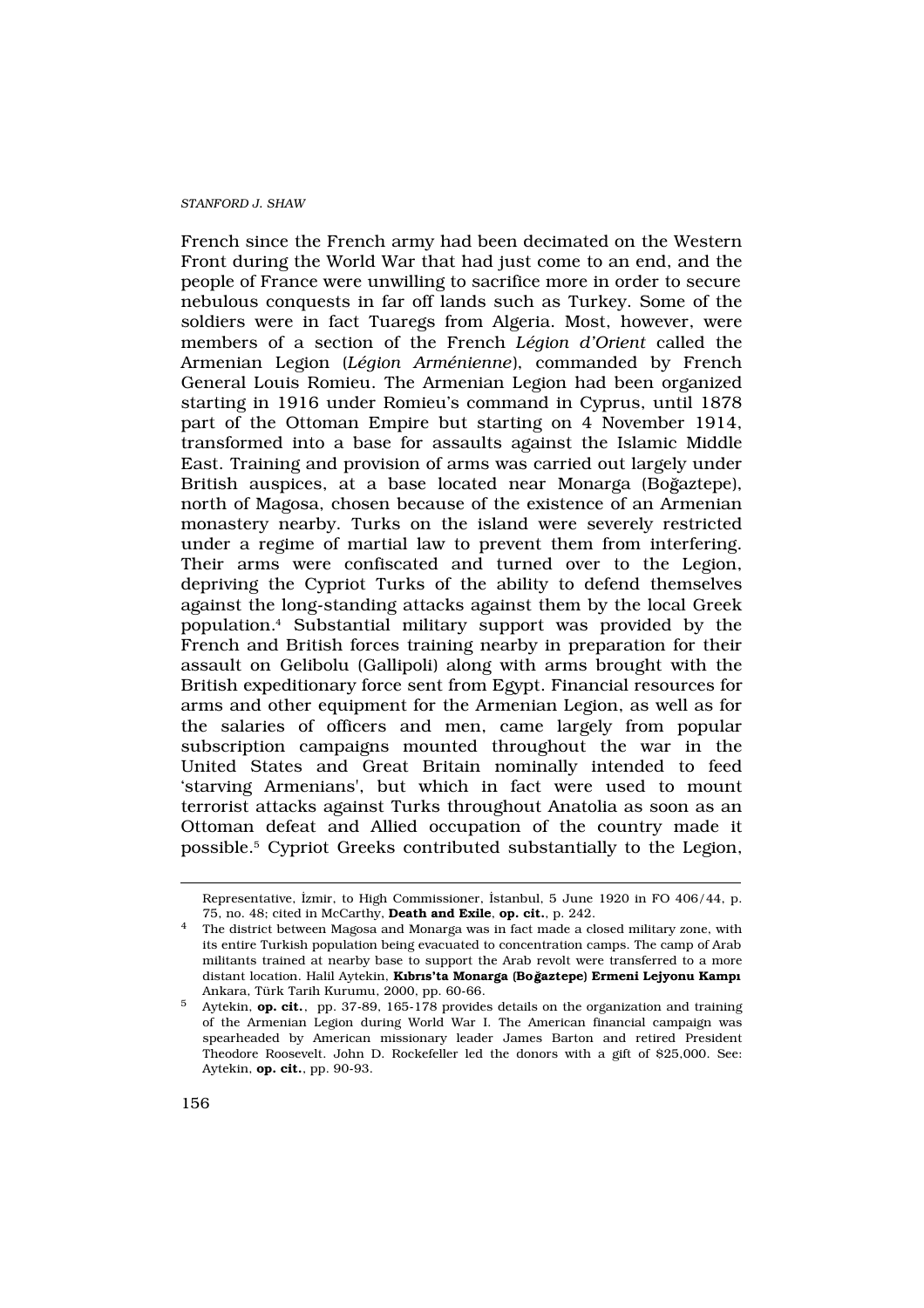providing food, clothing and logistical support for the soldiers while they were in training.

Large numbers of young Armenians came to Cyprus to join the Legion, mostly as a result of recruitment campaigns organized by the son of the former Prime Minister of Egypt, Boghos Nubar Pafla, who stirred them with romantic tales of establishing an Armenian empire stretching from the Black Sea to the Mediterranean while at the same time, gaining revenge against Turks and other Muslims. Armenian soldiers who had served in the Ottoman army during the war and had been captured by the British and imprisoned in concentration camps in Cyprus also were separated from their Turkish colleagues and enrolled in the Legion. As time went on, the initial force of Armenian refugees was enlarged by the transfer to it of Armenian soldiers in the British and French garrisons on the island and in Egypt as well as Armenians captured by General Edmund Allenby's army that was advancing from the Sinai Peninsula through Syria during most of 1917.

Difficulties in disciplining and training the Armenians prevented the Legion from being used in any of the campaigns mounted against the Ottomans in the latter stages of the war except for a few who were sent to Allenby's force, largely to help get local Syrian Arabs and Armenians to support the campaign in cooperation with the Bedouin raids coming out of the desert as part of the Arab Revolt. The Armenian Legion therefore remained on Cyprus until the armistice was signed. In the end it was brought to Turkey, not by the British, but as part of the French army sent to occupy Syria and south-eastern Anatolia as a result of the Armistice imposed on the Ottomans at Mondros in late October 1918. When it entered Turkey as part of the French army, this Armenian force consisted of four battalions of 4368 soldiers and 66 officers.

Starting with their initial landings at ‹skenderun (Alexandretta) a month later, and continuing as the French army moved into Anatolia, members of the Armenian Legion indiscriminately assaulted and pillaged Arab and then Turkish villages and towns, killing hundreds of Muslims in the process. Local Armenians remaining in Cilicia, together with Armenians brought from southern Russia and central Anatolia also joined the French forces as they attacked the Turks, initially in the areas of ‹skenderun and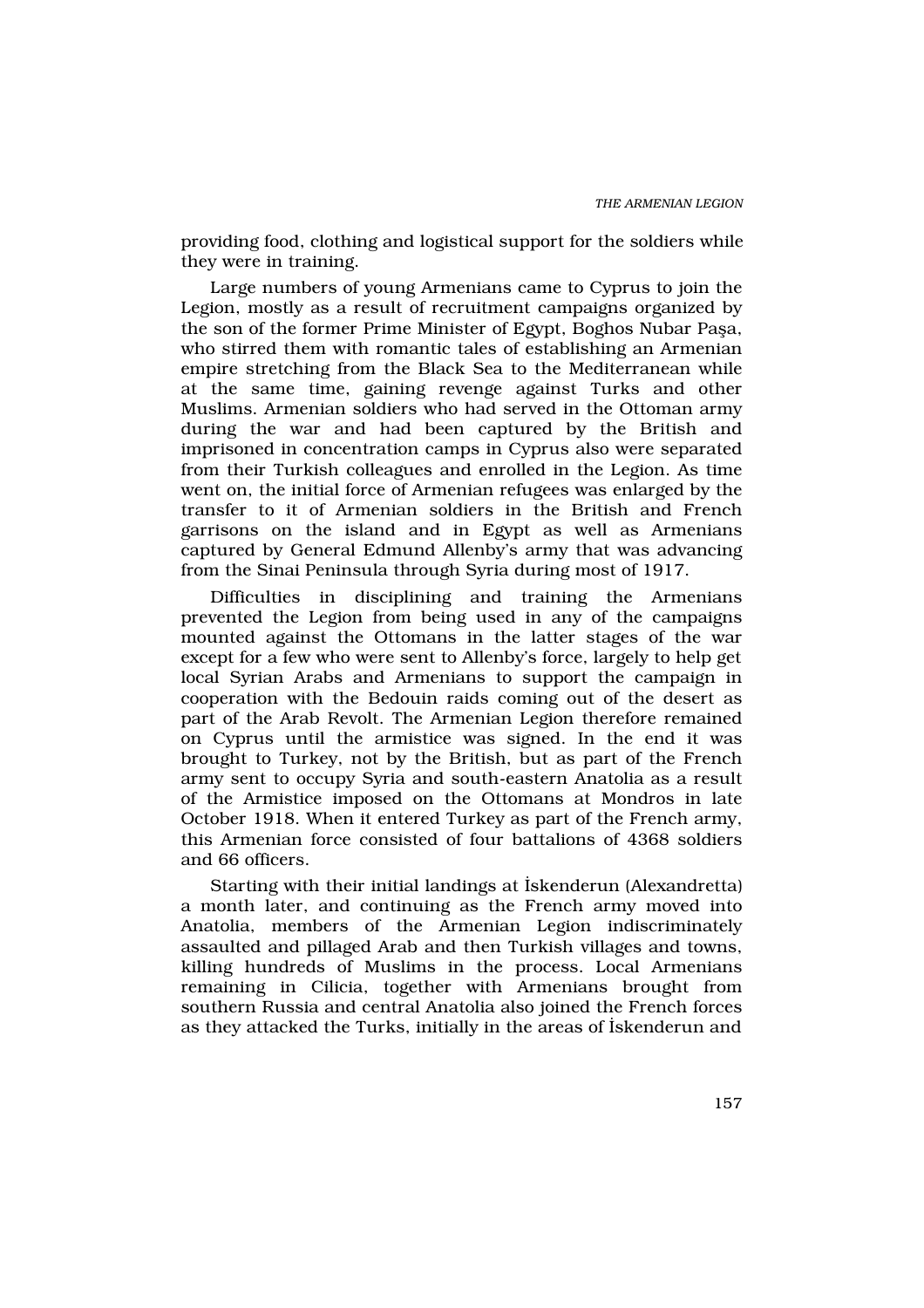‹slahiye, later extending to the areas of Toprakkale-Dörtyol, Mersin, Adana, Tarsus, Pozan $\mathrm{t\,}$  and Marafl. $^{\mathrm{6}}$  As the surviving Muslims fled into the adjacent hills to escape massacre, members of the Armenian Legion pillaged their homes and shops and left village after village in flames. When their French officers attempted to stop the atrocities, the Armenian soldiers mutinied and often deserted their units, joining local Armenians and Armenians arriving in Cilicia from central and western Anatolia in continuing their attacks on the remnants of the settled Turkish population.<sup>7</sup>

The Ottoman army and gendarmerie made numerous reports to the Ministry of War, the Gendarme Department, and the Prime Minister's office based on communications sent by local mayors, district and religious officials, describing the carnage inflicted by Armenian soldiers wearing French uniforms:<sup>8</sup>

Atrocities perpetrated by Armenians wearing French uniforms against the population of Mara.

It has been established that nearly all the French soldiers who supplanted the British soldiers are Armenians. These soldiers have used force to strip off the veils of Muslim women and

<sup>6</sup> Ministère de la Défense (France), Etat Major de l'Armée du Terre, Service Historique, General du Hays, Les Armées françaises au Levant, Tome I: L'Occupation française en Syrie et en Cilicie sous le Commandement Britannique, novembre 1918 novembre 1919, Tome II: Le Temps des Combats 1920-1921 (Chateau de Vincennes, Paris), I, pp. 111-114 (hereafter cited as AFL); from 'Le tableau de stationnement du 5 février, AG, Chateau de Vincennes, no. 2141 in carton A 2-3; and the situation effectifs on 01 February 1919 in no. 359/G of 9 March 1919 in carton 1 C 2; Robert F. Zeidner, "The Tricolor over the Taurus: The French in Cilicia and Vicinity, 1918-1922" (unpublished Ph. D. dissertation, University of Utah, 1991), pp. 153-157, 205; later in book form: Robert F. Zeidner, The Tricolor over the Taurus: the Franco-Turkish War for Cilicia, Crucible of the National Liberation Movement, New York, Peter Lang Publ., 1996; PRFRUS, 1918, supplement 1, 1, pp. 885-891. For an Armenian effort to whitewash the conduct of the Armenian Legion, see R. G. Saakian, Franko-Turetskie Otnoshenia i Kilikiia: 1918-1923, Erivan, 1986. Richard Hovannisian's massive History of the Armenian Republic, while citing the same French sources mentioned in this study, and in particular AFL, fails to give any information on what the French reveal about the Armenian Legion's violent conduct during its occupation of Cilicia.

<sup>7</sup> United States Department of State Decimal File 867. 4016/407, 13 March 1919. McCarthy, Death and Exile, pp. 205, 243; Assistant British High Commissioner Webb to Secretary of State for Foreign Affairs, London, 27 March 1919, in FO 371/3658/no. 58433; United States High Commissioner Admiral Mark Bristol, ‹stanbul, to Secretary of State, 11 December 1919, in U. S. Department of State Decimal File 867/1076; Comte R. de Gontaut-Biron, Comment la France s'est installée en Syrie: 1918-1919, Paris, Plon-Nourrit, 1922, pp. 54-55.

<sup>8</sup> I have inserted in the footnotes the original dossiers and reports on which the translated reports were based.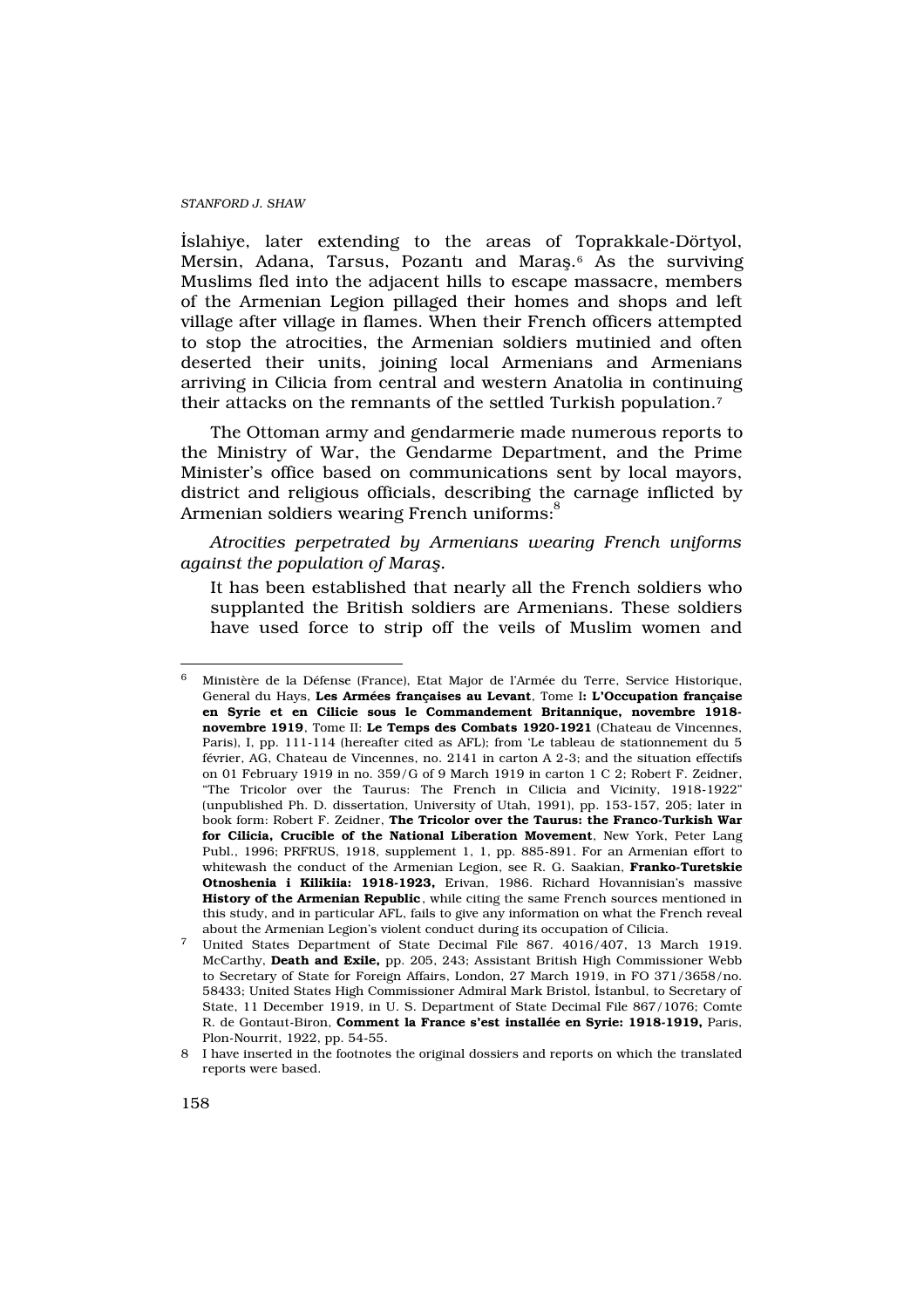assault them in the marketplace, leading the local Muslims to resist. They also have insulted the people. The French commanders have been encouraged by the Armenians to sieze the arms and ammunition of the Muslims. In each convoy of French soldiers occupying Marafl, about three to five hundred Armenians have come, disguised as French soldiers. The Armenians at Zeytun also were armed. As the French soldiers were occupying Marafl, the Armenians welcomed them shouting 'Long live Armenia' while randomly shooting Muslims in the streets and insulting Turkish national values.

19 Safar 1338 (13 November 1919)<sup>9</sup>

 $9$  BOA. HR. SYS. 2543- 5/27, 28. Based on the reports in the following dossier: Bâb-› Âlî, Dâhiliye Nezâreti, Emniyet-i Umûmiyye Müdîriyeti Dârende Kâ'im- i makâml<sup>®</sup>'n<sup></sup>n 11 Teflrîn-i Sânî [1]335 târîhli tahrîrât sûretidir: Mar'afl'da zuhûru istihbâr k›l·nan hâdisât·n kazâ ahâlîsince heyecân-âmiz bir vaz'iyyetde olduklar› kazâya muvâsalat-› âcizîde görülmesi üzerine sükûn ve i'tidâllerini muhâfaza içün nesâyihde bulunulmufl ve mes'ele bir mübâlağadan ibâret olduğu tefhîm edilmifl ancak mezkûr mes'elenin esâs›n› yak›ndan anlamak çâresine tevessül edilmesi tavsiye edilmifl ve bunun üzerine mütehayyizân-> mahalliyye tarafından tertîb ve Mar'afl'a gönderilüp bu kerre avdet eden adam-> mahsûsdan al-nan ma'lumât ber-vech-i zîr arzolunur. Mar'afl'daki ‹ngiliz askerlerini mübâdele eden Frans›z askerleri içinde kyrk Cezayirli Müslim üç bin râddesinde Ermeni olup Mar'afl'a vürûdlar›ndan bir gün sonra müsâfirlikden hânesine avdet eden yüzü peçeli bir ‹slâm kad›n›na Frans›z askeri ünvân› alt›ndaki Ermenilerden bir kaç› ta'arruz ve daha peçeli gezecek misiniz? Serbest olunuz, sözleriyle yüzündeki nikâb› cerhden vefât etdiği ve kaldırıldığı ve flu hâli müflâhede eden ahâlî-i müslimeden bir kac zât tarafından men' ve tarafeynce edilen müdâfa'a ve müsâdeme netîcesinde Frans›z askerlerinden birisi cerh ve ertesi günü eser-i «slâmlardan ikisi mecrûh düfldüğü ve bir hafta sonra da bir polis ile ahâlîden bir flahs»n flehîd edildiği ve «slâmlar yedindeki esliha ve cebhânenin toplatd<sup>3</sup>r>lmas» husûsu Ermeniler tarafından Fransız kumandan nezdinde teflebbüsâtda bulunulduğundan bu sebeble Mar'afl ahâlîsi umûmiyetle silâh be-dest olarak ufak bir ta'arruzla netîcesinde vehâmet kesbedecek bir i'tiflâfl-› dâhilî zuhûruna her an mecbûrî muntaz<sub>'</sub>r bulunduklar› ve ileri gelenlerinden bir kaç zâth da firâren Elbistan'a ilticâ eyledikleri ve etrâfdan peyder-pey Mar'afl'a Frans›z askeri nâm›yla her kâfilede üçer befler yüz Ermeni gelerek ictimâ' ve kuvvetlerini tezyîd eylemekde olduğu ve Frans>zlar tarafından Mar'afl kal'as>yla Yarbafl<sup>'</sup>ndaki Katolik kilisesi, tahkîm ve Zeytun ahâlîsi teslîh edilmekde olduğu ve ahâlîi ‹slâmiyye, vilâyetimizden kuvve-i mu'âvene intizâr eylemekde olduklar› al›nan bir varaka-i mahremâneden ve giden adamdan baflkaca al·nan îzâhdan anlafllm›fl ve ma'amâ-fih flu hâl-i esef-ifltimâl kazâ-y› âcizî ahâlîsinin hissiyât-› dîniyyelerini rencîde etmesinden ve bu bâbda muzâheret ve mu'âvenete ihtiyâc görüldüğü takdîrde bütün mevcûdiyetleriyle mâlen ve bedenen âmâde bulunduklar› berây-› ma'lûmât ma'rûzdur. Ol-bâbda.

Bâb-› Âlî, Dâhiliye Nezâreti, Emniyet-i Umûmiyye Müdîriyeti

Dârende Kâ'im-i makâml› $\Sigma$ 'n›n 13 Teflrîn-i Sânî [1]335 târîhli tahrîrât› sûretidir:

Mütekaddem 11 Teflrîn-i Sânî [1]335 târîhli arîza-i husûsiyye-i çâkerâneme zeyldir. Mar'afl'da ‹ngiliz askerlerini mübâdele etmek üzre dört makineli tüfengle Mar'afl'a dâhil olan Frans›z askerlerini Mar'afl Ermenileri ellerinde bayraklar ve müzeyyen elbiseleri lâbis olduklar› hâlde istikbâl ve flehr içerisinde "Yaflas›n Kilikya Ermenistan, kör olsun çekemeyenler" diye nümâyifllerde bulunduklar› ve ferdâs› günü befl Ermeni Frans›z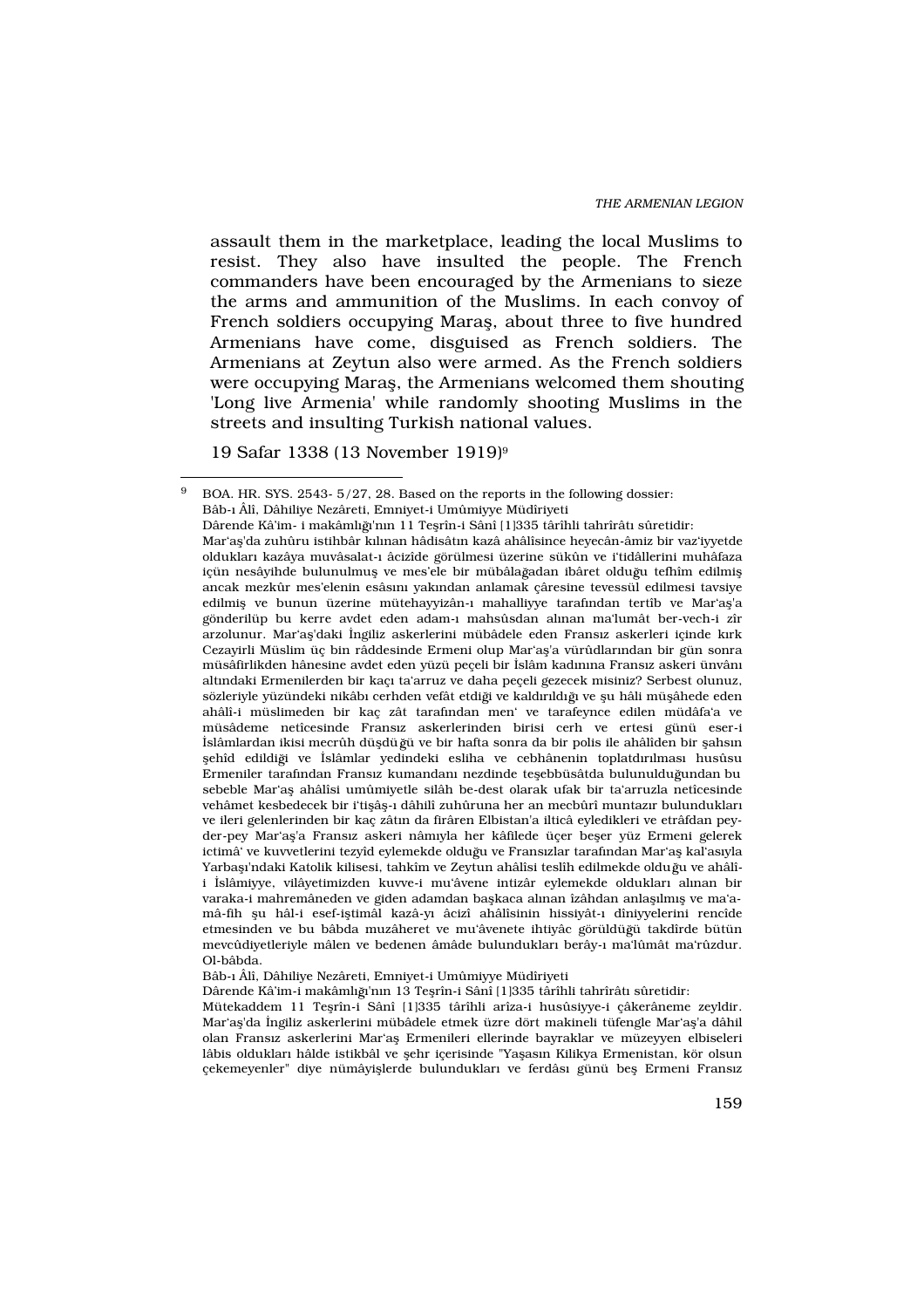Armenians attached to the French Occupying Army at Mara have been attacking Muslim civilians in the neighboring villages as well.

During the incidents that occurred as a result of the French action of lowering the Ottoman flag from the government house at Marafl, an Ottoman gendarme was killed. In Adana, an Armenian soldier killed three persons and three other Muslims were thrown out of a passing train and also were killed. Armenian soldiers attached to the French army entering the village of Lefkeni in the neighborhoods of Uluk›flla wounded all the men in the village and raped some of its women. Seven people were attacked in the vicinity of Ömerli village. Their eyes were carved out and they were then bayoneted.

26 Safar 1338 (20 November 1919)<sup>10</sup>

askeri k›yâfetinde hükûmete giderek jandarma nevbetcisinden umûmhâneler nerede, defterleri nerede bulunduklarının kendilerine gösterilmelerini teklîf eylemeleri üzerine nevbetciler taraf›ndan keyfiyet Mar'afl Jandarma Kumandanl› ›'na ma'lûmât verilerek kumandan tarafından merkûmûnun hükûmetden tardedildiği ve bunun üzerine Ermeniler çarfl› derûnuna girerek simidci dükkân›ndan simid alup Türklerin yedikleri bunlar m·d›r?" diyerek ayaklar altına alup çiğnemekle tahkîrâtda bulunduklar› ve ayn› günde Frans›z istihbârât Ermeni zâbiti hükûmete gelerek keflîde edilen Osmanl› sancağının indirilmesini musvrran teklîf etmesi ve diğer befl nefer Ermeninin de rastgeldikleri ahâlî-i ‹slâmiyyeye ve polis ve jandarmalara ta'arruz ve tecâvüzâtla darba k›yâm eylemeleri üzerine vukû' bulan mudârebe ve müsâdemeye ifltirâk eden jandarmal›kdan müsta'fî Çakmakç› Sa'îd'in kurflunla cerh ve eser-i cerhden müte'essiren flehîden vefât eylediği ve jandarmanan mecrûh ve kendilerinden de bir maktûl düfldüğü ve Ermeni askerleri tertîbât ve kuvvetlerini tezyîde çal›fld›klar› gönderilen adam-› mahsûsun ifâdesinden anlaflld $\check{\phi}$  berây-› ma'lûmât ma'rûzdur. Ol bâbda.

Asl›na mutâb›kd›r Mühür

<sup>10</sup> BOA. HR. SYS. 2602- 1/163. Based on the following report from the Ministry of War to the Ministry of Foreign Affairs:

Erkân-› Harbiyye-i Umûmiyye Dâ'iresi fiu'be: 2 Numara: 4682

Hâriciye Nezâret-i Celîlesine

Devletlü efendim hazretleri

‹stihbârât-› muhtelife hulâsas› ber-vech-i zîr arz olunur:

1- Mar'afl'› iflgâl eden Frans›zlar flehir etrâf›nda tahkîmât yapm›fllard›r. Ve Elbistan volunu tarassud etdirmekdedirler. Mar'afl Hükûmet Konağ'ından Osmanly sancağın indirmek istemifller ise de muvaffak olamam›fllar ve bu münâza'a esnâs›nda jandarma tüfengçisi Sadullah Efendi flehîd olmufldur.

2- Adana'da Frans›z Administratörünün tercümân› Kemâl, Evkâf Müdîri fiefik, Polis Cemâl efendiler bir Ermeni nefer tarafından katledilmifllerdir. Esâretden avdet eden alt neferden ikisiyle bir Müslüman bakkal trenden atlmak sûretiyle itlâf edilmifllerdir.

3- Uluk›flla flark›ndaki Kocak karyesi civâr›nda Lefkeni [Lefkere] köyüne 6/11/35 gecesi gelen Frans>z Ermeni askerleri köyün erkeklerini darb ve kad>nlar>n bir k>sm>n>n ›rzlar›na tecâvüz etmifllerdir. Ömerli karyesi civâr›nda yedi kiflinin gözleri oyularak süngülenmifllerdir.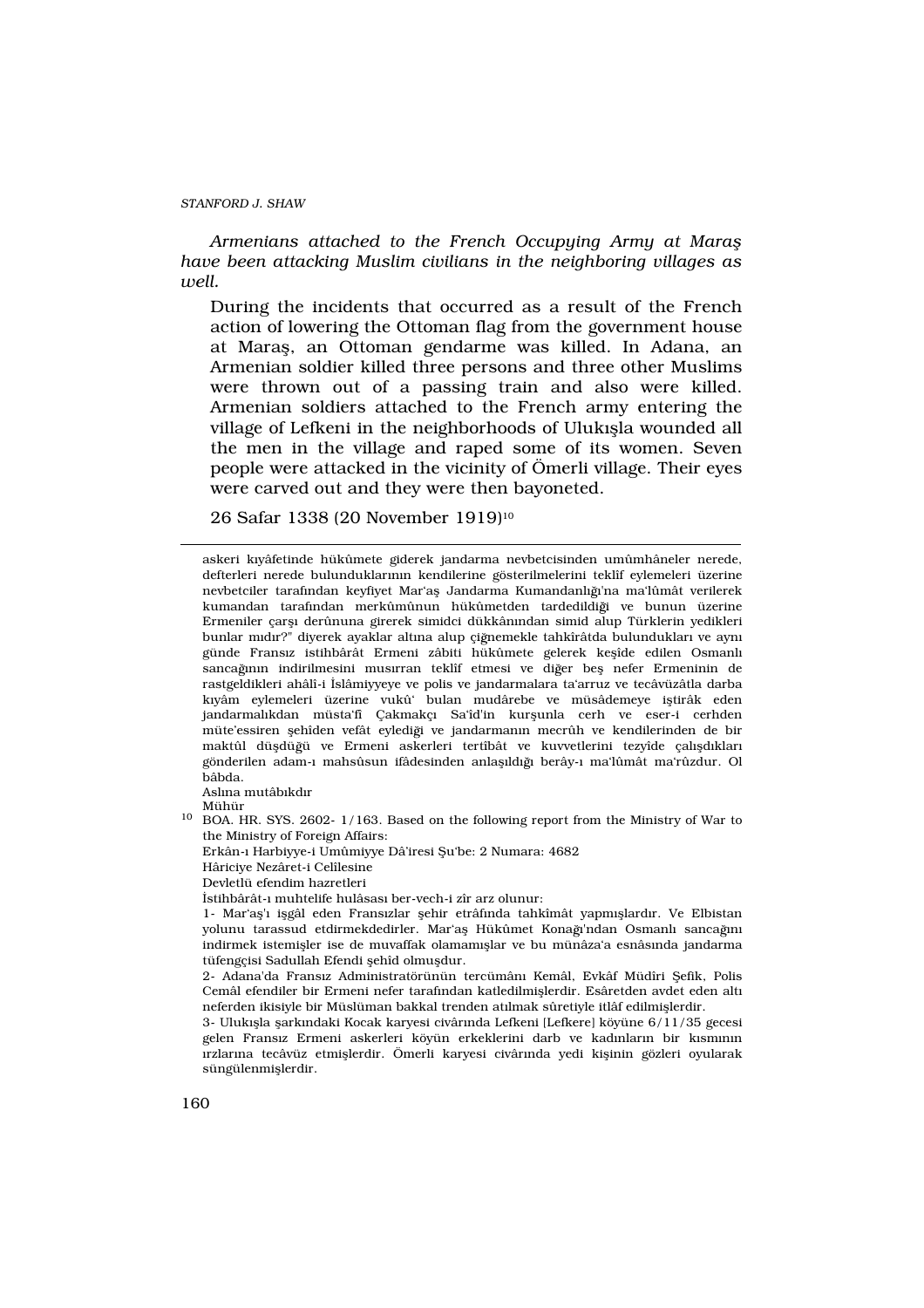Protected by the French, Armenians attacked the Muslim population in Adana.

Contradicting their claim that they have come to establish peace and freedom, the French armed forces that entered Adana behaved treacherously against the Muslim population. This emboldened the Armenians who while continuing their attacks on Muslims, set up a mock court with fake judges and extorted the properties and goods of the Muslim people. On the allegation that they were Unionists or had injured Christians, local Muslims were jailed and exiled with their families from their homes. In Gavurdağ, bandits claiming they were Muslims, who had in fact no political identity, raided Muslim villages. When, however, they came to raid the village of fieyh Murad, which was inhabited almost entirely by Armenians, incidents broke out and spread, resulting in the murder of five Muslims and the wounding of five others. After that, security forces and British soldiers intervened and prevented further attempts to murder Muslims. Following these disorders the French sent Armenian forces to pursue the bands of brigands and to destroy Muslim villages. An Armenian band charged with pursuing brigands raided the Muslim villages of ‹nepli, Kayal› and Arapköy, looting goods and properties, beating innocent people they saw working in their fields and then killed them. Following the occupation of Adana by the French armed forces, Armenians began killing one or two Muslims each night. Attacking Muslim religious leaders, they arrested the Müfti (Muslim jurist-consult) of the district of Dörtyol and interfered with the appointment and dismissal of other Müftis. Families, which previously had converted to Islam, were forcibly taken from their homes and sent to the headquarters of the Armenian delegation together with Muslim orphaned children. In the village of Kurtkulağ in the district of Yumurtal<sub>k</sub>, Armenian soldiers have prohibited the daily Muslim ritual calls to prayer for the past seven months.

<sup>4-</sup> Zaho ve Musul havâlîsinden ‹ngilizlerin çekileceği hakk›nda al›nan haberler 9 Teflrîn-i Sânî sene [1]335 târîhine kadar te'eyyüd etmemifldir. Ol bâbda emr ü fermân hazret-i men-lehü'l-emrindir. Fî 25 Safer sene 1338 Fî 20 Teflrîn-i Sânî sene 1335 Harbiye Nâz›r›

<sup>‹</sup>mza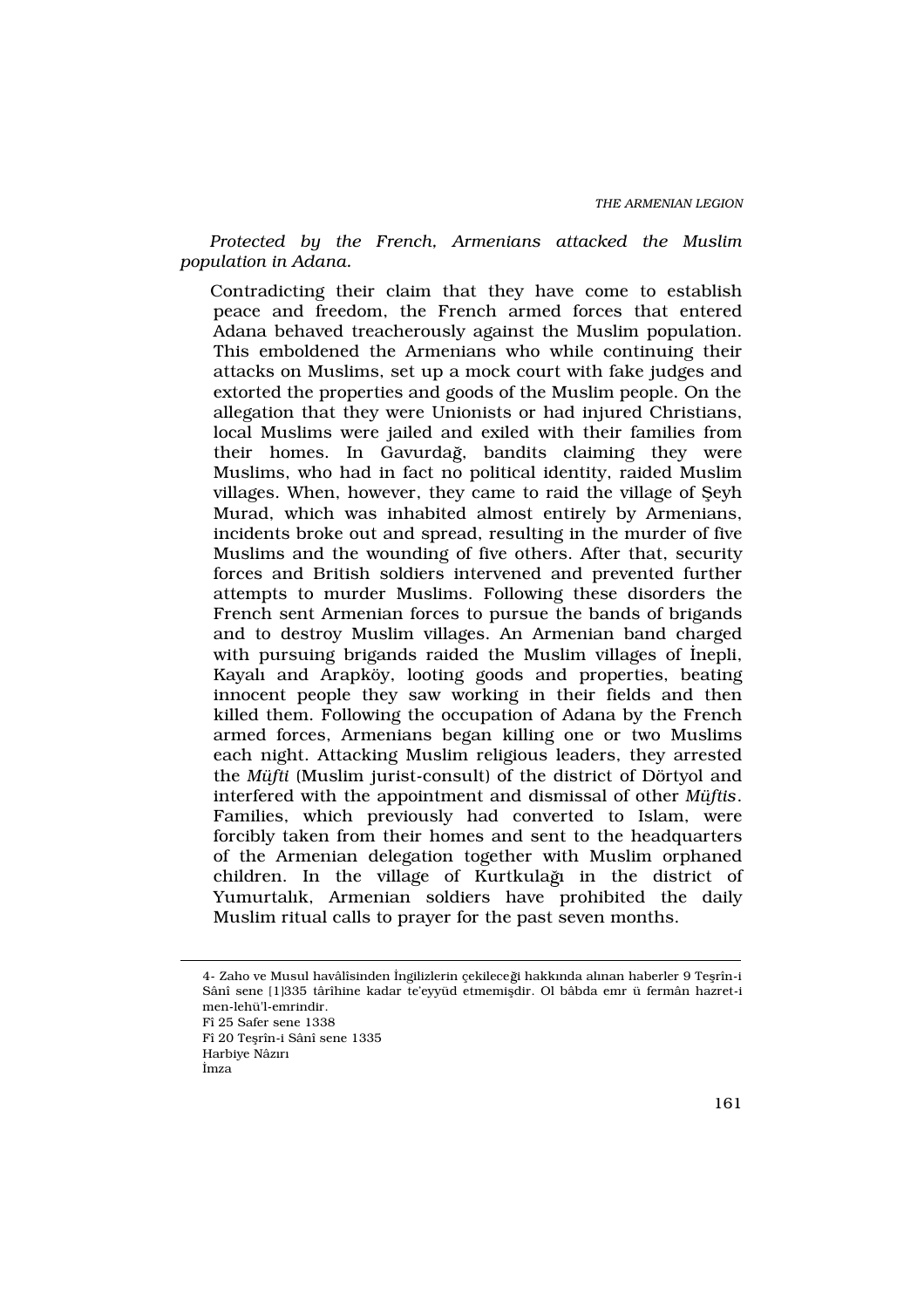### 14 Rebiülevvel 1338 (7 December 1919)<sup>11</sup>

<sup>11</sup> BOA. HR. SYS. 2878/9. Based on the following report from the office of the fieyhülislam: Bâb-› Fetvâ, Dâ'ire-i Meflîhat-› ‹slâmiyye, Tahrîrât Kalemi Adana Merkez Müftîliği'nin 14 Rebî'ü'l-Evvel sene [1]338 ve 7 Kânûn-› Evvel sene [1]335 târîhli tahrîrât› sûretidir. Ahâlînin sa'âdet ve hürriyetini te'mîn içün geldiklerini i'lân eden Frans›zlar›n Adana Vilâyeti'nde ahâlî-i ‹slâmiyyeye karflu icrâât-› ihânetkârânelerinin hât>rda kalan bir k›sm› ber-vech-i âtî arzolunur. fiöyle ki: Adana'ya vürûdlar›ndan birkaç gün sonra Bafl Administratör "Bremon'un" â'ilesi Madam Bremon otomobil ile Pamukcu-zâde Aziz Efendi'nin hânesi önünden geçerken mûmâ-ileyh Aziz Efendi'nin befl yaflındaki kerîmesi pencereden otomobilin içerüsüne tükürdü üne binâ'en pederi Aziz Efendi'nin ma'a â'ile m›nt›ka hâricine teb'îdine veyâhud befl bin lira cezâ-y› nakdiyyenin te'diyesine muhayyer olarak mahkûm edilüp teb'îdden tahlîs-i girîbân içün meblağ-> mezkûr befl bin liray> te'diye etmifldir. O vakitden bi'l-i'tibâr merkez-i vilâyet ve kazâlarda Ermenilerin Müslümanlar aleyhinde müzevvir da'vâlar›n› rü'yet etmek üzre birer hey'et-i hakîme teflkîl ile Müslümanlar›n mallar›n› cebren alup Ermenilere verdikleri gibi ittihadc› olmak veyâhud H›ristiyanlara îkâ'-› zarar etmifl olmak bahâneleriyle ashâb-› nâmusdan olan birçok Müslümanlar› birer birer mahbese ilkâ ile aylarca habsde bulundurdukdan sonra pey-der-pey m›nt›ka hâricine teb'îd etdiler. M›nt›ka hâricine teb'îd keyfiyeti nisvâna dahi teflmîl edilüp Kozan livâs›nda zevcleri Ermeni tehlikesine ma'rûz bulunduklar›na binâ'en Konya'ya firâr edenlerin otuzdan ibâret â'ileleri de Konya Vilâyeti'ne teb'îd edildi. Ve bunlar miyân›nda Kozan livâs› müftîsinin kerîmesi de dâhil idi. Tabi'îdir ki dâ'îleri muktezâ-y› diyânet olarak bu gibi icrââtlar›nda derhâl flifâhen ve tahrîren vazîfe-i flefâ'at› îfâ ederdim. Ve ba'zen flefâ'atim îcâb›na iktirân ediyordu. Ez-an cümle Kozan'dan teb'îd edilen â'ileler ile Cebel-i Bereket livâs›ndan teb'îd edilen Hasan Fehmi ve Hasan Farîs vesâ'ir rüfekâlar›n›n afvlar›n› istihsâl ile memleketlerine avdetlerini ve Adana, Ceyhan ve Erzin ahâlîsinden birkaç zât›n mahbesden tahlîslerini te'mîn etdim. Ancak bu gibi teflebbüsât-› müsmirem icrâ olunan mezâlime nisbeten lâ-fley kabîlinden idi. Nihâyet iki mâh mukaddem Gâvurdağ'nda sekiz on kifliden mürekkeb bir Müslüman eflkoyâ çetesi zuhûr etdi. Câlib-i nazar-› dikkatdir ki, çetenin bidâyet-i zuhûrundan nihâyetine kadar Cebel-i Bereket livâs› "guvertörü" Mösyö Andre bu çete ile dâ'imâ temasda bulunup çetenin meslek-i flekâvetkârânesini teflvîk etdiği mütevâtiren söylenmekde idi. Nihâyet çete alt yedi yüz nefere bâliğ oldu. Ve siyâsî bir mâhiyeti hâ'iz bulunmad ğna binâ'en dâ'imâ Türk karyelerini nehb ü gâret ediyordu. Çetenin esnâ-y› fa'âliyyetinde Frans›zlar ehemmiyet ve netîceden ârî bir sûretde ta'kîbât yap›yorlard›. Yüz elli neferden mürekkep çetenin bir k›sm› Adana'ya dört sâ'at mesâfede bulunan fieyh Murad karyesine tesâdüf eder. Karye Ermeni ile meskûn bulunduğundan eflkoyâ Ermenilerin mukâvemetine ma'rûz kalmağla bi'l-müsâdeme ikisi kadın olmak üzre dokuz Ermeni maktûl düfler. Karye-i mezkûreden bir Ermeni kadan flehre azîmetle flehir dâhilinde bağırup mukaddesât-› ‹slâmiyyeyi sebbederek Ermeni kulübüne gider. Bu sûretle Ermeniler heyecâna gelir. Çarfluda Müslümanlara hücûm ederler. Dört Müslüman› katl ve befl Müslüman› cerh ederler. Kuvve-i zab›ta ve ‹ngiliz askerinin müdâhalesiyle Ermenilerin gâyesi bulunan Müslümanlar› katli'âm keyfiyeti akîm kald›. O günden i'tibâren Frans›zlar idâre-i müdhiflelerine yeni bir germî verdiler. Ermenilerin mu'tâd olan ahbâr-› kâzibeleri üzerine eflk›yâ ile münâsebetdârd›r diyerek bir çok Müslümanlar› tevkîf etdiler. Ve Ermenileri teslîh ile zâhiren eflk›yâ ta'kîbine ve hakîkaten Müslüman karyelerinin tahrîbine gönderdiler. Derhâl dâ'îleriyle ulemâ ve eflrâfdan bir hey'et Bafl Administratör Bremon ile mülâkat talebinde bulunduk. Makâm-› vilâyetde hey'etimizi kabûl ile Ermeni çetesinin eflkoyâ ta'kîbine gönderilmesi adâlete muvâfok bir netîce vermeyeceğinden bahsederek çetenin geriye çağırılmas ricâsında bulunduk. Çete Frans>z zâbitinin taht-> kumandas>nda bulunduğu ve hicbir vukûtâta meydân verilmeyeceğini beyân ile teklîfimizi reddetti. Ertesi günü Ermeni çetesi ‹nepli (?) Kay›rl› ve Arabköy karyelerini basm<sup>f</sup>l, ahâlînin mallar<sub>ı</sub>n, yağma ve bir çok kimseleri fliddetli bir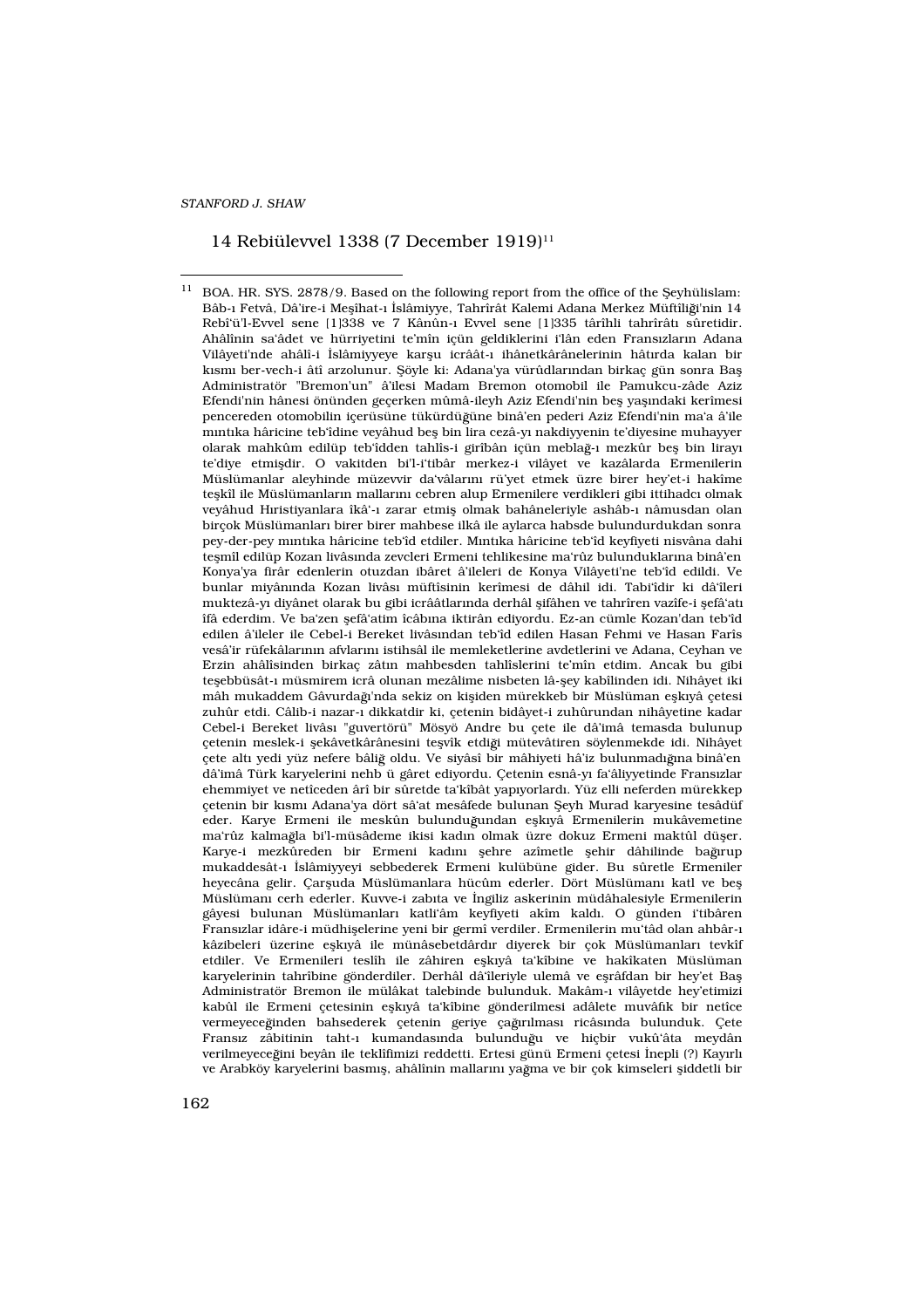THE ARMENIAN LEGION

sûretde darb ile tarlalarda tesâdüf etdikleri çiftçileri katlettiklerini ve ‹nepli (?) karyesi eflrâf<sub>ndan</sub> Mustafa oğlu Ali Ağa nâm**onda nâmuslu bir zât** eflkoyâdandor diyerek elleri kelepçeli olduğu halde Ermeniler tarafından flehre getirilirken liva Mutasarrıfı Norman flehrin kenâr›nda bunlara tesâdüf eder. Bu adam kimdir (?) diye getiren Ermenilere sû'âl etmesiyle eflk›yâdand›r cevâb›n› al›nca derhâl kurfluna dizilmesini emreyler ve akabinde mûmâ-ileyhin kurfluna dizildiğini haber ald<sup>k</sup>. Binâ'en-aleyh derhâl keyfiyeti tahrîren ‹ngiliz baflkumandan›na protesto etmekle tahrîren dahi bafl administratöre ifltikâda bulundum. Bunun cevâb›nda Norman'›n mührüyle memhûr tehdîd-âmiz bir mektûb ald›m: "Eflk›yây› kurflunla katleden bi'z-zât benim ve bütün kabâhatli olanlar› böyle yapaca »m" cümleleri muharrer idi. Bu mektûbdan haber alan ‹ngiliz istihbârât flu'besi mektûbu ald›lar ve Ceneral Allenby'e gönderdiklerini söylediler. Ve bu vak'adan bir gün sonra flehirde mukîm ve Arabköy karyesinde çiftlik sâhibi bulunan Duran Ali nâm›nda bir zât fieyh Murad karyesi hâdisesi günü eflkoyâ miyânonda bulunduğuna dâ'ir bir Ermeni kar›s›n›n ihbâr-› kâzibine binâ'en tevkîf edildi ve o gün kurfluna dizilmesi mukarrer olduğu haber al·nd<sup>.</sup>. Dâ'îleri bafl administratöre bir tezkire ile mûmâ-ileyh Duran Ali ashâb-› nâmusdan olup eflkvâ ile münâsebeti olmayaca yndan baflka fieyh Murad karyesinin hâdisesi günü olan perflembe günü sabahdan akflama kadar Adana'da bulunup hârice gitmediği ve bir hayli Müslüman<sub>'</sub>n flehâdetinden mâ'adâ Ermenilerden falan falan eflhâs»n flehâdetiyle de sâbit olaca »na binâ'en serbest byrak›lmas› ricâs›nda bulundum. O gün akflam namaz›ndan sonra polis müfettifli olan bir Frans›z zâbiti fakîrhânemin kapusuna otomobil ile geldi. Hükûmete Norman'›n makâm›na gitmek üzre otomobile rükûbumu teklîf etdi. Bu da ihtirâm fleklinde dâ'îlerini tehdîd içün idi. Norman'ın makâmına vardığında tezkirede isimlerini yazdığın flâhidleri huzûrumda istimâ' arzûsunda bulunduğunu beyân etdi. fiehâdetleri Duran Ali lehinde tezâhür etmekle flühûdun tevkîflerini emr verdi. Ermeni bulunan flâhidler Duran Ali ile temâsda bulunduklar› gün perflembe günü olmayup çarflamba günü olduğu flimdi hâtırımaza geldi demek sûretiyle ifâdelerini değifldirdiklerinden serbest kald<sup>lar</sup>. Müslümanlar ise ifâdelerinde sebât etmekle el-ân da mahbesde bulunmakdad›rlar. Ertesi günü Duran Ali kurfluna dizilmek sûretiyle kâfile-i flühedâya iltihak etdi. O gün eflrâfdan ‹zzet Efendi nâm<sub>'</sub>nda bir zât çiftliğinde bulunduğu bir sırada eflkıyâ ablukada iken onlara firâr yolunu göstermesi töhmetiyle i'dâma mahkûm edilüp kurfluna dizilmek üzre meydân-› siyâsete gönderilmesi içün arabaya bindirilmifl olduğu hâlde ‹ran Kâr-perdâz› ‹smail Âsaf Hân'›n teflebbüs ve iltimâs›yla i'dâm› on bin lira cezâ-y› nakdîye tahvîl edilmifl ve mûmâileyh <zzet Efendi'nin meblağ-› mezkûru tedârikden âciz kald>ğ>na binâ'en müflârûn-ileyh kâr-perdâz<sub>'</sub>n iltimâsât-› mükerreresiyle meblağ-› mezkûr üç bin befl yüz liraya tenzîl edilmifl ve «zzet Efendi üç bin befl yüz liray› te'diye etmek sûretiyle hayât<sub>n</sub> tahlîs ile serbest b·rak›lm›fld›. Kurfluna dizmek keyfiyeti eflhâs-› ma'rûzaya münhas›r olmayup on befl gün zarf›nda âhar kazâlardan ve köylerden getirilen Müslümanlardan eflk›yâ flerîki diye yevmiye dört befl Müslüman›n kurfluna dizildiği müflâhede ediliyordu ve ta'kîbât cetesi olan Ermeniler tarafından dahi bir hayli Müslüman itlâf edildiği muhakkakdar. Ancak Müslümanlar teflkîlâtdan mahrûm bulunduklar›na binâ'en itlâf edilenlerin aded ve hüviyetleri ta'yîn edilememifldir. Frans›zlar iflbu icrâât-› ma'rûzalar›yla Adana'y› iflgâllerinden beri Ermeniler taraf›ndan her gece hafiyyen birer ikifler Müslüman katledildiği ve cinâyetler ba'zen ma'lûm bulunduğu ve vesâ'it-i inzibâtiyye Frans>zlar>n elinde bulunduğu hâlde cânîleri ta'kîb ve tecziye etmediklerinden Müslümanlar<sub>'</sub>n imhâs» aksâ-y emelleri olduğu bâriz bir sûretde anlafllmakdadar. Fransazlaran me'mûrîn-i dîniyyeye ve diyânet-i ‹slâmiyyeye karfl› revâ gördükleri ihânet-kârâne icrââtlar›na gelince yedi mâh mukaddem Dörtyol kazâs› müftîsini taht-› tevkîfe ald›lar. Teflebbüsât-› dâ'iyânemle serbest b›rak›lm›fl ise de derhâl Osmaniye'ye teb'îd edilmifl ve bu sûretle kazâ-y mezkûr yedi mâhdan beri müftîsiz kalm›fld›r. Ba'dehû Bağçe kazâs› müderrisi Mehmed Sâlim Efendi dînini ve milliyetini menfa'atine fedâ etmifl bir zât olmal› ki Frans>zlar>n âmâline mümâflât-kâr zanneylediği cihetle üç mâh mukaddem Bafl Administratör Bremon'dan makâm-> dâ'iyâneme bir tezkire geldi. Bağçe Müftîsi Mehmed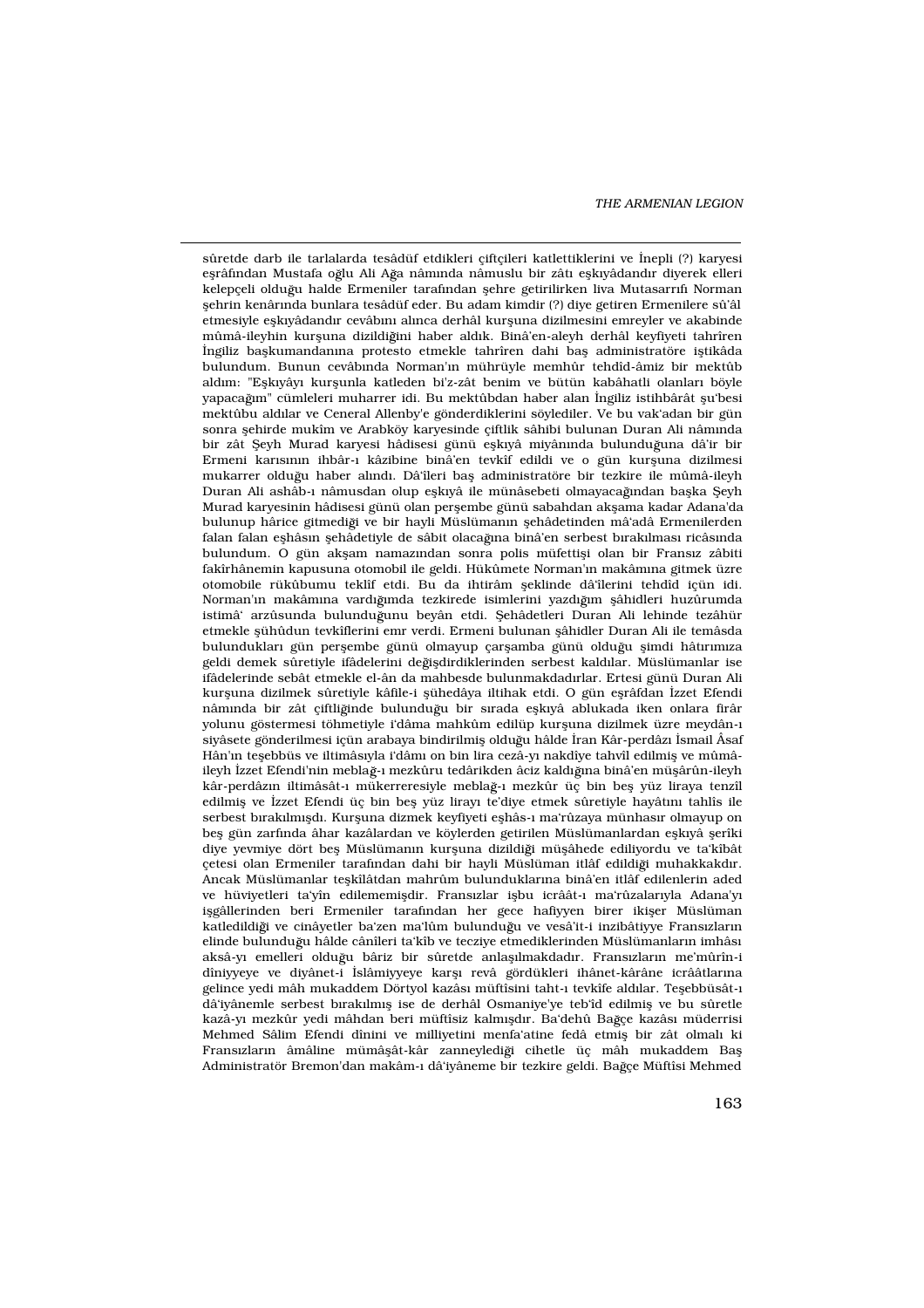Emin Efendi'nin derhâl azliyle yerine Mehmed Sâlim Efendi'nin ta'yînini mus›rran taleb ediyordu. Dâ'îleri müftîlerin azl ve nasb> munhas>ran Makâm-> Meflîhat-penâhîye â'id olma la Meflîhat-› Celîle sebeb-i azli muhakkak görmezse azletmez. Binâ'en-aleyh bu azl ve nasb imkân dâhilinde değildir diye cevâb yazd>m ve akabinde Müftî Mehmed Emin Efendi ma'zûlen Osmaniye'ye teb'îd ve yerine Sâlim Efendi ta'yîn edildi. Ve derhâl müftîlik imzâs›yla makâm-› dâ'iyânemle muhâberât-› resmiyyeye ibtidâr etdi. Tabî'îdir ki dâ'îleri cevâb vermedim. ‹flte bu sûretle ma'a'l-esef memâlik-i ‹slâmiyye'de ulemâ-y› «slâmiyye'den bir zât Frans»z müftîliğini kabûl etdiği ilk defa sahîfe-i târîhimize geçecekdir. Müte'âk›ben Amerika hey'etinin vürûdundan bir hafta mukaddem Frans›z himâyesinin talebine dâ'ir bir k›t'a mahzar› dâ'îlerine irâ'e ile temhîrini teklîf etdiler. Tabî'îdir ki kemâl-i salâbetle teklîf-i vâk<sup>+</sup>> reddetdiğimden Frans>zlar dâ'îlerine muğberr oldular. Amerika hey'eti muvâcehesinde flifâhen ve tahrîren verdiğimiz cevâb-> vatanperverâne dahi Frans›zlar›n dâ'îlerine olan iğbirâr›n› tezyîd etdi. O s›rada Yafal› Ermeniler taraf›ndan hükûmet dâ'iresinde katlolunan Kemâl Bey'in taht-› idâresinde ve a'zâ-y› ulemâ'-i ‹slâmiyyeden Trablusflaml› Adana Evkaf Müdîri fiefik Efendi ile Adana Türklerinden defterdâr mu'âvini Hamdi Bey ve üç Ermeniden ibâret Frans›z ikinci istihbârât flu'besi tarafından dâ'îlerinin salâbet-i dîniyye ve vatan-perverliğimden bahs ile Adana'da Frans>z nüfûzunun tekarrürüne mâni' olduğuma dâ'ir bafl administratöre bir rapor verildiğine ‹ngiliz ‹stihbârât fiu'besinden haber ald·m. Müte'akiben bafl administratör teb'îdim içün Ceneral Allenby'e mükerreren yazm›fl ise de dâ'imâ cevâb-› redd alm›fld›r. Hayli yekûn teflkîl eden bu bâbdaki evrâk› ‹ngilizlerde gördüm. Son zamanda ‹ngilizlerin Adana'dan râb›tay› kat' etmeleri ile müstakillü'r-re'y kalan bafl administratör teb'îdimi tasmîm etmifl ise de ahâlînin mürâca'at üzerine ‹ran Kâr-perdâz› ‹smail Âsaf Hân'›n iltimâs›yla matrûdiyetim me'zûniyete tahvîl edilmifl ve vâlî vekîli vâs·tas·yla Makâm-› Meffîhat-penâhîden me'zûniyetim istihsâl edildiğine binâ'en Dersa'âdet'e hareket etdim. Birkaç mâh mukaddem bafl administratör muhtediye â'ilelerinin Frans›z me'mûrlar›na lüzûm-› teslîmine dâ'ir bir karârnâme neflretdi. Bu karârnâme mûcebince muhtediyeler bir hafta müddetle bir Hyristiyan hânesine teslîm edilüp ba'dehû Frans›z me'mûrlar›n›n huzûrunda vicdânlar›na mürâca'at edilecekdi. Müslüman kalmak isteyenler serbest b›rak›lacakd›. Bunun üzerine Müslümanlar ile müte'ehhile bulunan muhtediye kad>nlar âkile ve bâliğe olduklar> ve Müslümanlardan evlâd sâhibi bulunduklar› hâlde Ermeni polisler taraf›ndan Müslüman hânelerine bi'dduhûl cebren ağlayarak Ermeni Murahhashânesine götürülüyordu. Ermeni Murahhashânesine gönderilen muhtediye â'ilelerin hükûmete celbi içün dâ'îleri teflebbüsde bulundum. Polis ile berâber bir Frans›z zâbiti muhtediyeleri murahhashâneden almak üzre gitmifl ise de murahhashâne teslîmden imtinâ' etdi. Binâ'en-aleyh dâ'îleri karârnâme-i mezkûrun netâyici cebren bir Müslüman Hyristiyan yapmakla mu'âdil bulunduğundan ve hiç bir devletin kânûnuna tevâfuk etmediğinden bahsle karârnâmenin ilgâs›n› taleb etdim. Bafl administratör karârnâme mâ-fevk emriyle neflredildiği cihetle ilgâs› kâbil olamayacağ› ve ancak ba'de-mâ muhtediyeler bî-taraf bir H›ristiyan hânesine gönderileceğini ve dâ'îleri hâz›r olduğum hâlde ifâdeleri al›nacağ›n› yaz·yordu. Bu sûretle bir k·s·m muhtediyeler istirdâd edilmifl ise de bir k·sm› cebren mürtedd edildi. Bu esnâda ana ve babas› olmayan bir hayli Müslüman çocuklar dahi Müslümanlar<sub>ı</sub>n elinden al<sub>ı</sub>nmı<sup>f</sup>l ise de teflebbüsât-> dâ'iyânemle kısm-> a'zam> istirdâd edildi ve bir k›sm› Ermenilerin elinde kald›. Adana'da Ermenilerin mukaddesât-› ‹slâmiyyeyi sebbetmeleri kâ'ide hükmüne girmifl idi. Bunun men'i içün flifâhen ve tahrîren hayli teflebbüsâtda bulunmufl isem de bir netîce vermedi. Hattâ Yumurtal›k kazâs›n›n Kurtkula » karyesinde alt yedi mâhdan beri Ermeni askerleri ezan okumay› men' etdiklerini Bremon'a ahâlînin flikâyeti üzerine tahrîren bildirdim. Fa'illerini fliddetle tecziye edece ini yaz›yordu. Fakat bir netîce vermedi. Frans›zlar Adana'ya gelmeleriyle siyâsetle alâkas› olmayan ve abone ashâb›na gelen Sebîlü'r-reflâd, Hablü'l-metîn ve Cerîde-i Sûfiyye gibi cerâid-i dîniyyeyi ve hattâ Meflîhat-› Celîle'nin cerîde-i resmiyyesi olan Cerîde-i ‹lmiyyeyi müsâdere ediyorlard›. Frans›zlar dîn ve me'mûrîn-i dîniyyeye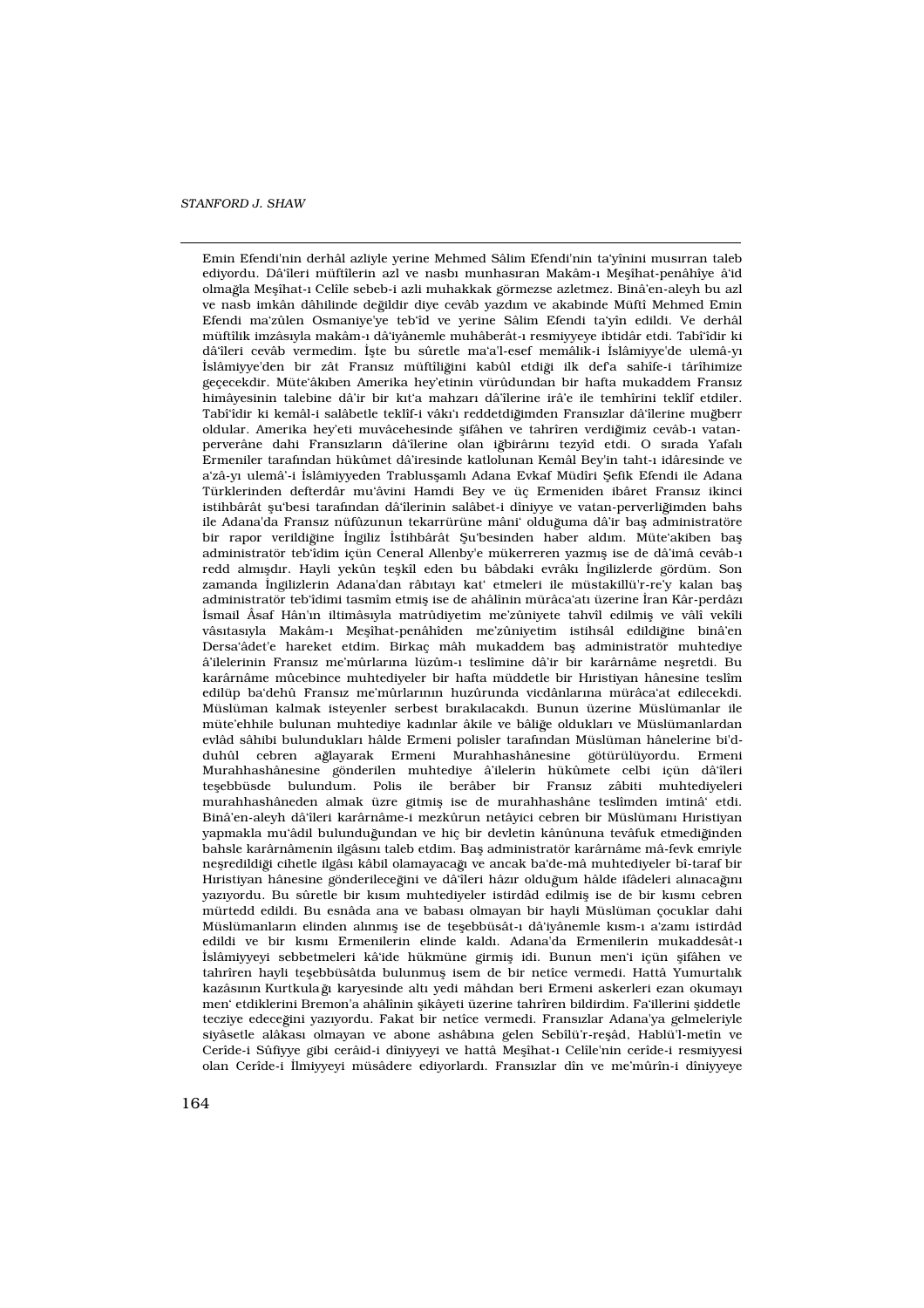Armenians kill Muslim travelers and attack Muslim women near Haçin.

Armenians killed some Muslim travelers from villages near Haçin and kidnapped their wives; Armenians dressed in French uniforms savagely killed three villagers who were on their way to Antep. In the township of Magara they assaulted, abducted, and raped almost all the Muslim women. Since the French has disarmed the Muslims, they are exposed to Armenian attacks without ability to defend themselves. Muslims living in Marafl and Elbistan, however, are determined to get ready and be prepared to defend themselves. 9 Rebi II 1338 (1 January 1920).<sup>12</sup>

Turkish local notables demand that French stop the atrocities perpetrated against Muslims by Armenians serving in the French Army.

In a meeting held between a French major appointed to care for the civil and administrative supervision of Marafl, the commandant of the Eastern Province, French General Kert and the notables and ulema (Muslim doctors of law and interpreters of the Qur'an) of the region, it has been agreed that in order to restore peace and order, the attacks against Muslim villages

karflu sâlifü'l-arz icrââtlar›ndan me'âliyyât-› ‹slâmiyye'nin inkiflâf›na mâni' olmak fikrinde bulunduklar› ve belki menâbi'-i ‹slâmiyye'nin kurutulmas› lüzûmuna kâni' bulunduklar› vâz›han anlafldoğ arzolunur. Ol bâbda. Asl›na mutab›kd›r

<sup>&</sup>lt;sup>12</sup> BOA. HR. SYS. 2543- 6/22, 23 Based on the following report from the Third Army Corps:

S›vas'da: Üçüncü Kolordu'dan Harbiye Nezâret-i Celîlesine mevrûd fî 27/28 Kânûn-› Evvel [1]335 târîh ve 1497 numaral› flifre sûretidir.

<sup>1-</sup> Azîziye vâs›tas›yla Haçin kazâs› dâhilinden al›nan ma'lûmâta göre Azîziye'den sür'atle ma'lûmât ahz› içün Haçin'den S›vas ve Adana vilâyeti hudûdlar› üzerinde bulunan fiab karyesine kadar telgraf temdîd ve merkez küflâd edilmifl olduğu Haçin Müslümanlarının silâhlanmas› hakk›nda Kozan Jandarma Kumandan› Ali Sâ'ib Bey'in tertîbât-› mahremânesini Hükçe Takım Kumandan<sup>,</sup> Mağara nâhiyesine merbût EEMH(?) ve muhtârân› bi't-tazyîk iflkence ile i'tirâf etdirdiği ve Ermenilerin bir kaç gün mukaddem Sa'dâbât nâhiyesi PSNDN [Pasin'den] bir muhâciri Çürük (?) nâm mahalde katl ve Karakilise karyesinden Hacin'e giden sekiz on müslim içinden bir kad $m$  cebren zevcinin yan»ndan alarak dağa götürdükleri ve el-yevm yanlar»nda bulundurduklar» Mağara nâhiyesinde Müslüman kad›nlar›n›n hemân kâffesinin nâmûsuna cebren ta'arruz edilmekde olduğu ve evvelce ‹slâmlar yedindeki esliha Ermeniler tarafından alındığından Ermenilerden her zamân tecâvüze ma'rûz bulunduklar› ve Sar›z'dan birkaç kifli itlâf ile efkâr› tedhîfl emeliyle geçende 19/12/[13]35 Azîziye hudûduna da dâhil olmufllarsa da bir çâr-yek sâ'atde her hedefde seksene karîb Kuva-y› Milliyye yetiflmekle HEZBEB (?) çekildikleri ve Kuva-y› MLFKFHDN [Milliyye'den] korkduklar› bildirildiği mâ'rûzdur. Fî 27/28 Kânûn-› Evvel sene [1]335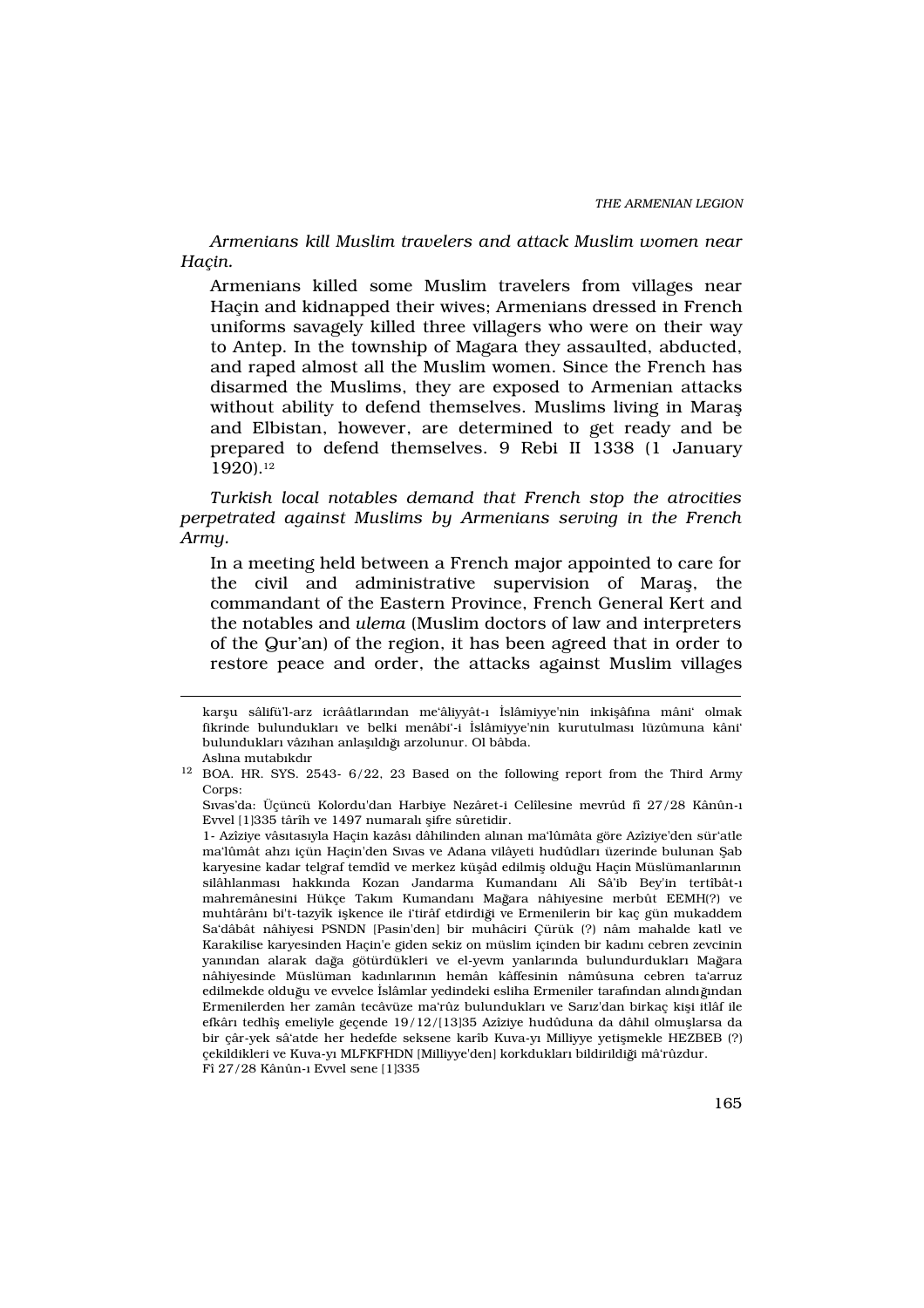must stop and Armenians dressed in French uniforms who have killed Muslims must be discharged from the French Army. Otherwise, it is clear that the atrocities perpetrated against Muslim villages will intensify, more blood will be shed and the French will be held responsible.

# 1 Cemazi I 1338 (22 January 1920)<sup>13</sup>

French and Armenians bombard Mara.

A telegram sent by the Governor's office of Marafl states that the French together with Armenians opened machine gun fire on and bombarded Muslims from churches, where they took up their positions. There were many casualties among the Muslims and fires broke out in the city. 8 Cemazi I. 1338 (29 January 1920) <sup>14</sup>

Fî 22 Kânûn-› Sânî sene [13]36 Üçüncü Kolordu Kumandan› Selâhaddin

Umûr-> mülkiyye ve bütün devâ'iri kontrol etmek üzre Eyâlet-i fiark vye Kumandan Ceneral Keret tarafından ta'yîn kılındığın arzetdiğim Binbaflı Kasrabi (?) bugün kable'zzuhr hükûmete gelerek bu husûsda kendilerine vesâyâ icrâs› içün daha evvel celb ve ihzâr edilmifl olan ulemâ ve eflrâf-› mahalliyye hükûmete ifltirâkden maksad buraya gelmek bir arada olmayup ancak âsâyifl ve intizâm› muhâfaza ve te'mînden ibâret olacağ ve Mar'afl'> baflka bir tarzda idâre edeceğini ve ceneralin de bu husûsda evâmir-i kat'iyyesi olup ma'a-hâzâ bunda mûcib-i havf ü hirâs bir cihet olmadığın dermiyânla celb-i meyillerine çal›flm›fl ise de hâz›rûn-› mûmâ-ileyhim âsâyiflin te'mîni ‹slâm köylerine tecâvüz ve ahâlî-i «slâmiyyeyi katleden Frans»z askeri kisvesinde ve k>ta'ât içerisindeki Ermenilerin def' ve ihrâc›yla mümkün ve bunlar›n bâkî oldukça köylülerin envâ'-> felâkete ma'rûz kalacağ> bedîhî olacağ> ve sulh netîcesine kadar burada ‹ngilizlerin tatbîk etdikleri vaz'iyyetden baflka bir idâre ve müdâhale kabûl etmeyeceklerini ve aksi hâlde kan döküleceği cihetle bunun da mes'ûliyeti Frans>zlara â'id olacağ sûret-i münâsibe ve kat'iyyede müttefikan beyân ve ifâde etdiler. Binâ-berîn binbafl›-i mûmâ-ileyh hâz›rûnun ellerini s›karak ceneral ile görüflmek üzre karârgâha azîmet ve akflama kadar bir daha avdet etmediği ve ma'a-hâzâ bu bâbda iktizâ eden tedâbîr-i siyâsiyyede kusûr olmad<sup>y</sup> ma'rûzdur.

<sup>14</sup> BOA. HR. SYS. 2544- 4/7 Bâb-› Âlî, Dâhiliye Nezâreti, Emniyet-i Umûmiyye Müdîriyeti Mar'afl mutasarr›f vekîli tarafından Maksudlu merkezinden çekilen 29 Kânûn-> Sânî [13]36 târîhli telgrafnâmenin sûretidir.

Bugün Frans›zlar k›flla ve flehre iki üç nevbet top ve mitralyöz ve bomba atefl etdi. Mukaddemâ Ermeni askeri ve mühimmât-› harbiyye techîz etmifl olduklar› Katolik ve Ermeni kilisesinden nukât-› hâkimeden ‹slâmlar üzerine mütemâdiyen mitralyöz ve bombalar at<sup>l</sup>d<sub></sub>, mu'azzam binâlar y<sub>k</sub>ld, yang<sub>'</sub>n zuhûr etdi, birçok Müslüman<sub>'</sub>n rûhu ervâh-› flühedâya kat·ld›, vaz'iyyetde tebeddül olmad›. Müdâfa'a-i Hukûk-› Milliyye Cem'iyyeti bugün de top ve mitralyöz isti'mâl etmedi.

<sup>13</sup> BOA HR. SYS. 2544.

Based on the following report from S›vas:

Erkân-› Harbiyye-i Umûmiyye Dâ'iresi

S›vas'dan: Harbiye Nezâretine

Mar'afl Mutasarr›fl›  $\check{p}$  vekâletinin vak'adan evvel kolorduya keflîde etmek üzre gönderdiği flifre sûreten aynen zîrde ma'rûzdur.

Zeyl fî 20 Kânûn-› Sânî sene [1]336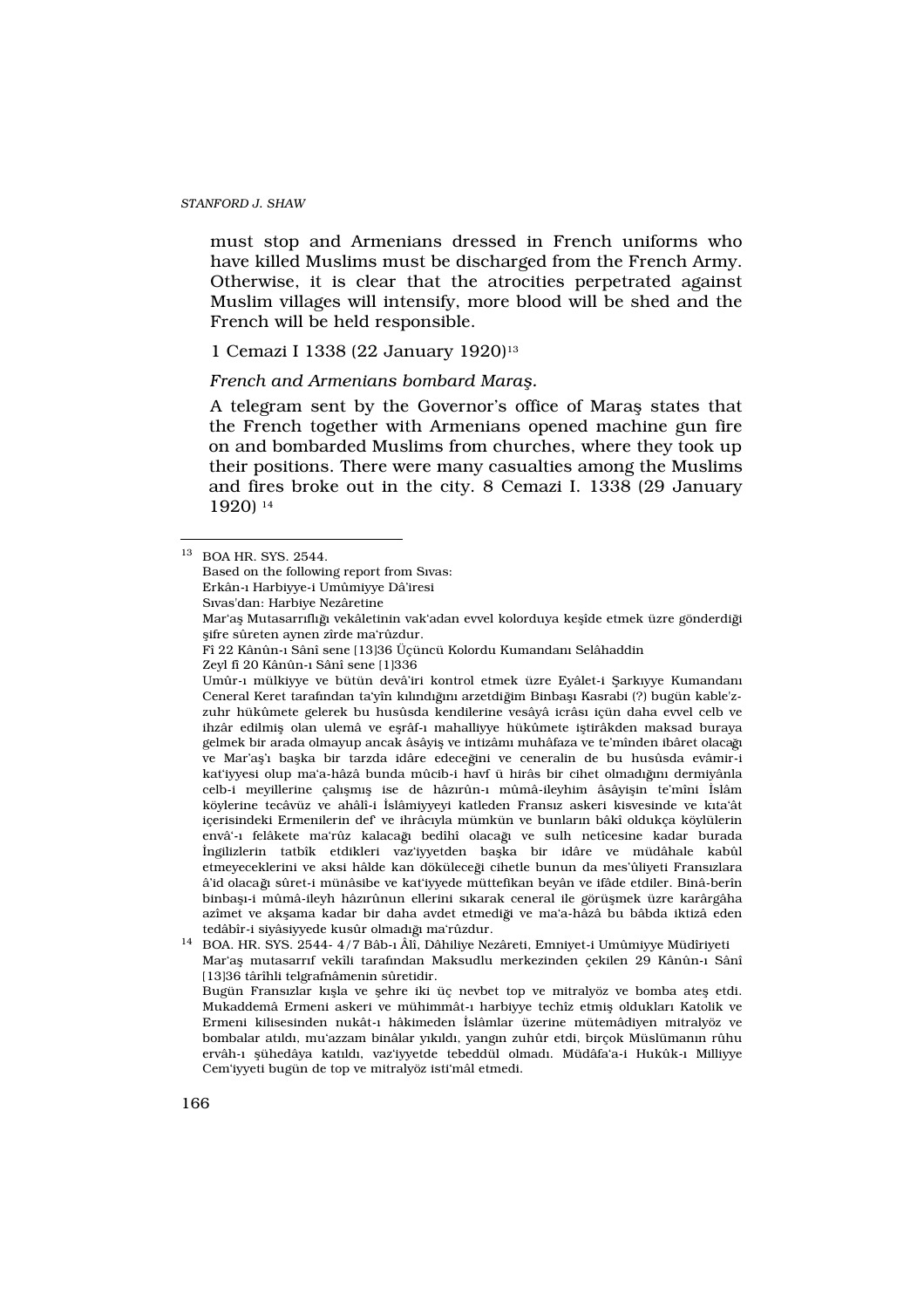Atrocities committed by Armenians and French soldiers against Muslims in the areas of Antep, Mara and Adana.

A French detachment of a hundred and fifty soldiers, including Armenians, entered the village of Büyükarablar in area of Antep, breaking down the doors of houses, dishonoring women, and looting goods. In reaction, the Muslim villagers fled into the mountains. As they returned to their houses in the morning the detachment fired on them with machine guns. In Marafl Armenians joined the French soldiers in slaughtering the population, which unable to leave, remained in the city as it was destroyed by the detachment's artillery. In addition many people who attempted to bring help to Marafl were barred by French cannons and machine guns fire from entering the city. The situation in Adana and neighboring villages became unbearable for the Muslims, many of whose villages were burned. Armenian villagers were armed and sent to attack Muslims. The horrors perpetrated in Marafl aroused great indignation and the Muslim population staged large demonstrations demanding that such incidents be brought to an end.  $(1$  February  $1920$ <sup>15</sup>

Asl›na mutâb›kd›r. Mühür

<sup>15</sup> BOA. BEO. Siyasî 345945 Based on the following dossier of reports: Bâb-› Âlî, Dâhiliye Nezâreti, Kalem-i Mahsûs, 8964/66 Huzûr-› Sâmî-i Hazret-i Sadâret-penâhiye Ma'rûz-› çâker-i kemîneleridir

<sup>31</sup> Kanûn-› Sâni [1]336 târîhli ve 8961 numaralu tezkire-i çâkerâneme zeyldir. Mar'afl'da ahîren vukû'a gelen fecâyi'den dolay› ahâlînin galeyâna gelerek hükûmet ve beledî dâ'ireleri önünde bir ictimâ' akd ile bu hâle bir an evvel nihâyet verilmesini taleb etdikleri ve cevâb vürûduna kadar dağlmayacaklarını musırran ifâde etdikleri Amasya Mutasarr›fl› »'ndan bildirildi ği gibi S›vas Vilâyeti'nden alınan telgrafnâmede de heyecân içinde bulunduklar› anlafl›lan Amasya halk›yla S›vas ahâlîsine hükûmet-i merkeziyyece teflebbüsât-> lâzimede bulunulduğu yolunda tahrîren ve flifâhen te'mînât-> kaviyye i'tâ edilmifl ise de teflebbüsât-› vâk›'an›n âsâr-› fi'liyyesi görülmedikçe ve Mar'afl mezâliminin durdurulduğuna ve o havâlîdeki kuvve-i iflgâliyyenin çekilip gittiğine dâ'ir ma'lûmât-> resmiyye al›nmad›kça dindâfllar›n› kurtarmak yâhûd ölmek için oraya gitmek azminden kat'iyyen ferâgat edemeyeceklerini ve bunun için de nihâyet befl gün kadar intizâr edeceklerini ifâde etdikleri Ayntab'dan kolordu kumandanl $\check{\phi}$ na gelen telgrafnâmede ise Mar'afl ve havâlîsinde Frans›zlar›n vürûduyla bafllayan fecâyi'in durmas› ve her türlü fenâl›klar›n önünün al›nabilmesi için kuvve-i askeriyye i'zâm› taleb olunduğu anlaflld·ğ› beyân yla günden güne kesb-i ciddiyet ve vehâmet etmekde olan flu ahvâle karfl tedâbîri âcîle ittihâz olunmağla beraber metâlib-i meflrû'ada bulunmakda olan ahâlînin tatmîn-i kulûbu için teflebbüsât-› vâk›'a netîcesinden ma'lûmat i'tâs› ifl'âr ve o havâlîdeki iflgâl kuvvetinin sû'-i idâre ve efkâr-› istîlâ-cûyânesinden ve istihdâm olunan gönüllü Ermeni efrâd<sub>'</sub>nı ahâlî-i ‹slâmiyyeye karfl<sub>'</sub> gösterdikleri mu'âmelât-› intikâm-cûyâneden nâflî bir müddetden beri Mar'afl'da sokak muhârebeleri hâlinde muhâsemât n devâm etmekde ve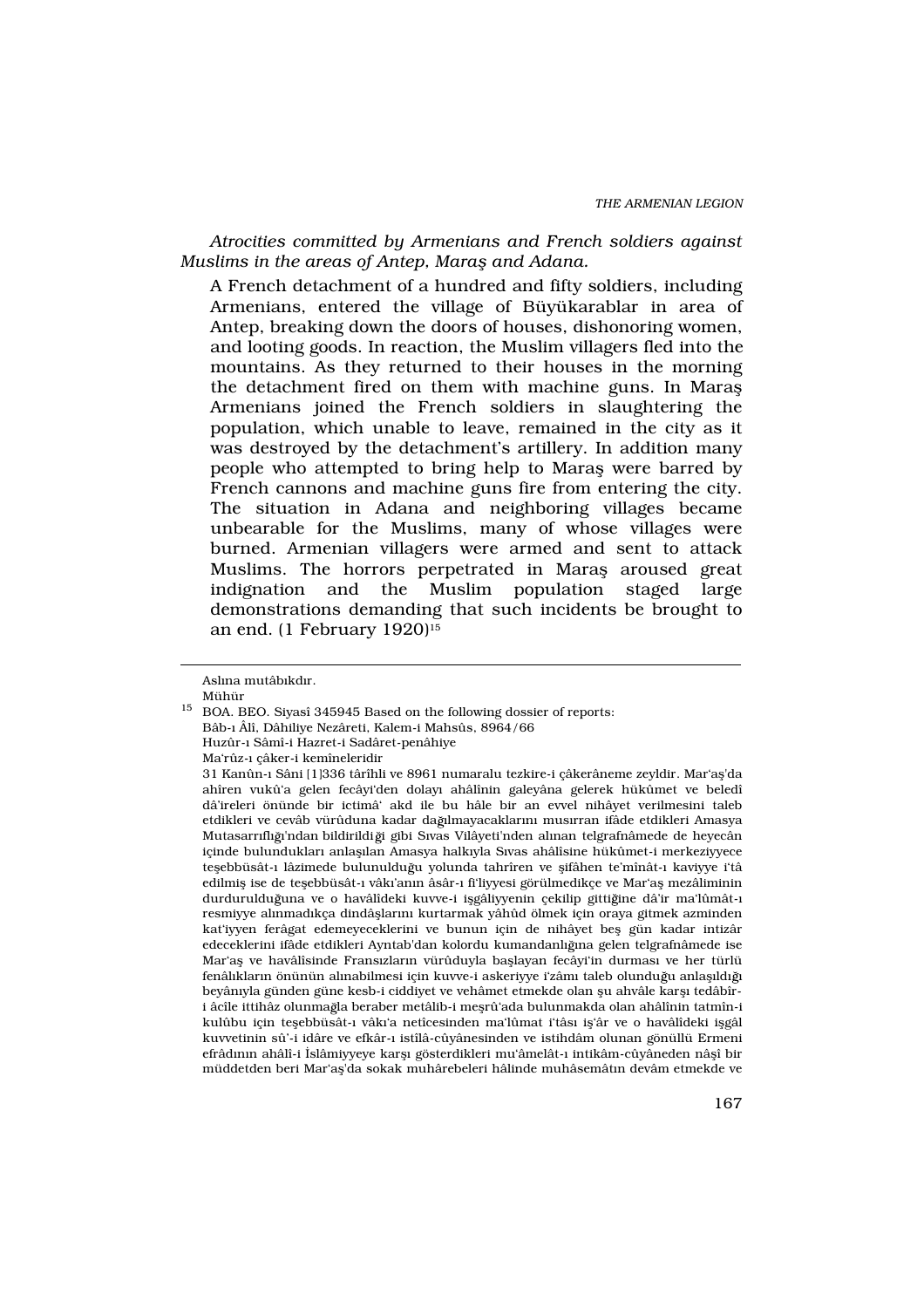top ve mitralyözlerle flehrin baz› mahalleri dö ülmekde ve bu yüzden bî-günâh olan bir takım nisvân ve s>byân>n telef olmakda bulunduğu istihbâr k>l>nmakda olmas>ndan dolay› ahâlînin heyecân içinde bulunduklar› da Ayntab Mutasarr›fl› ›'ndan baflkaca izbâr k›l›nm›fl ve Trakya Paflaeli Müdâfa'a-i Hukûk-› Milliye Cem'iyyeti Hey'et-i Merkeziyyesi'nden gelen telgrafnâmede de Mar'afl'daki mezâlim ve katâlin derhâl men'ivle müsebbiblerinin cezâland›r›lmas› lüzûmu ricâ edilmifldir. ‹fl'ârât› vâk›'aya nazaran Mar'afl fâci'as<sub>'</sub>nın ahâlî-i ‹slâmiyye üzerinde pek derin bir hiss-i infi'âl tevlîd etdiği anlafl<sup>b</sup>p her ne kadar hükûmetçe teflebbüsât-> lâzime icrâ edilmekde bulunduğu yolunda îcâb eden vilâyât ve elviyeye te'mînât-› mukteziyye i'tâ olunmakda ise de fâci'a-i mezkûrenin müddet-i kalîle zarf›nda önüne geçilmez ise daha büyük fenâl›klar›n zuhûru pek muhtemel olduğundan flîme-i medeniyet ve insâniyetle gayr-i kâbil-i te'lîf olan flu ahvâl-i mezkûreye bir an evvel nihâyet verilmesi esbâb›n›n te'mîni sûret-i mahsûsada temennî olunur. Keyfiyet Hâriciye Nezâret-i Celîlesi'ne de yaz›lm›fld›r. Ol bâbda emr ü fermân hazret-i veliyyü'l emrindir.

Fî 10 Cemâziye'l-Evvel sene [1]338 ve Fî 1 fiubat sene [1]336

Dâhiliye Nâz›r›

Bende Mehmed fierif

Erkân-› Harbiyye-i Umûmiyye Dâ'iresi, fiu'be: 1

Sûret Diyarbak›r'dan Harbiye Nezâretine mevrûd flifrenin hallidir.

Ayntab civâr›ndaki Büyükarablar köyü vak'as› hakk›nda Ayntab kaleminin raporu ber vech-i âtîdir:

1. Sakçaközü'ne müteveccihen flehr-i hâlin on ikisinde Ayntab'dan hareket eden piyâde bir takım süvâri ve dört cebel topuyla altı makineli tüfengden mürekkeb olan yüz elli kiflilik bir Frans›z müfrezesi 12/13 gecesi sâ'at yedide Büyükarablar köyüne vâs›l olup gerek Frans›z ve gerekse bu müfrezedeki Ermeniler evlerin kap›lar›n› k›rarak mal ve ›rza tasalluta bafllaynca köylüler civâr köylere ve dağlara ilticâya mecbûr sabâhleyin müfreze yoluna devâm ederek köy nihâyeti köyden bir kilometre kadar aç›ld›kdan sonra köylerine avdet etmekde olan ahâlî üzerine makineli tüfeng atefli edilerek köylülerden bir maktûl iki mecrûh olmufldur. Ayntab mutasarr›f›n›n riyâsetinde ve Frans›zlardan iki yüzbafl›n›n refâkatiyle yap›lan tahkîkâtda bu husûs sâbit olmufldur. Müfrezenin yollarda müsâdemeye tutuflduğu ve bir çok zâyi'âtla Sakçaközü'ne vardığı haber alınmıflsa da henüz iyice mes'ele anlaflamam>fld>r.

2. Bu mes'ele üzerine Kilis'deki Senegalli taburunun üç bölüğü Ayntab'a ve Légion d'Orient Bölüğü de Fatma'ya [Fatmal>] gitmifldir. Bu bölüğün Islahiye tarîkyla Sakçaközü'ne gitmesi muhtemeldir. Kezâ Fatma[l›]'dan bir taburla dört toplu bir sahra bataryas› Ayntab'a gelmifldir. Frans›zlar›n Sakçaközü'nde kuvvet toplayarak Büyükarablar civâr›ndaki kurây› te'dîb edeceklerine ihtimâl verilmekde bulunduğu ma'rûzdur. Harekât 123/112 Harbiye Nezâreti'ne mücâvir kolordulara arz edilmifldir. Fî 22 Kânûn-› Sânî sene [1]336 Onüçüncü Kolordu Kumandan›, Ahmed Cevdet

Erkân-› Harbiyye-i Umûmiyye Dâ'iresi Sûret Konya'dan: Harbiye Nezâretine

1- 21/Kânûn-› Sânî/[13]36 târîhinden beri Mar'afl'da Frans›z ve Ermenilerin ‹slâmlara karfl<sup> fecî</sup>' kotaller icrâ etmekde olduklar<sup>,</sup> haber alanyor. Câmi'a-i Osmâniyye'den ayr›lmamak içün mücâdele eden ve esliha ve cebhâne'den mahrûm bulunan ahâlî kad›n, aceze ve çocuklar›n Frans›z ve Ermeniler taraf›ndan mebzûl vesâ'it-i harbiyye ile imhâ edilmesinin men'i esbâb›n›n istikmâl buyurulmas›.

2- Mar'afl k›tâli Adana vesâ'ir havâliye sirâyet eylemek üzeredir. Nefs-i Adana'daki tazyîkât tahammül edilemez bir hâl alm›fld›r. Islahiye ve civâr›nda Ceceli, Sar›lar, Karalar nâm köylerin yanmakda olduğu bu köylerin mevâflî ve eflyâs<sub>'</sub>n Osmaniye'ye getirilerek bi'l-müzâyede sat›ld› », Hasanbeyli'de ve o havâlîdeki bütün Ermeni köylerinin teslîh edilerek Müslümanlar üzerine saldırıldığı ve hâtır ve hayâle gelmeyen zulm ü te'addîler yap›lmakda olduğu ahîren Adana'dan haber al›nm›fld›r.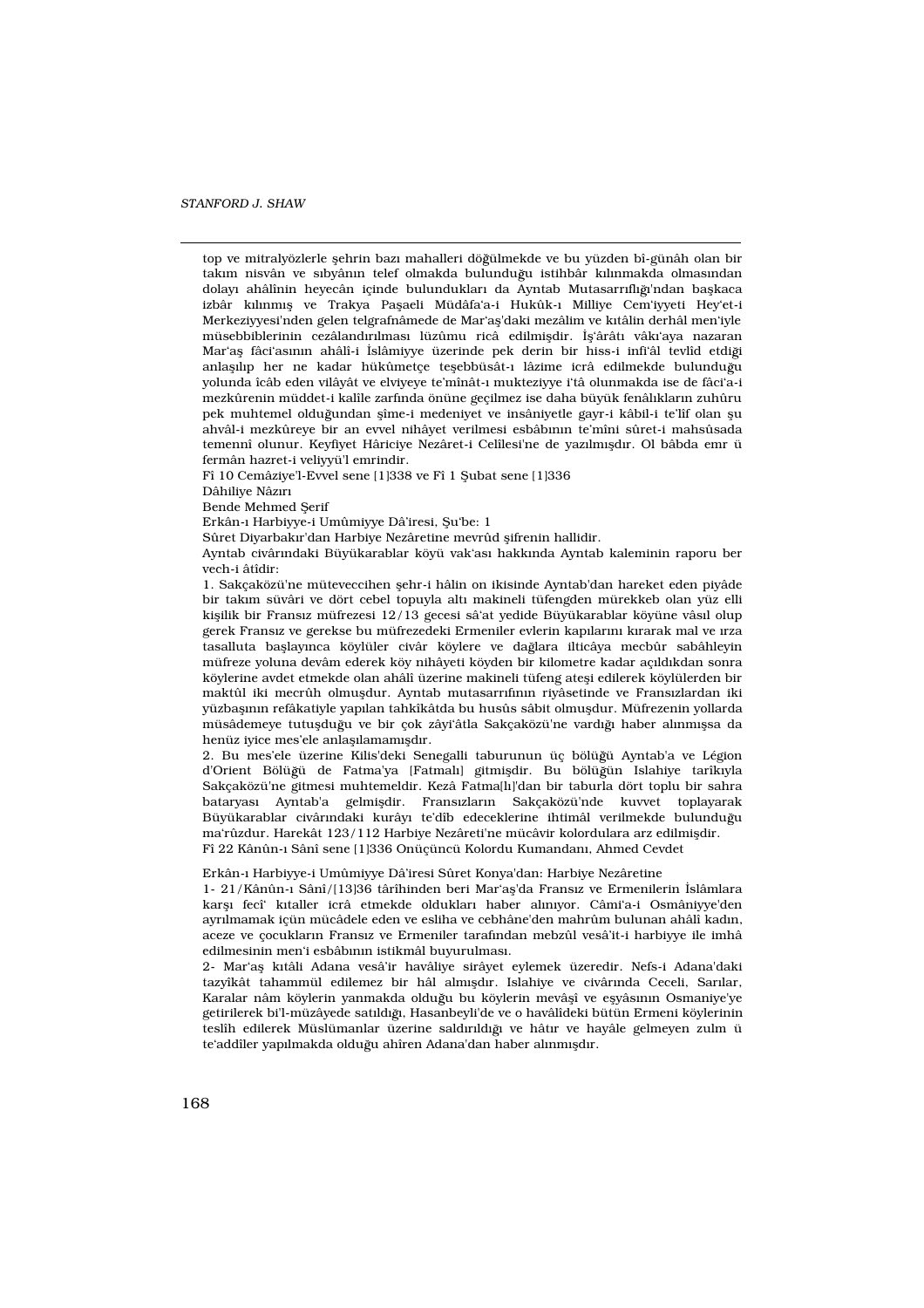Massacre perpetrated by Armenians against Muslim population in Kozan and Feke.

According to information received from more than five-hundred emigrants who fled to Develi the destiny of the notables and ulemas (Muslim interpreters and doctors of law) taken away from Kozan by Armenians remain unknown, the Muslim population having the throats slit on the streets; many Muslim women had been raped and Feke besieged; the massacre planned by Armenians has been already carried out in Marafl; urgent measures should be taken to stop the massacre.

12 C. 1338 (3 March 1920)<sup>16</sup>

S›vas'dan: Harbiye Nezâretine

Mar'afl'daki müsâdemeyi veya yang›nlar› ifliden ve gören etrâf ahâlî-i Müslimesi Mar'afl'a takarrüblerinde top ve mitralyöz ateflleriyle karfland klar için kasabaya girememifller ise de Mar'afl<sup>y</sup> muhâsara etmifllerdir. Pazarok tarafından gelenler kasaban<sub>'</sub>n flimâli, Bertiz havâlîsinden gelenlerde flimâl ve garb cihetlerini kuflatm›fllard›r. Muhâsirîn ve mahsûrînin kuvve-i ma'neviyeleri fevka'l-âdedir. Aralar›nda muhâbere te'mîn edilmifldir. 24/1/[13]36'da Beloğlu tarîkvyla ve 150 Frans>z neferi muhâfazas>nda Islahiye'den gönderilen cebhâne ve mühimmât yüklü 12 araban›n yolda zabt edilmifl ve muhâf›zlar›n›n kollar› ba lanarak geriye döndürüldü ü ve ahâlîye ta'arruz ve ateflle mukabele edenlerin itlâf edildiği bildirilmifldir. Mar'afl etrâfında tensîk ve umûmi bir hücûma haz›rlanmakda olan Kuvâ-y› Milliyye evvel-emirde beyhûde kan dökülmemesi için kuvve-i iflgâliyye kumandan›na mühletli bir protesto göndermifller ve cevâba intizârda bulunmufllard›r.

3- Muhtâc-› tahkîk olan bu rapora nazaran da civâr ahâlînin bafllar›na ayn› âkibet geleceği mülâhazas›yla tamâmen galeyâna gelerek Mar'afl'daki kardâfllar›n› herçi-bâdâbâd kurtarmağa koflduğu ve bunun Ayntab ve Kilis gibi havâliye de sirâyeti ve beyhûde kan akmas» mümkün görüldüğü ma'rûzdur. Kolordulara yazılmıfldır.

Fî 26 Kânûn-› Sânî sene [13]36 3. K. [Kolordu] Kumandan› Selâhaddin

<sup>16</sup> BOA. HR. SYS. 2556- 2/25, 26

Hâriciye Nezâret-i Celîlesine

Devletlü efendim hazretleri

Kozan'da ulemâ ve eflrâf›n âk›beti mechûl bir sûretde celb olunmakda ve ‹slâmlardan ba'zlarının boğazlanmakda ve nâmûslarına tecâvüz edilmekde olduğu ve Feke'nin Ermeniler tarafından muhâsara edildiği ve telgraf hatlarının kesildiği ve «slâmlar içün müretteb katli'âm›n tatbîkine bafllan›ld› », istimdâd içün oraya hicret eden befl yüz kiflinin ifâdesinden anlaflıldığı beyânıyla ahâlî-i mazlûmenin büsbütün mahvına meydân

<sup>3-</sup> Mar'afl'a tâbi' ve Adana havâlîsinde <slâmlara karfl devâm eden kvtâl hasebiyle efkâr-> ahâlî galeyânda olup hükûmet-i merkeziyyenin teflebbüsât-› âcilesine intizâr edilmekde olduğu ma'rûzdur.

<sup>4-</sup> Nezâret-i celîleye ve kolordulara yaz›lm›fld›r.

Fî 26-27/Kânûn-› Sânî/[13]36, 12. K. [Kolordu] Kumandan› Fahreddin

<sup>1-</sup> Kolordu m›nt›kas›nda yeniden flâyân-› arz bir hâdise olmam›fld›r.

<sup>2-</sup> Mar'afl'dan Elbistan'a gelen 25-26/1/[13]36 târîhli rapor hülâsaten ber vech-i âtî tahkîk edilmektedir:

Bâb-› Âlî, Dâhiliye Nezâreti, Emniyet-i Umûmiyye Müdîriyeti, fiu'be: Âsâyifl, Husûsî: 300, Mühim ve müsta'celdir.

Kozan ahâlî-i ‹slâmiyyesine karfl› îkâ' edilen ta'arruzâta dâ'ir.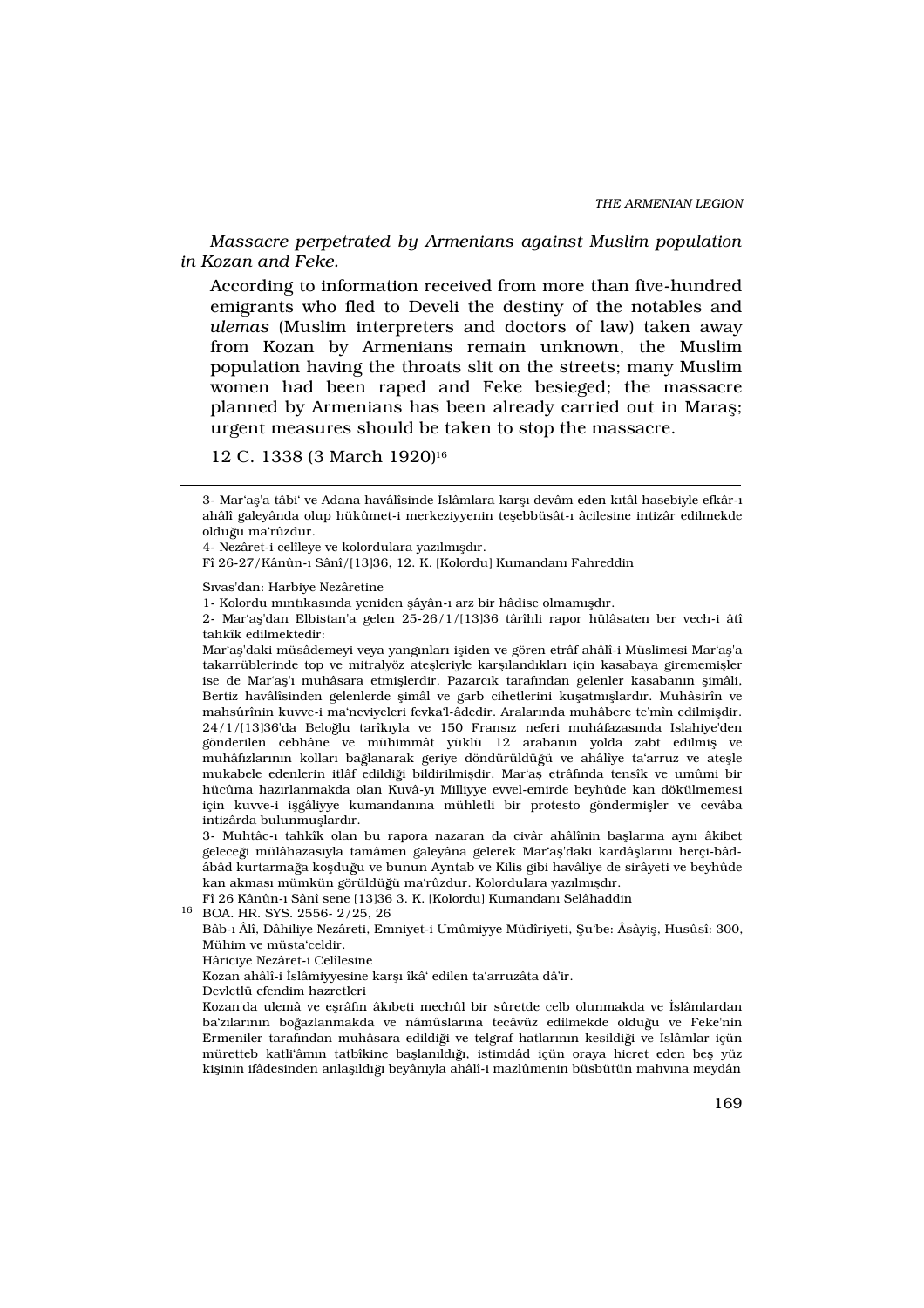In Mara Armenians in collaboration with occupying French forces assaulted the population and committed massacres.

Part of the Armenians who were deported to other areas began to return to Marafl once the Mondros Armistice was signed. At the same time many armed Armenians included among the French detachments were inflicting all kinds of cruelties upon Muslims, harassing women and forcing them to remove their veils. Stored arms and ammunition were distributed to Armenians and a Turkish detachment, which saw these acts, was fired on. The French shot down a barber named Ökkefl. The Turkish flag hoisted over the citadel of Marafl was lowered and many persons were killed by Armenian collaborationists. Under pretext of searching for arms they broke into houses and mosques while inflicting tortures even on children; Muslims carrying arms were sentenced to death. A letter sent by the Marafl section of the Society for the Defense of Rights called for the necessary measures to be taken to stop these inhumane acts.

27 Cemazi II. 1338 (18 March 1920) <sup>17</sup>

|                                                                                                                                                                                | kalmamak üzre tedâbîr-i serî'a ittihâz ve icrâs esbâb n istikmâli istirhâm na dâ'ir<br>Adana ve Kozan eflrâf ndan olup Develi'de ikâmete mecbûr kald klar n beyân eden ba'z<br>zevât tarafından çekilen 4 Mart sene [1]336 târîhli telgrafnâmenin sûreti leffen takdîm<br>k»lnm·fl ve hakîkat-i hâl Adana Vilâyeti'nden sorulmufl olmağla son derece vahîm bir<br>mâhiyeti hâ'iz bulunan tecâvüzât ve ta'addiyât-> mezkûrenin men'i zomonda îcâb<br>edenler nezdinde teflebbüsât-> mü'essire ve serî'a îfâ ve netîcesinin inbâs<br>mütemennâder. Ol bâbda emr ü fermân hazret-i men-lehü'l-emrindir.<br>Fî 11 Cumâde'l-âhire sene [1]338 ve Dâhiliye Nâz>r><br>Fî 3 Mart sene [1]336 Ebûbekir Hâz>m<br>Bâb-> Âlî, Dâhiliye Nezâreti, Emniyet-i Umûmiyye Müdîriyeti<br>Mahreci: Develi, Telgrafnâme Sûreti<br>Kozan'da ulemâ ve efirâfin âkbeti mechûl olarak celb edildiği, sokaklarda<br>Müslümanların ara sıra boğazlandığı, nâmûsa tecâvüz gitdikce fliddetini artdırdığı; Feke,<br>Ermeni çeteleri tarafından muhâsara edildiği, telgraf hatlarının kesildiği, Müslümanlar |                           |                                                                                    |  |
|--------------------------------------------------------------------------------------------------------------------------------------------------------------------------------|--------------------------------------------------------------------------------------------------------------------------------------------------------------------------------------------------------------------------------------------------------------------------------------------------------------------------------------------------------------------------------------------------------------------------------------------------------------------------------------------------------------------------------------------------------------------------------------------------------------------------------------------------------------------------------------------------------------------------------------------------------------------------------------------------------------------------------------------------------------------------------------------------------------------------------------------------------------------------------------------------------------------------------------------------------------------------------|---------------------------|------------------------------------------------------------------------------------|--|
| içün hazırlanmıfl katli'âmın tatbîkine bafllandığı buraya istimdâd içün akın eden befl<br>yüzü mütecâviz Müslümanlar>n ciğer-sûz ifâdelerinden anlaflıldığından mazlûm bî-çâre |                                                                                                                                                                                                                                                                                                                                                                                                                                                                                                                                                                                                                                                                                                                                                                                                                                                                                                                                                                                                                                                                                |                           |                                                                                    |  |
|                                                                                                                                                                                | Müslümanların büsbütün mahwna meydân verilmemek içün tedâbîr-i serî'anın icrâsin<br>son bir halecân ile arz eyleriz.                                                                                                                                                                                                                                                                                                                                                                                                                                                                                                                                                                                                                                                                                                                                                                                                                                                                                                                                                           |                           |                                                                                    |  |
|                                                                                                                                                                                | Da'vâ vekîli iken Everek'de i<br>kâmete mecbûr Kozanl<br>Mustafa                                                                                                                                                                                                                                                                                                                                                                                                                                                                                                                                                                                                                                                                                                                                                                                                                                                                                                                                                                                                               |                           | Adana Meclis-i Umûmî a'zâs> iken<br>el-yevm Everek'de ikâmete mecbûr<br>Hasan      |  |
|                                                                                                                                                                                | Kozan eflrâßndan<br>Hulûsi                                                                                                                                                                                                                                                                                                                                                                                                                                                                                                                                                                                                                                                                                                                                                                                                                                                                                                                                                                                                                                                     | Kozan eflrâßndan<br>Halil | Feke eflrâßndan<br>Årif Hikmet                                                     |  |
| 17                                                                                                                                                                             | Numara: 1108<br>Hâriciye Nezâret-i Celîlesine                                                                                                                                                                                                                                                                                                                                                                                                                                                                                                                                                                                                                                                                                                                                                                                                                                                                                                                                                                                                                                  |                           | BOA HR. SYS. 2544- 16/16, 17, 22. Erkân-> Harbiyye-i Umûmiyye Dâ'iresi, fiu'be: 2, |  |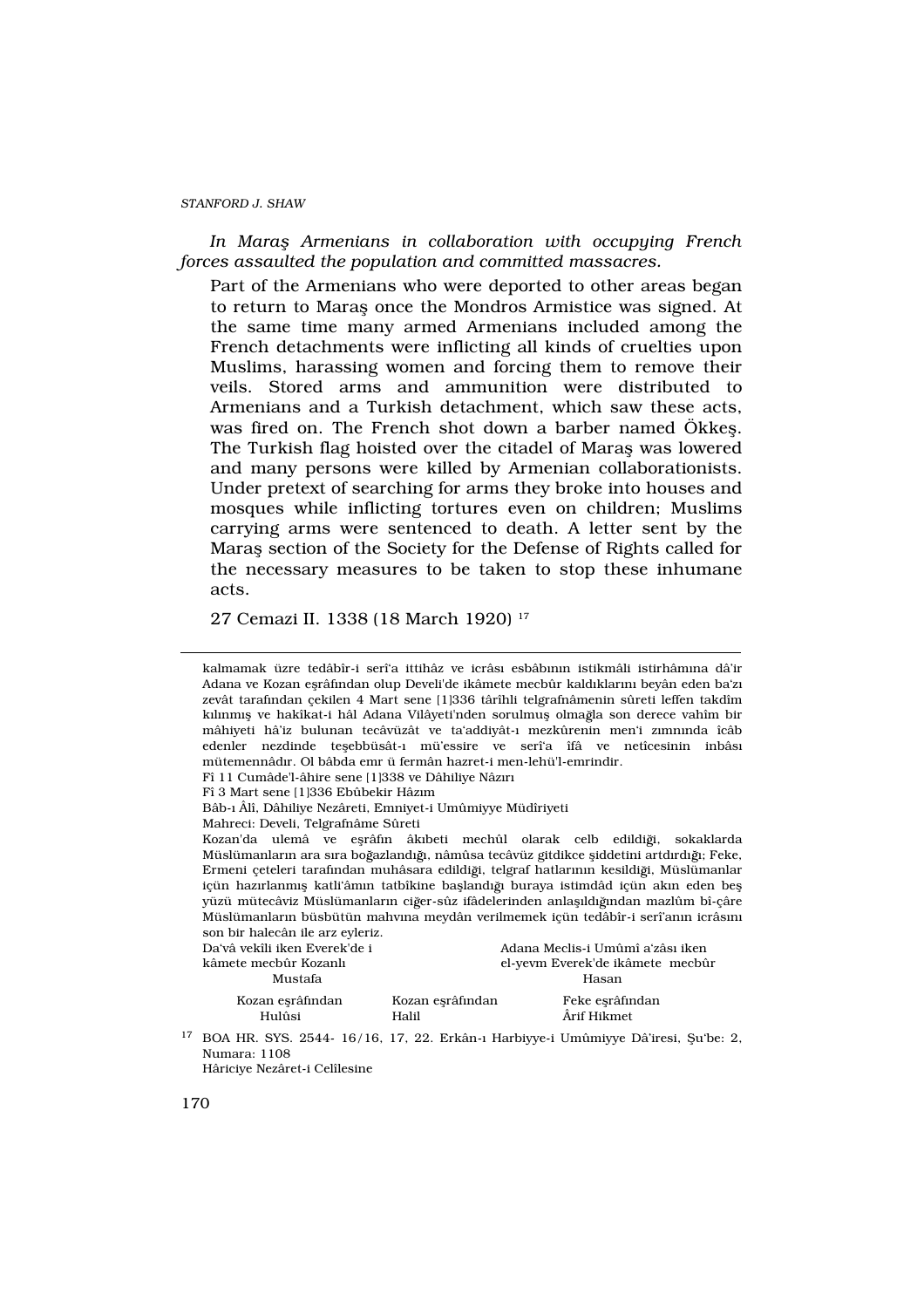#### Devletlü efendim hazretleri

Mar'afl müsâdemesi bafllamadan evvel Frans>zlarla Ermeniler tarafından ahâlî-i ‹slâmiyyeye karfl› yap›lan harekâta dâ'ir Mar'afl Müdâfa'a-i Hukûk Cem'iyyeti taraf›ndan verilüp Üçüncü Kolordu Kumandanlığı'ndan gönderilmifl olan evrâk sûreti eskimifl olma la berâber, berây-› ma'lûmât melfûfen takdîm k›l›nm›fld›r. Ol bâbda emr ü fermân hazret-i men lehü'l-emrindir.

Fî 26 Cemâziye'l-âhir sene [13]38 ve Harbiye Nâz›r›

Fî 18 Mart sene [13]36 ‹mza

Nakl-i sükkân mu'âmelesine tâbi' tut[ul]an Ermeniler akab-i mütârekede peyderpey avdete bafllam›fl ve haklar›nda her dürlü mu'âvenet icrâ edilerek huzûr ve emniyet-i umûmiyyeleri taht-> te'mîne al>nm>fl olduğu ve her üç ay sonra flerâ'it-i mütâreke hilâfında te'mîn-i âsâyifl bahânesiyle livâm<sub>2a gelerek sekiz mâh kadar kalan ‹ngiliz</sub> kuvve-i iflgâliyyesi bile vaz'-âmîz-i flikârânemize nazar-› takdîre alarak umûr-› hükûmet ve millete kat'iyyen müdâhale eylememifl olduklar› hâlde kuvve-i mezkûreyi istihlâf eden Frans›z kuvve-i iflgâliyyesi Frans›z formas› altında gizlediği bir takım Ermeni çetelerini berâberinde götürüp her dürlü kavâ'id ve zevâbit-i askeriyyeden vâreste bir hâlde çarflu ve sokaklarda gezmelerine ve böyle milletdaflların<sup>,</sup> Frans<sub>'</sub>z s>fat-> askeriyyesinde görmekle te'mîn-i firâk eylemek isteyen fesedenin Müslümanlar<sub>'</sub>ın hayât<sub>'</sub>n rencîde edecek nümâyifllere tasaddî eylemelerine ve hattâ Ermeni efrâd›n›n kavlen ve fi'len vukû' bulan ta'addiyât ve tecâvüzât-› nâmûs-flikenâne ve tâkat-güzârânesine ahâlî-i ‹slâmiyye tarafından fevka'l-gâye sabr ve tahammül gösterildiği «ngilizler tarafından da takdîr olunarak memleketden müfârekatlar› s›ras›nda ‹ngiliz kuvve-i iflgâliyye kumandan›n›n eflrâf ve a'yân-› memleketi nezdine da'vetle inâyet-i memnûniyyet-kârâne bir tarzda beyân-› vedâ' ve Frans›z kuvve-i iflgâliyye kumandan›nda imtizâc-› ahâlîyi sâlib-i esbâb karfl§nda kalmamas›na dâ'ir izhâr-› temenniyât eylediği bir zamânda Frans›zlar hodkâmâne ve dürüfltâne hâllere devâm ile yoldan geçen kad›nlar›n peçelerini kald›rmak ve iki ‹slâm› alenen flehîd etmek ve bir tarafdan deppoyda bulunan esliha ve cebhâne ve bombalar› kendi devriyelerinin himâyesi altında Ermenilere tevzî'-i nakliyâtın te'mîn etmek ve buna flâhid olan Osmanl› devriyesi üzerine atefl açarak polis me'mûrunu cerh ve ümenâ-y (?) müslimden Berber Ökkefl bizzât Frans>z irtibât zâbiti tarafından katledilmifldir. Deppoydaki eslihan›n sûret-i tevzî'i Ayntab'dan gelen hey'et-i tahkîkiyyenin netîce-i tahkîkâtla ve merkûm Berber Ökkefl'in keyfiyet-i katli de zâbit-i mûmâ-ileyhin i'zâm›yla tahakkuk eylemifldir. Frans›z kuvve-i iflgâliyyesi Ermenileri ‹slâmlar aleyhinde teslîh ve teflvîkiyle berâber bir tarafdan da anâs›r-› Osmaniyyeyi yekdiğeri aleyhinde îkâ'-> cinâyâta tertîb ve igrâ ve bir takım menfa'at-perestân — ve sebük-magzâni de pâre-i me'mûriyyet va'd ve itmâ'›yla beyne'l-anâs›r tuhm-› fesâd ve nifâk ekmek gibi hiç bir devlet-i mu'azzamaya ve millet-i mütemeddineye lây›k olmayacak sûretde prensipler ta'kîb ve bi'n-netîce âsâyiflsizliği ser-riflte ittihâz yla menviyât-> gayr-i ma'kûlesini tatbîk içün hükûmeti müdâhaleye tesaddî edeceğini hisseden erbâb-› cem'iyyet ve ashâb-› hasenenin teklîfât ve temenniyât n reddetmesi üzerine Osmaniye'den getirdiği propogandacılar ile teflebbüsât ile feryâdlarından geri kalmam›fl ve hattâ memleketde nisbiyet-i (?) pây-i istîla içün fikr-i me'âlî sâhibi olan hiçbir devlet-i mu'azzamaya yak›flmayacak sûretle memleketi idâre-i Osmaniyye'den nez' edercesine tebe'a-i Osmaniyye'den olan Ermeniler tarafından çekilen Frans<sub>2</sub> band›ras›yla dâ'ire-i hükûmete girmek ve livâm›z›n Kilikya'ya ilhâk ve Osmaniye livâs›yla birlikte Osmaniye Forforu (?) Mösyö Andre tarafından idâre ve her iki livânın Jandarma Alay Kumandan› S›dk› Efendi nâm›nda bir flahsa tevdî edildiğini i'lân ve kal'ada Osmanl<sup>}</sup> band<sup>r</sup>as› keflîdesine müsâ'ade edilmeyeceğini ve hükûmete keflîde edilen Osmanl<sub>2</sub> bayrağın da cebren indirmek üzre bir zâbit kumandas<sub>2</sub>nda Ermeni efrâd hükûmete sevkeyledikleri ve zâbit teflkîlât› icrâs›yla umûm devâ'ir-i hükûmete me'mûrlar ta'yîn edece ği gibi beyânât ve icrâ'âta bafllam›fllar ve kal'aya Osmanl› bayrağ› keflîdesini de men' etmifllerdir. Kuvve-i iflgâliyyenin bu siyâset-i sakîmesi yüzünden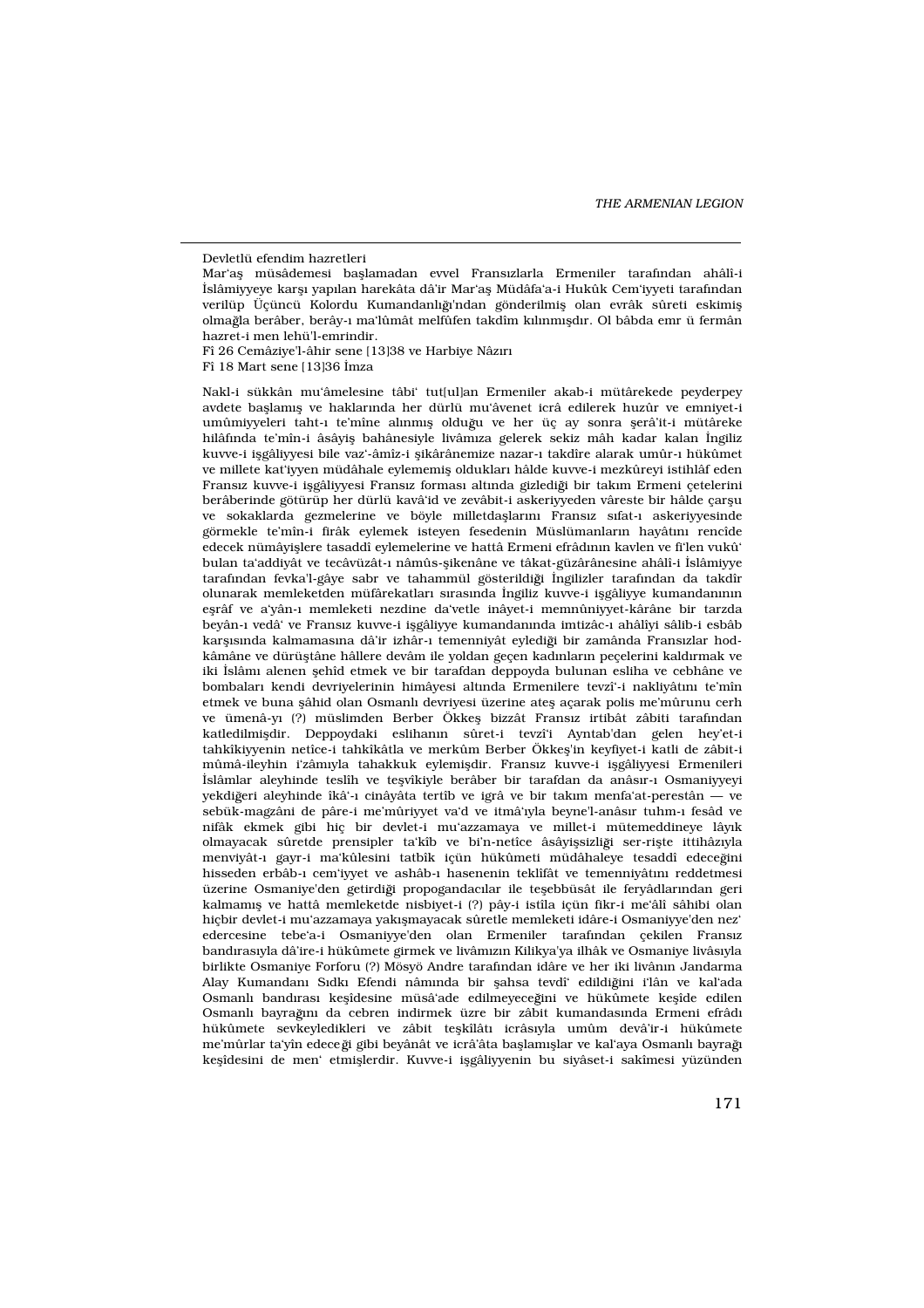An American naval officer working along the coasts in Syria and Cilicia reported to Admiral Mark Bristol, commander of the American fleet in the Eastern Mediterranean and American High Commissioner in ‹stanbul, that American missionaries were playing an important role in the slaughter by spreading anti-Muslim hatred stirring up the local Christians against their Muslim neighbors and providing hiding places for the arms and ammunition which was being used against the settled Turkish population:

"Dr. Nichols I consider a very dangerous man who can do a great deal of harm if given a free hand. He is a religious fanatic

11 Kânûn-› Sânî sene [1]336 Mar'afl Müdâfa'a-i Hukûk Cem'iyyeti Riyâseti

vukû'ât ve hâdisât-› mü'essife ta'kîb eylemekdedir. Ahîren gelen Ceneral Keret dahi livâm<sup>z</sup>n Kilikya'ya ilhâk ve Frans<sub>'</sub>z idâresinin te'sîs edileceğini beyân ve resmen i'lân eylemifllerdir. Frans›zlar›n ‹slâmlara karfl› gösterdikleri husûmetden hayrân-yâb olan Ermeniler dahi îkâ'-› cinâyâtdan Frans›zlara âdetâ sâb›ka ediyorlar. Müslümânl›kdan baflka bir kusûru olmayan bî-câre bir hammâl sûret-i fecî'ada boğazlanmak ve kulaklar kesilmek sûretiyle katledildi. fieyh mahallesi kahvehânesinde bulunan ahâlî üzerine Frans<sub>'Z</sub> kisve-i askeriyyesini hâ'iz birkaç Ermeni anarflisi tarafından bomba atlarak bir flahs›n maktûl ve dört flahs›n ağır sûretde mecrûh düflmesine sebebiyet verildi. [Mü]tecâsirler ise Frans›zlar taraf›ndan karakol ittihâz edilen kiliseye girdiler. Frans›zlar Ermenilerin tahrîkât›yla hod-be-hod ahâlî-i ‹slâmiyyenin haremlerine kadar girerek taharriyât icrâ ve Nakîb (?) Câmi'inde bulunan iki çocuğu tevkîf ve iflkence etmiflerdir. Ve ma'âbide tecâvüzlerini tekrâr eylemifldir. Odun götürmek üz[r]e memleketden çakan iki fukarâ Müslüman, Frans›z karârgâh›n›n on dakîka mesâfesinde süngü darbeleriyle flehîd edildi. Firâren ağus (?) giryân (?) ve câna muvaffak ola[n] arkadafllar› kâtillerin k›fllaya girdiklerini, flah›slar›n› ta'yîn edeceklerini hükûmete ihbâr eylemeleri üzerine berây-› tahkîkât Frans›z karârgâh›na giden jandarma kumandan›yla polis komiseri Ermeni neferleri tarafından elfâz-> galîza ile tahkîr ve düflnâm olunarak fi'l-i katlin kendileri tarafından îkâ' edildiği ihsâs olundu. Hadd ü pâyân olmayan lâ-yetesavve[r] dâ'ire-i imkâna ç·kamayan bu ta'addiyât ve tecâvüzât elvermemifldir ki; Bu def'a da ‹slâhiye tarîki üzerinde eflk›yâ ta'kîbi vesîle ittihâz›yla hükûmete ma'lûmât verilmeksizin harekât-> askeriyye icrâs>na kyâm ve Ceceli, Gökp>nar fierefoğlu, fiekeroba, Fekser (?) ve sâ'ir karyeleri top atefliyle hâk-i yeksân edildi. Memleket ahâlîsinin serbestî-i hayâtdan mahrûm b·rakmak ve gerek Ermenilerin ve gerek Frans<sub>2</sub> nüfûzlar<sub>1</sub>nın damarlarında deverân eden dimâğ-› zabt ve kini tamâm›yla teflîc edebilmek ve bi'n-netîce memleketin pek elîm ve ciğer-sûz fecâyi'a sahne olmas<sub>'</sub>n te'mîn eylemek maksad<sub>'</sub>yla bu kerre Frans›z kumandan›n›n neflreylediği beyânnâmede akflam alafranga sâ'at alt›dan sabâh alafranga sâ'at alt›ya kadar ahâlînin ifllerine gitmeleri men' bu sûretle nev'amâ bir idârei örfiyye i'lân ve üzerlerinde silâh taflyanlar doğrudan doğruya birer cânî addyla i'dâm edileceği beyân ve Wilson'un prensiplerinden ve Sulh Meclis-i Âlîsi'nin mukarrerât-> âdilânesinden kat'-› ümîd etmeyen biz ‹slâmlar haklar›nda âdetâ bir siyâset-i imhâkârâne tatbîk ve ittihâz edilmekdedir ki; bu hakîkat Kilis'de neflr olunan beyânnâme münderecât na da kesb-i sübût ve bedâhet eylemekdedir. Binâen-aleyh Frans›zlar gibi efkâr-› âliyye ve imrâr-› âyineye (?) teveccühkâr olan bir millet-i necîbeye de il akvâm-› vahfliyyeye bile lây›k ve reddolmayan flu tarz-› idâreyi âlem-i medeniyyet ve insâniyyetin enzâr-› ibtisâr›na vaz' ve i'lâna müsâra'at ve mevlid ve medfenimiz olan hâki vatan›n silâh-› zulm ü i'tisâfla dökülecek kanlarla lekedâr edilmemesi içün îcâb eden tedâbîr-i serî'a ve sâ'irenin icrâs›n› temennî eyleriz.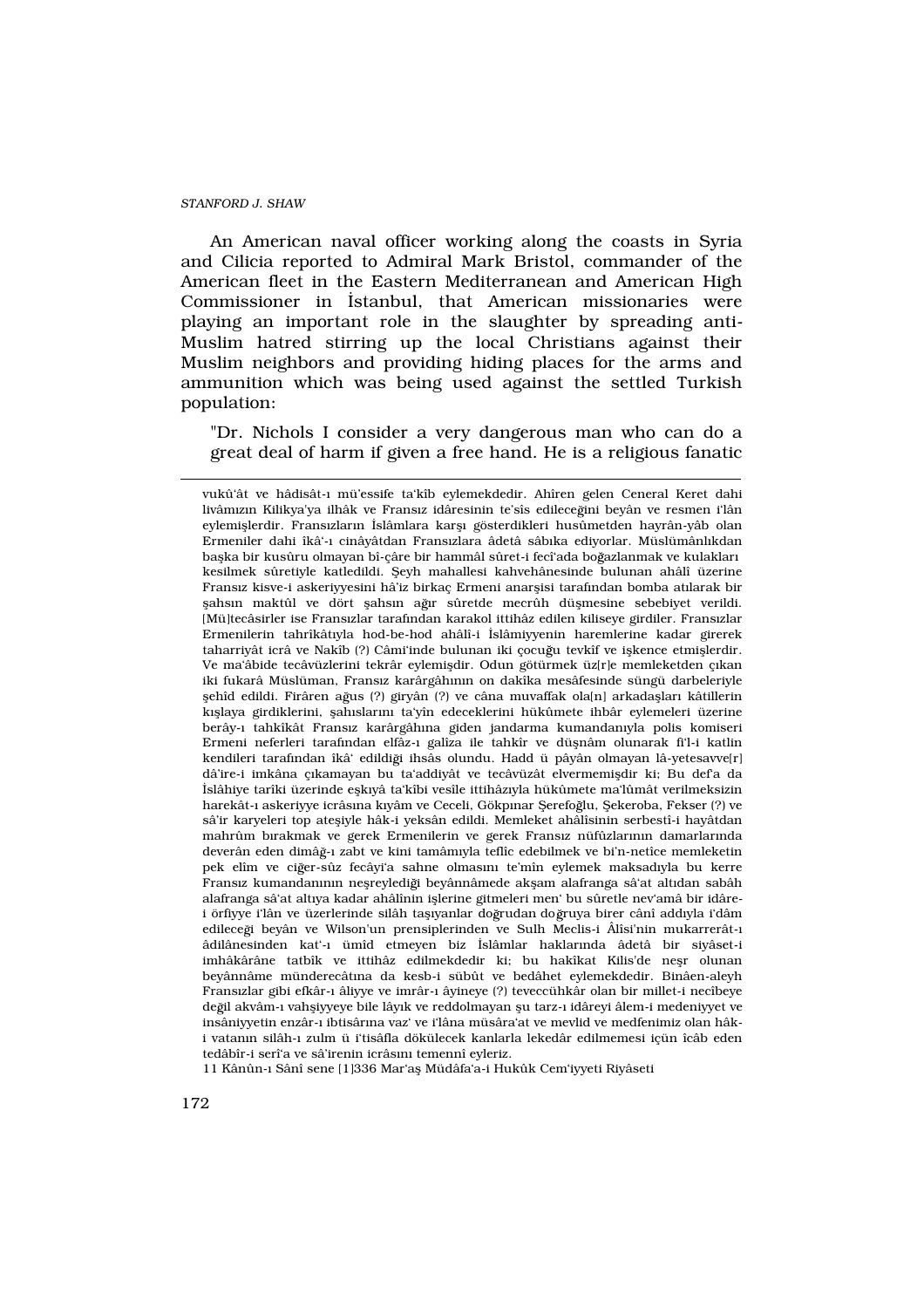apparently, and anxious to have something sensational take place between Turks and Americans, in order to influence public opinion in the United States. He impressed me as rather glorying in the fight between the Armenians and Turks at Aintab…18 …[I]t developed that the first shots fired at the American Orphanage were by armed Armenians from the orphanage with the full knowledge and encouragement of some Americans….19 …Turkish police and army searches found anti-Muslim propaganda along with arms and ammunition hidden in American missionary centers in various parts of Anatolia".<sup>20</sup>

Bristol relied on this report to inform the Department of State in Washington:

"Particular attention is called to the remarks contained in this report regarding Dr. Nichols, who is in charge of the Near East Relief work for the territory embraced within Syria and Cilicia. There are some few of our Americans in Turkey who take this attitude".

The overall French military commander in Syria and Cilicia, General Hamelin, had anticipated trouble from the Armenian troops right from the start on the basis of the British accusations of cowardice and indiscipline against the Armenian troops who fought with the British expeditionary force at Baku earlier in 1918. His requests for their replacement by French troops were, however, rejected on the grounds that French soldiers had to be sent back to their homes now that the war on the western front was over. "Hamelin saw clearly", reports the official French military history of the occupation, that "it was to put powder and the detonator together to send the Armenian legionnaires to Cilicia and Alexandretta. The incidents and the disorders followed without delay".<sup>21</sup>

<sup>&</sup>lt;sup>18</sup> J. H. S. Dessez, Commanding Officer, U. S. S. Smith Thompson, En route Island of Patmos, to American High Commissioner Bristol, ‹stanbul, 03 May 1920. Transmitted from Bristol to Secretary of State, 08 May 1920. United States Deparment of State Decimal File 867. 00/1288.

 $19$  Dessez, idem.

<sup>20</sup> See for example: Police report of 25 May 1921, regarding missionary activities at Mamuretülaziz—CA (Ankara), BBK/30/10 kutu 206/dosya 406/doc. 3), report of 30 June 1921 on Talas—CA (Ankara), BBK/30/10 kutu 206/dosya 406/doc. 4.

 $^{21}\,$  Letter from General Hamelin, Détachement français de Palestine Syrie to Ministère de la Guerre, no. 292/G of 26 December 1918. Archives de la Guerre (Chateau de Vincennes), carton Détachement français de Palestine Syrie no. 9, Kemal Çelik, "Milli Mücadele'de Adana ve Havalisi: 1918-1922" (unpublished Ph. D. dissertation, ‹stanbul University,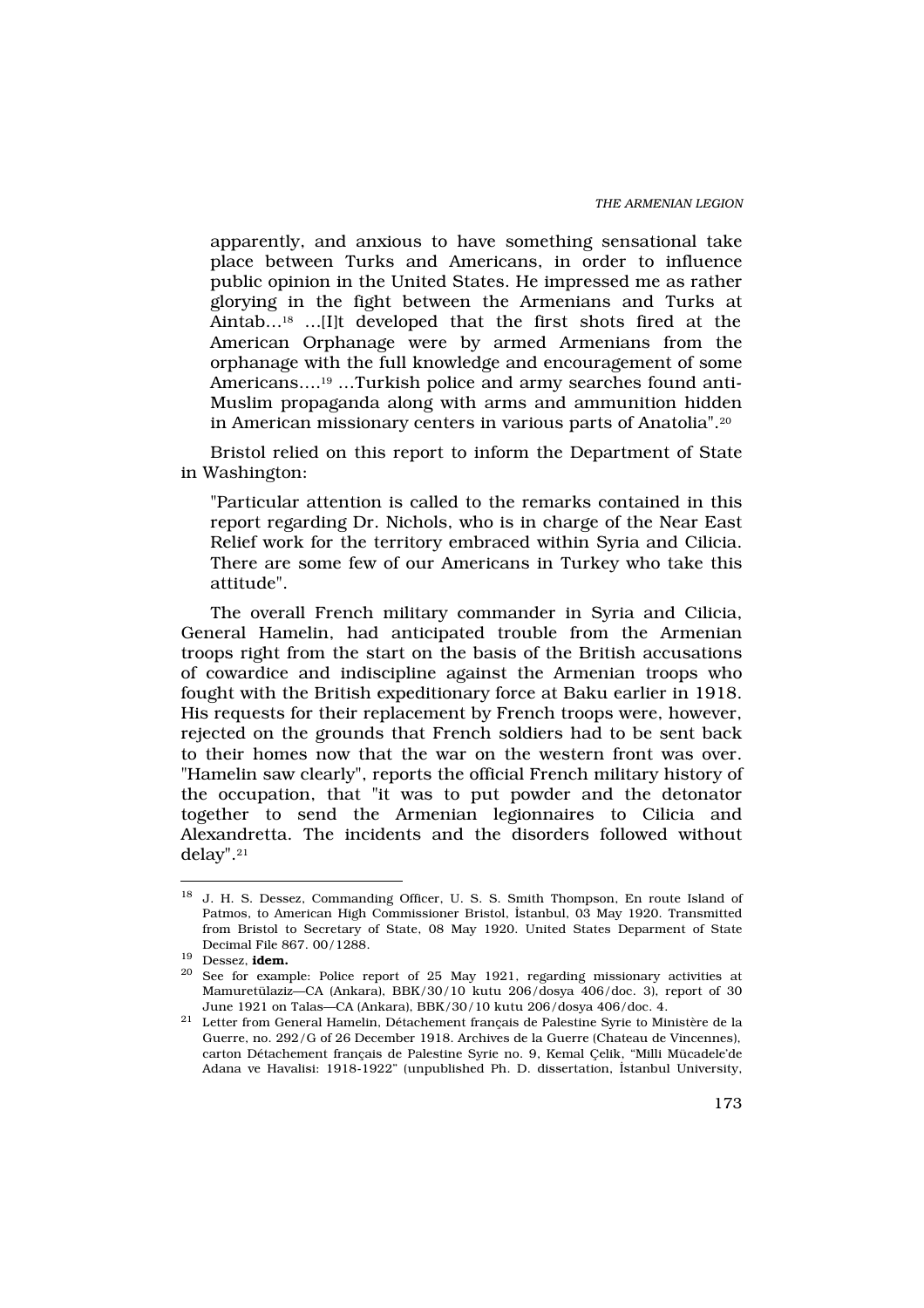His fears were fulfilled right from the start. The French army confirmed the Ottoman military reports, with even more detail than that provided by the local Ottoman officials, reporting that wherever the Armenians went, they terrorized the Turkish and Arab civilian population, starting the day they first landed in ‹skenderun (Alexandretta), and during the early months of 1919 going on to the principal points along the ‹slahiye-Adana railroad, in particular at Pozant›, Dörtyol and, finally at Adana itself, where they began killing, raping, ravaging and robbing everyone and everything, attacking even the Muslim French Algerian soldiers who were brought in to at least attempt to curb their excesses.<sup>22</sup> Many of the latter were so outraged by the atrocities being committed against their religious brothers that they deserted the French army, joined the Turkish national forces, and remained in

Sosyal Bilimler Enstitüsü, 1993); published under the same title: Ankara, Türk Tarih Kurumu, 1999.

<sup>&</sup>lt;sup>22</sup> Reports by local Ottoman officials, including the names of the hundreds of Turks slaughtered and tortured by members of the Armenian Legion are given in  $Ar$  iv Belgelerine Göre Kafkaslar'da ve Anadolu'da Ermeni Mezalimi, III (1914-1920), Ankara, Baflbakanl›k Devlet Arflivleri Genel Müdürlü ü, 1995, pp. 155-233; accounts of the individual Armenian raids are given on pp. 2-153. A detailed study of the atrocities committed by the Armenian Legion in the Adana area can be found in Kemal Çelik, Milli Mücadele'de Adana ve Havalisi: 1918-1922, Ankara, TTK, 1999, and Yusuf Ziya Bildirici, "Adana'da Ermeniler'in Yaptığ Katliâmlar ve Frans<sub>'Z</sub>-Ermeni ‹liflkileri" (unpublished Ph. D. dissertation, Kayseri Erciyes University, Sosyal Bilimler Enstitüsü, 1995). See also Les Armées françaises au Levant, I, pp. 123-124; Archives de la Guerre (Chateau de Vincennes), carton DFPS no. 1, DFPS to Ministre de la Guerre no. 122/G, 20 November 1918; and report of Lt.-Col. Lebon of 30 November 1918. R. de Gontaut-Biron, Comment la France s'est installée en Syrie: 1918-1919, Paris, Plon-Nourrit, 1923, pp. 53-54; Gustave Gautherot, La France en Syrie et en Cilicie, Paris, Libr. Indépendante, 1920, pp. 135-136; Emniyet-i Umumiye (‹stanbul Dahiliye), 2 Cemazi I 1337/3 February 1919: BBA DH/fiFR, dosya 96, doc. 44; Emniyet-i Umumiye (‹stanbul Dahiliye), to Governor of Adana, 4 Cemazi II 1337/7 March 1919: Baflbakanl›k Arflivi, hereafter referred to as BBA, DH/fiFR, dosya 97, doc. 58; Emniyet-i Umumiye (‹stanbul Dahiliye) to Governor of Adana, 5 Cemazi II 1337/8 March 1919: BBA DH/fiFR, dosya 97, doc. 70; Webb («stanbul) to the Principal Secretary of State for Foreign Affairs (London), ‹stanbul, 27 March 1919, in FO 371/3658, no. 58433; Webb to Principal Secretary of State for Foreign Affairs, ‹stanbul, 27 March 1919 in FO 371/3658, no. 58433; ‹stanbul Dahiliye Report, 8 Cemazi I 1337/ 9 February 1919: BBA DH/KMS dosya 49-1, no. 85; TIH I, 96-97, IV, 56, 287; Harp Tarih Vesikalar Dergisi (hereafter referred to as HTVD), no. 11, doc. 273;TIH IV, 59; BBA (‹stanbul): Report of Osmanl<sup>,</sup> Orduyu Humayun Bafl Kumandanl<sub>i</sub>ğ, no. 10291, 14 December 1334. Bab-› Âli Evrak Odas› (Archives of the Office of Grand Vezir), hereafter referred to as BEO 340957 (340934), Grand Vezir-Tezkerei Sami, hereafter referred to as GV TS 422 to Hariciye (Ministry of Foreign Affairs), 16 December 1334/1918. BEO Siyasi Dosya (Political Dossier) 34/54/12. Based on Harbiye Tezkere (Ministry of War Document) 895 of 14 December 1334/1918; All this information is summarized in Justin McCarthy's definitive study, Death and Exile, pp. 204-5, 242.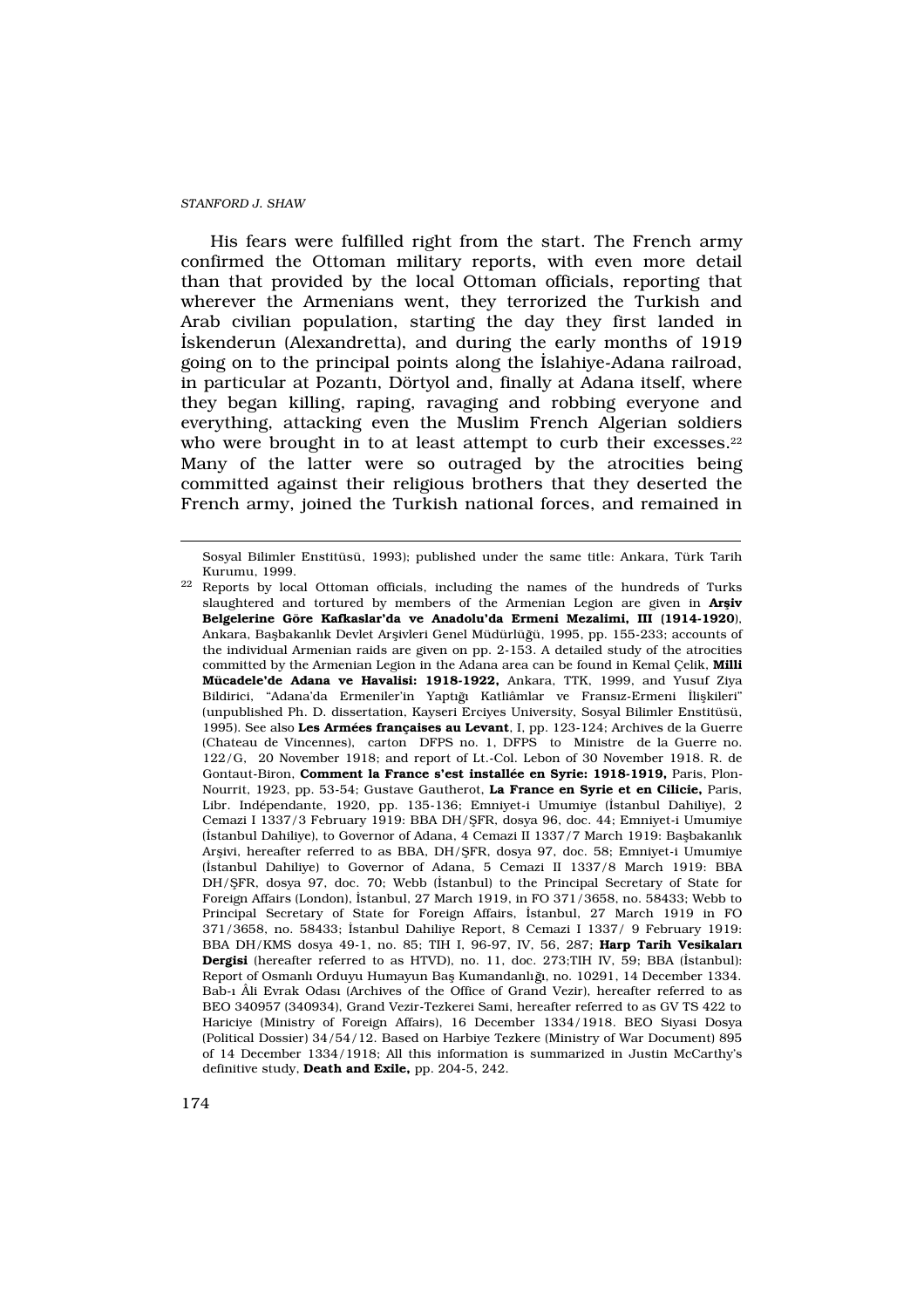Turkey after the war as citizens of the new Republic established under the leadership of Mustafa Kemâl Atatürk, who classified as Turks all those who accepted citizenship in the new national state regardless of their ethnic or religious origins.

Imitating the complaints of the British officers regarding their Armenian allies at Baku, the French officers in Cilicia complained that the Armenian forces lacked all sense of discipline and refused to follow the orders of their own Armenian officers, let alone those of the superior French officers, desperately asking that at least some real French troops be sent to help control the situation:

"On the whole, the native populations -Turks, Turkomans, Kurds, Circassians- greeted us well. We wanted to conciliate them with us, but they saw with a very bad eye the occupation of their lands by Armenian troops, even though dressed as French soldiers. They therefore normally accused the latter of all the misdeeds, and even invented some or even provoked them to secure the departure of the Armenians....If it had involved real Frenchmen", said the Imperial procureur of Adana to the commander of the Armenian Legion during the course of an investigation, "we would have said nothing, but things arrange themselves, make the Armenians leave".<sup>23</sup>

"Until the arrival of the first [French] reinforcements in June of 1919, the Armenian Legion was the only French force in Cilicia. The history of the French Army in the territory during that period was merged with the history of the Legion; it is, unfortunately, especially marked by acts of indiscipline and violence, which did a great wrong to our influence".<sup>24</sup>

Hamelin regularly reported to Paris on the misconduct and indiscipline of his Armenian troops, though he did attempt to justify their actions as acceptable revenge for Turkish and Kurdish attacks on Armenians in Anatolia during World War I:

"The [Armenian] battalions have been only begun to be organized -an officer per company, a depot with two officers for

<sup>23</sup> Report to Commandant Pauget at the end of March 1920, no. 3931/5. In AG (Archives de la Guerre), Chateau de Vincennes, Paris. Carton 5 Légion d'Orient; AFL I, 121.

<sup>24</sup> Les Armées françaises au Levant I, 35, pp. 120-121; General Hamelin to Ministère de la Guerre, no. 164/G, 18 November 1918. AG (Chateau de Vincennes), carton DFPS, no. 1).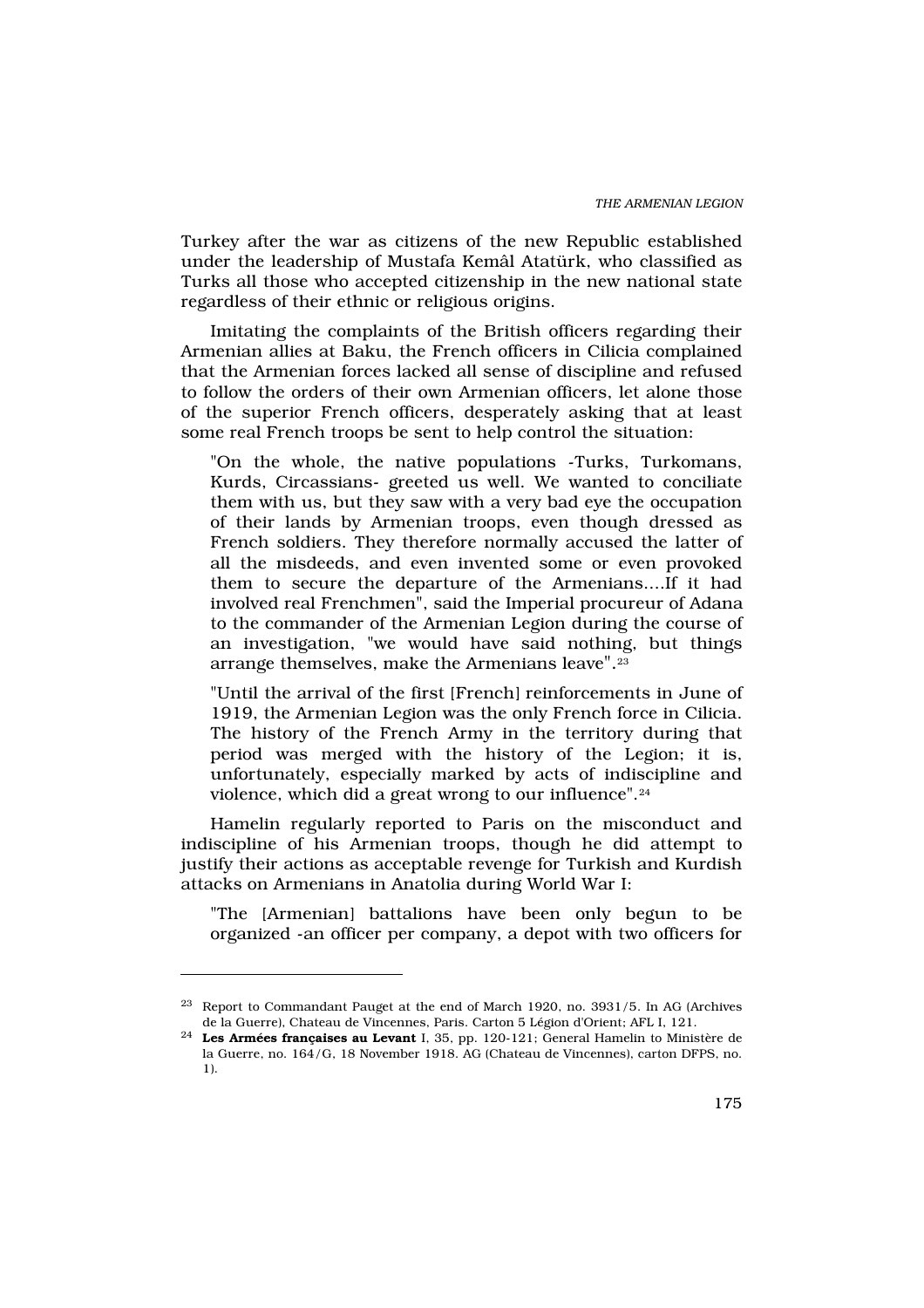eight hundred men- without cavalry, without artillery, without food service, without sanitary organization. I was going to cover Cilicia with posts composed of Armenian soldiers burning with a desire to take vengeance for the exactions which they had experienced for so many years, and put them into contact with the Turkish population and soldiers in the same place that ravages had been committed by the Ottomans, notably at Adana in 1909. It would require discipline of iron to force them to act as French soldiers, and I had only one French battalion to enforce their obedience in case of a carrying out of the Armenian reaction, and to restore order in case of the serious troubles that were still possible. In such conditions, I considered myself very fortunate to have succeeded by intimidation and without serious incident to get the administrative and military authorities of Cilicia to submit to the French occupation...."25 "Since then, the President of the [Armenian] Committee of Egypt has sent emissaries to the Armenian soldiers, they have had the occasion to invite their co-religionists to renounce their attachment to the French force so that they can carry out individual reprisals against the Ottoman population….Both during their stay in Syria and since their arrival in Cilicia there has not been a day when I have not been apprised by the local Ottoman administrative authorities or by the British authorities, of complaints, unhappily most often very well founded, against the Armenians' excesses of all kinds toward the local populations (thefts, armed attacks, pillages, murders)...."<sup>26</sup>

He hoped, however, that training would improve the Armenians' behavior:

"In fact, when I applied myself to this matter and succeeded in sending the Armenian legionnaires toward the theater of their legitimate aspirations, their conduct avoided the latter….

"The officers of the Armenian Legion were not, however, discouraged; they continued to devote themselves entirely to

<sup>25</sup> General Hamelin letter, no. 22, to Ministry of War, Paris, 4 January 1919. Carton 5 Légion d'Orient and Détachement français de Palestine, Syrie, no. 9, in: AG, Chateau de Vincennes, Paris. Summarized in Les Armées françaises au Levant I, p. 120.

<sup>26</sup> General Hamelin letter to the French High Commissioner, no. 2077/I of 2 February 1919. AG, Chateau de Vincennes, Carton 5 Légion d'Orient, cited in: Les Armées françaises au Levant I, p. 122.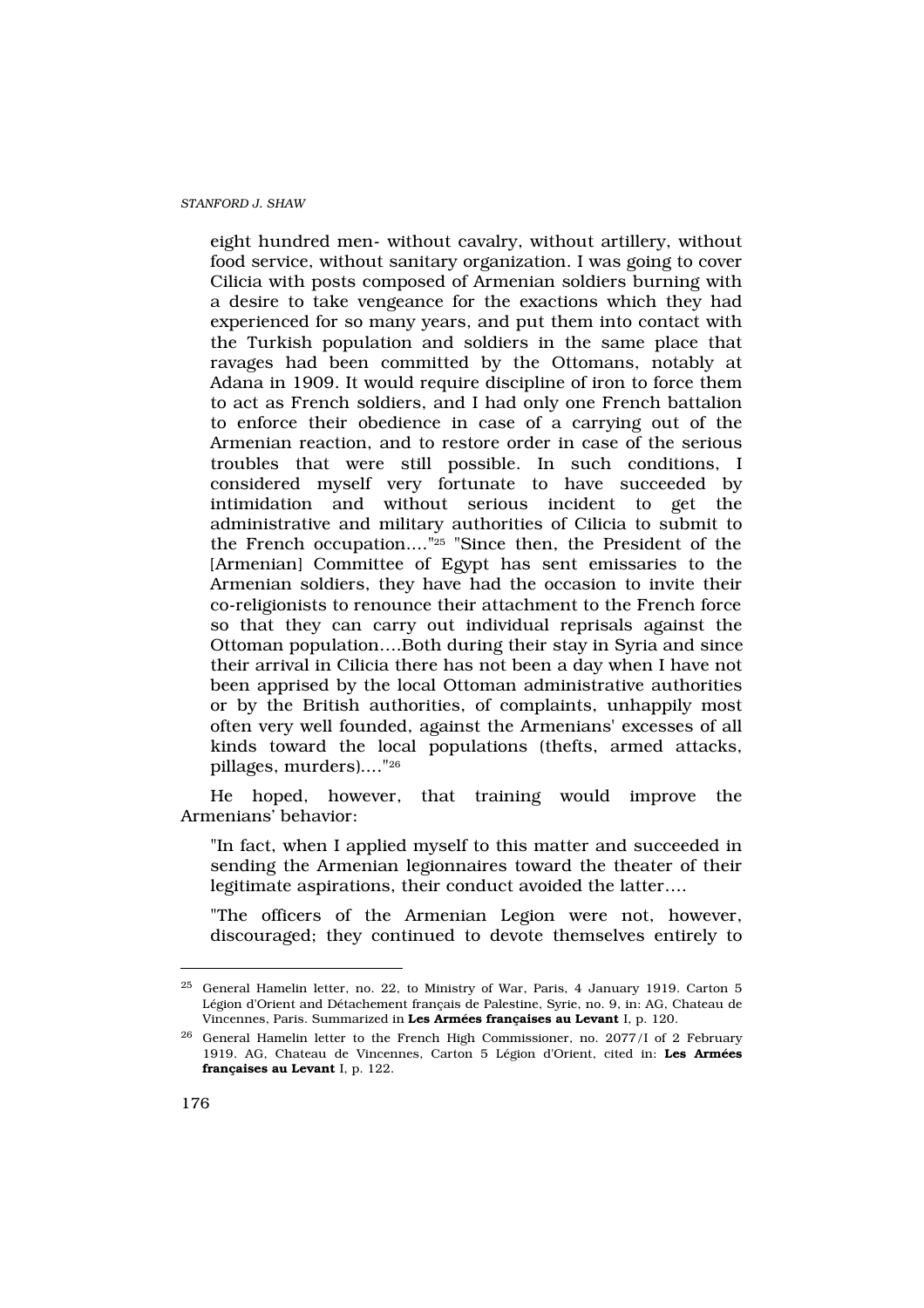the military instruction of their Legionnaires, to their moral education and their well-being. The majority gave them all satisfaction and answered with good conduct and a good attitude. I hope therefore to see the legion acquire the military discipline and value that will permit them to become the elite troop among the Armenian contingents".<sup>27</sup>

This hope was shared by British Brigadier-General Archibald Wavell, who reported to the British High Commissioner in ‹stanbul that many excesses were being committed in Cilicia by "…certain portions of the French Armenian troops", but that disciplinary action had been taken. The "worst elements in these Armenian battalions" were being removed, and the situation in Cilicia "was much improved", to which a Foreign Office minute responded: "General Allenby's report that the French Armenians were unsatisfactory seems more than justified, and I expect that this is a very mild account of what really took place".<sup>28</sup>

Robert Zeidner's brilliant study of the French occupation of Cilicia, The Tricolor over the Taurus, summarized the French reports:

"If…Allenby and the 'easterners' on his staff were sufficiently calculating to foresee the great embarrassment France's Armenian troops were destined to cause her in Cilicia and vicinity, they could scarcely have chosen a better vehicle to discredit French rule in the Levant that permit the expansion of the Armenian element within the Légion d'Orient. Although they fought valiantly during the Palestine campaign, the Armenians of the Legion repeatedly revealed a propensity for brawling when off duty. Their French officers found them grossly undisciplined and dangerously divided in loyalty among several extremist parties. Many were Marxists or nihilists of varying persuasions, complying with orders only after reference to their respective soldiers' soviets…."<sup>29</sup>

The official French military history of the period concluded that these efforts to curb the Armenians by training them were largely

 $27$  General Hamelin letter to Ministère de la Guerre, no. 243/G of 15 February 1919. AG, Chateau de Vincennes, Carton 5 Légion d'Orient. Cited in Les Armées françaises au Levant I, p. 122.

 $^{28}$  Brigadier-General A. F. Wavell to British High Commissioner in ‹stanbul, 15 April 1920: FO 371/4165/79400.

 $29$  Zeidner, op. cit., p. 142.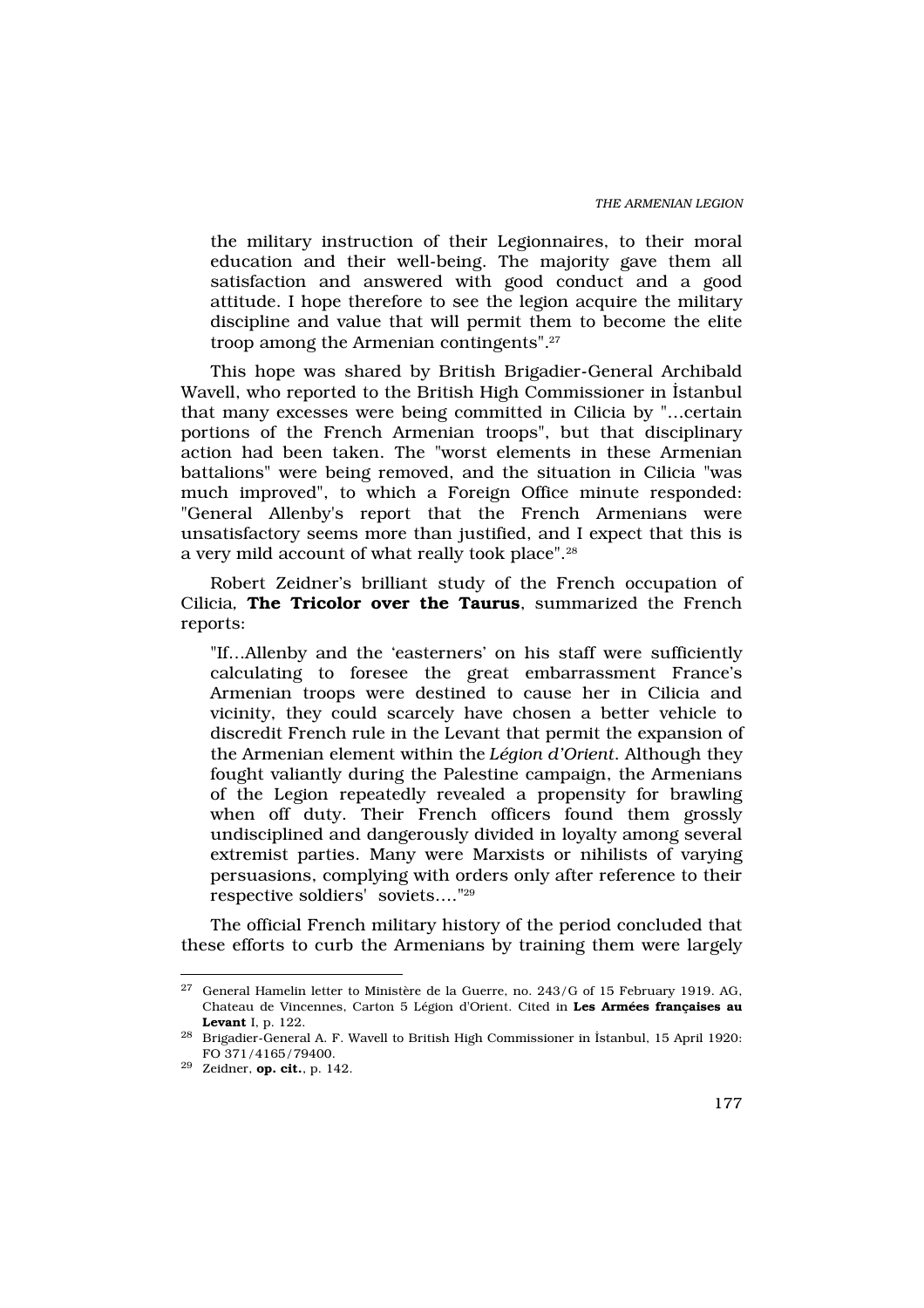unsuccessful because they were being inspired to attack Turks and other Muslims by Armenians outside the country, particularly in Egypt:

"The hopes of General Hamelin were to be unfulfilled. As the incidents multiplied and became worse, discipline became harder, the condemnations by military courts more numerous. But the Armenian legionnaires continued to understand only that we were defending the Turks, our previous enemies, against the Armenians who were always our friends. Monseigneur Mouchegh, Armenian Archbishop of Adana, after going around among the Armenian legion units, wrote on 28 April 1919: 'They [the Armenian soldiers] see with what tolerance and what friendship, France treats the Turkish nation, criminal and enemy. They only see the obstacles with which one surrounded the brightness of the Armenian nation that had valiantly fought on the field of battle beside their Allies'. The rancor or hatred therefore turned against us, excited by the Armenian committees, which, abandoning open action of intervention, undertook a secret action of inciting the Armenian soldiers to 'disobedience, revolt, vengeance or patient resignation while waiting the right hour to throw off the yoke of the French oppressors of their country'. The letters, proclamations, and newspaper articles were principally the work of the Comité d'Egypte, inspired from Port Said by Madame Mazraff, a true 'Armenian passionaria', who preached 'revenge of blood, not of misery', but also by a huge correspondence coming also from America. The postal censors kept letters that were of a nature to disturb order and discipline, but some of them reached their addresses hidden in packages and newspapers, and their influence was felt.<sup>30</sup>

<sup>30</sup> Report of the Troupes Françaises du Levant to Ministère de la Guerre, no. 1310/G of 10 September 1919'. AG, Chateau de Vincennes, carton: Détachement français de Palestine, Syrie. Cited in: Les Armées francaises au Levant I, p.123. Zeidner, Tricolor, p. 200, reports "Passionately pro-Armenian, André, Brémond and du Véou are understandably laconic on the crimes of the Legion in Cilicia and vicinity. Similarly, neither Georges-Picot nor Hamelin seems to have reported these events to Paris until long after the fact". That the members of the Armenian Legion entered Cilicia with the French army primarily to seek vengeance from the Turks living in the area was also confirmed by the French Commander in Syria, General Henri Gouraud, as reported by his nephew, Philippe Gouraud, Le Général Henri Gouraud au Liban et en Syria, 1919-1923, Paris, Harmatton, 1994, p. 111.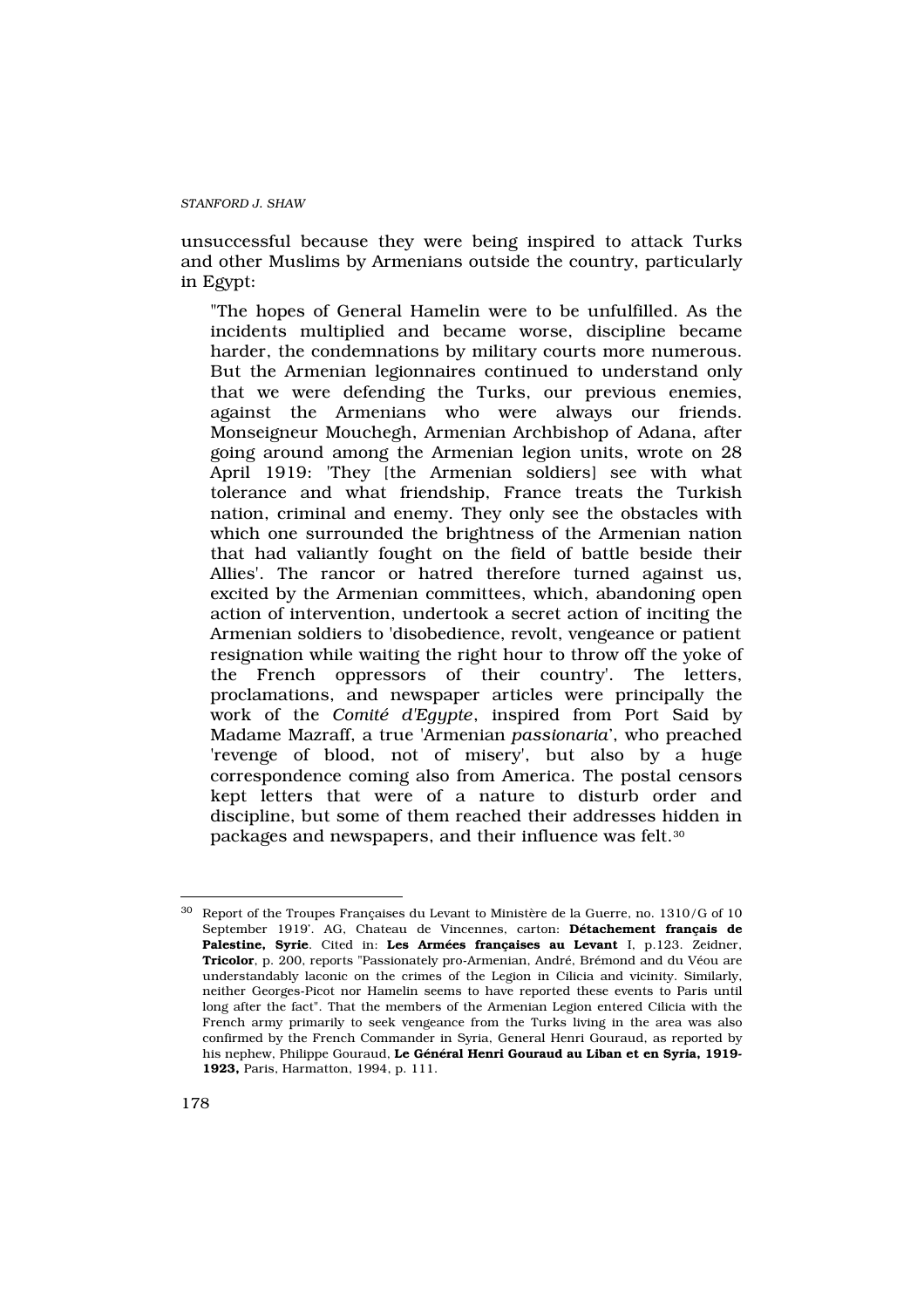"I earnestly request that the French Government be approached regarding their re-occupation of Cilicia and asked if they do reoccupy whether they will use French troops or Colonials and Armenians. This would be a very serious decision as affecting the safety of our citizens and also as regards the conditions throughout Turkey. Therefore I request that I be informed as soon as possible regarding the action the French will take. The French are peculiarly silent as regards their actions past and future, but this is typical...Bristol".<sup>31</sup>

In a proclamation issued on 12 November 1919 by Mustafa Kemâl in the name of the Representative Committee for the Defense of National Rights In Anatolia and Rumelia, he pointed out that the Allied occupation of Cilicia had violated the conditions of the Mondros Armistice:

"The localities of Urfa, Marafl and Aintab, which were occupied by the English, contrary to the provisions of the armistice and were recently evacuated, have now again been occupied by the French. The Entente Powers therefore are in no way renouncing their plan of depriving our nation of these, the most beautiful parts of our country, and they are carrying out their schemes on the grounds apparently that this occupation is provisional and preventive, without awaiting the decisions of the conference.

"They are unwilling to take into consideration the glorious history of the Ottoman Empire, dating from seven centuries ago, or the circumstances and elements of its prompt and powerful development, or its rebirth. They are working to establish an equilibrium of interests among themselves by dismembering our country. The acts of these Powers are inhuman and such as to be an offense against justice and right, against the principles proclaimed with all pomp and ceremony in the Peace Conference, and against the promises made to Turkey before all the world by article 12 of the principles of Wilson. The massacres, oppression, and atrocities and the policy of extermination carried out in the vilâyet of Aidin, which was given to the Greeks to occupy with a view to opening the way to a division of Turkey, are identical with

<sup>31</sup> Bristol to Secretary of State, no. 150, 21 February 1920, 4 p. m. United States Department of State Decimal File 867. 00/1118.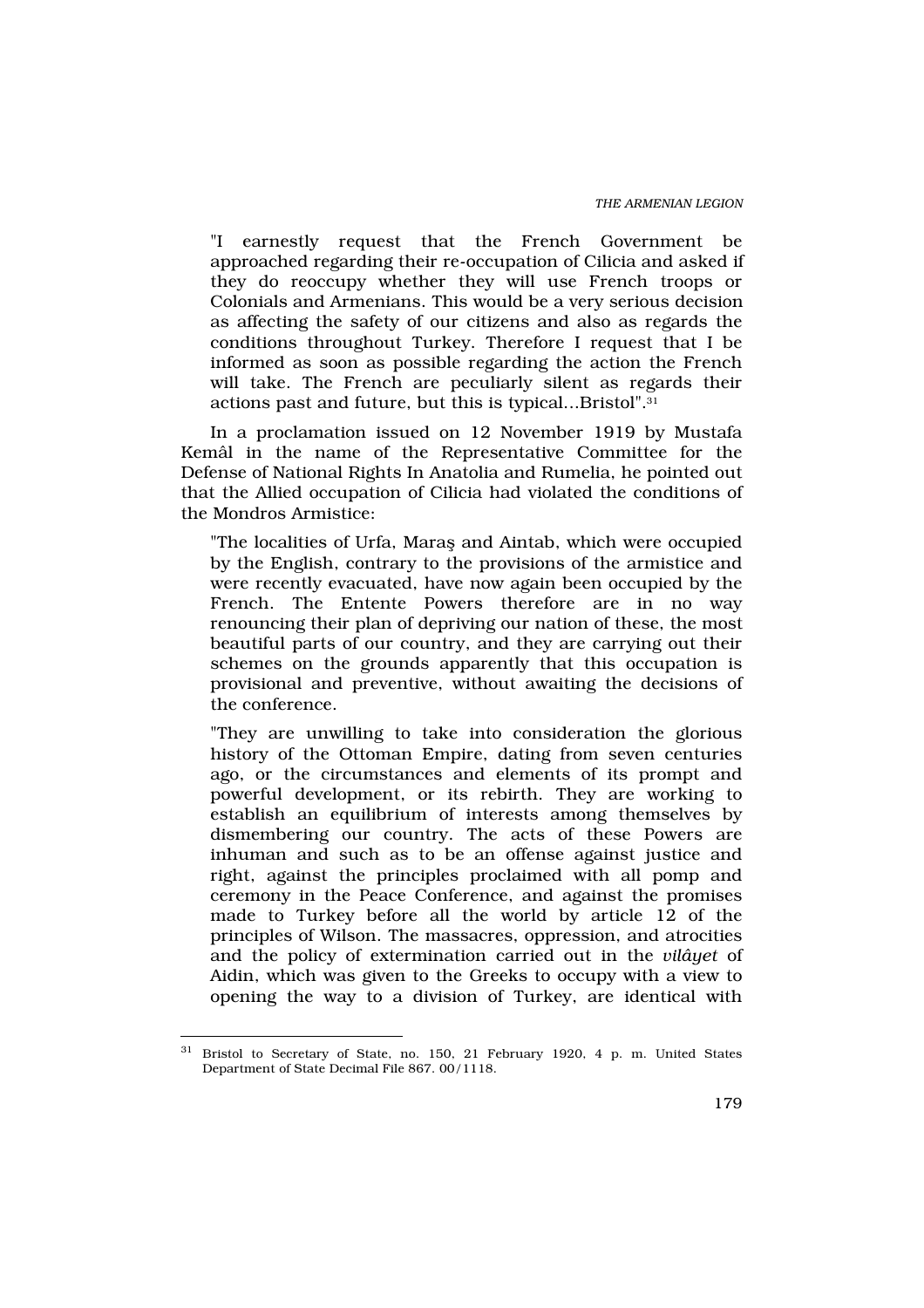those perpetrated in the localities of Marafl, Urfa, and Aintab, dependencies of the vilâyet of Adana, which the French have occupied, using the Armenians as their instrument. These acts are the last of a series of flagrant injustices of a political nature.

"We protest with all our energy against the illegal proceedings of the Entente Powers up to date, and we hope that they will of their own accord return to more humane and equitable sentiments towards our country and our nation, which will continue resolutely to defend its existence and its lawful rights with all the material and moral forces at its command, rather than consent to dismemberment and slavery.

"We wish to advise the Powers of the Entente that our whole nation, in the widest sense of the word, is united in this legitimate and sublime decision; a continuation of this inhuman policy which the Entente Powers, deaf to the legitimate voice of our nation, are following may entail fatal consequences, not only for a few countries, but also possibly for the two hemispheres. The responsibility before Providence and humanity of such a disaster lies naturally with the Entente Powers.

"We are here acting as interpreters of the desire for unity cherished by our nation, whose only object is the defence of its rights to exist. We wish our legitimate cries to reach the nations of Europe and America, and we are convinced that they will not give their support to all this injustice".<sup>32</sup>

Turkish protests to the local French authorities had little effect.33 Hundreds of public protests to the High Commissioners, to the Paris Peace Conference, to the ‹stanbul Government, to whomever seemed to have some authority, came from Turkish citizen groups throughout the south-east, condemning the French occupation, stating, according to French intelligence, that "the

<sup>32</sup> Mustafa Kemâl (S›vas) for the Representative Committee for the Defence of National Rights in Anatolia, 12 November 1919. Turkish text in Bekir S>tk> Baykal, Heyet-i Temsiliye Kararlar, 2nd pr., Ankara, TTK, 1989, pp. 53-54; English text enclosed in Robeck to Curzon, no. 2166, 19 November 1919: FO 406/41, no. 175, pp. 389-390: Bilâl fiimflir, British Documents on Atatürk I, pp. 224-225; Documents on British Foreign Policy, hereafter referred to as DBFP IV, pp. 535-538.

<sup>33</sup> See: for example, Yalçın Özalp, Milli Mücadelenin lk Zaferi, Ankara, Mevlâna Kitabevi, 1976, pp. 25-27.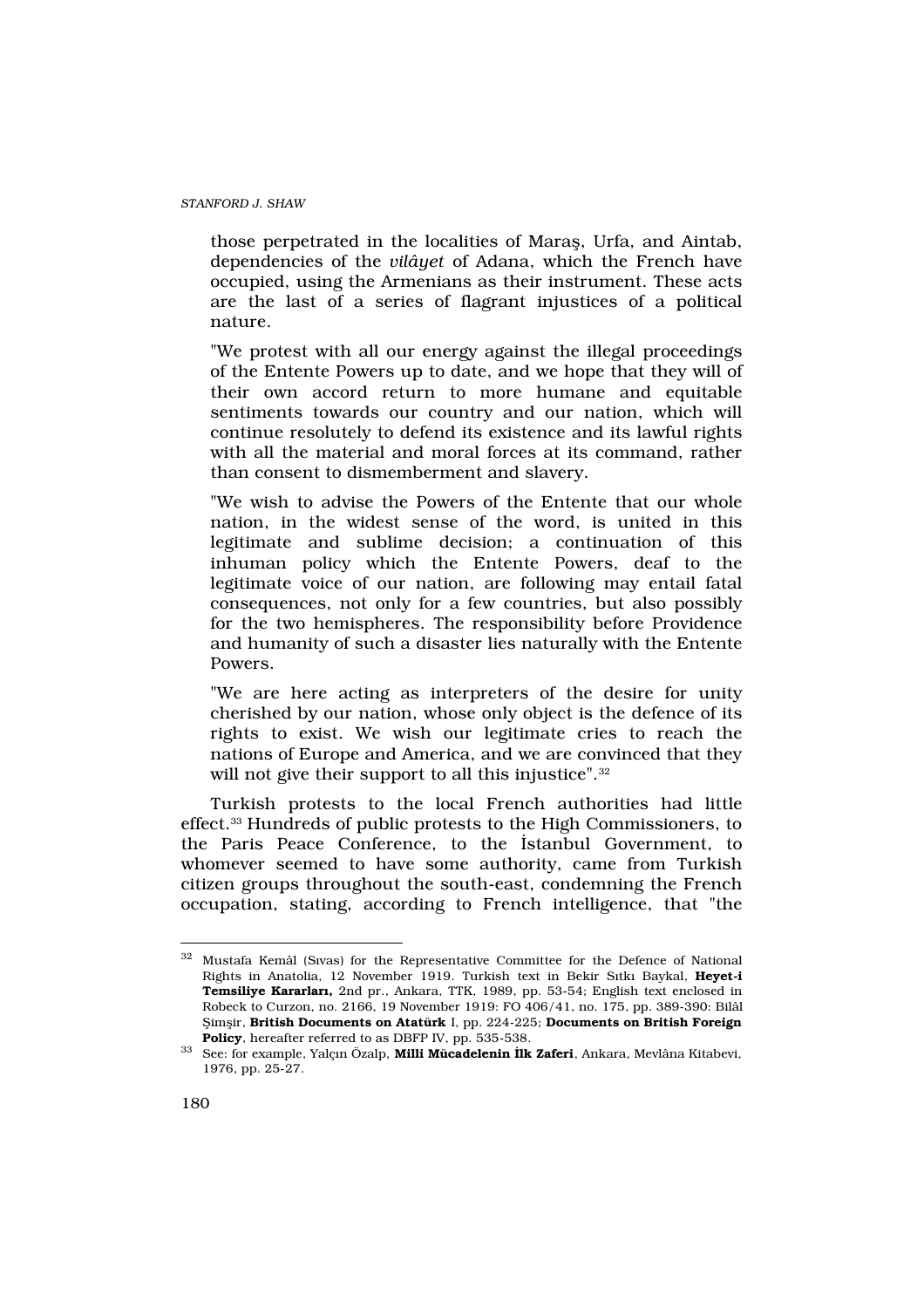French troops, which are composed of Armenians, are attacking the honor of Turkish women and causing the Muslim population to submit to all sorts of tortures". Even the French authorities at ‹stanbul accepted them and transmitted them to Paris.<sup>34</sup>

"Just as Greek and Turkish peasants who had lived side by side for generations in western Anatolia became bitter enemies when the former cheered the invading Greek army at ‹zmir and joined in its ravages, so also relations between Turks and Armenians became very tense throughout Anatolia as a result of the ravages of the Armenian Legion in Cilicia, which also encouraged local Armenians to take up arms against their neighbors with the certainty that the occupying powers would not punish them. Mustafa Kemâl moved to defend the Turks of Cilicia as soon as the S›vas Congress authorized the Representative Committee to act as a virtual government, coordinate the National Forces, and organize national resistance. As a first step, on 11 September 1919, the Representative Committee ordered all Turks and their supporters in Cilicia to institute a mass boycott against Christians living and doing business in areas of Marafl and Antep. Turks also were forbidden to move out of the area, however much they were pressured to do so by the invaders. If lands and other properties had to be sold, they could be transferred only to other Turks, so that Christians and foreigners would not be given any opportunity to legally take over property. All Turks were required to devote all their efforts and property to the achievement of the national goals, with assistance houses being established to help those in need because of their work for the national cause".<sup>35</sup>

The Turks initially responded to the atrocities in Cilicia with boycotts of Armenian businesses and shops throughout Anatolia in the same way that they had boycotted Greek merchants in the country following the Greek invasion of ‹zmir and expansion into south-western Anatolia. The boycotts soon developed into widespread attacks on returning Armenians and Greeks alike, who after having been initially welcomed by the Ottoman authorities, were subjected to beatings, robberies, and killings despite the

<sup>34</sup> Archives de la Guerre, Chateau de Vincennes, carton A 2-5; AFL II, pp. 231-232.

 $^{35}\,$  Türk stiklâl Harbi, 7 vols., Ankara, ATASE, 1962-1974; Harb Tarihi Dairesi Arflivi, no. 1/105, dosya 23.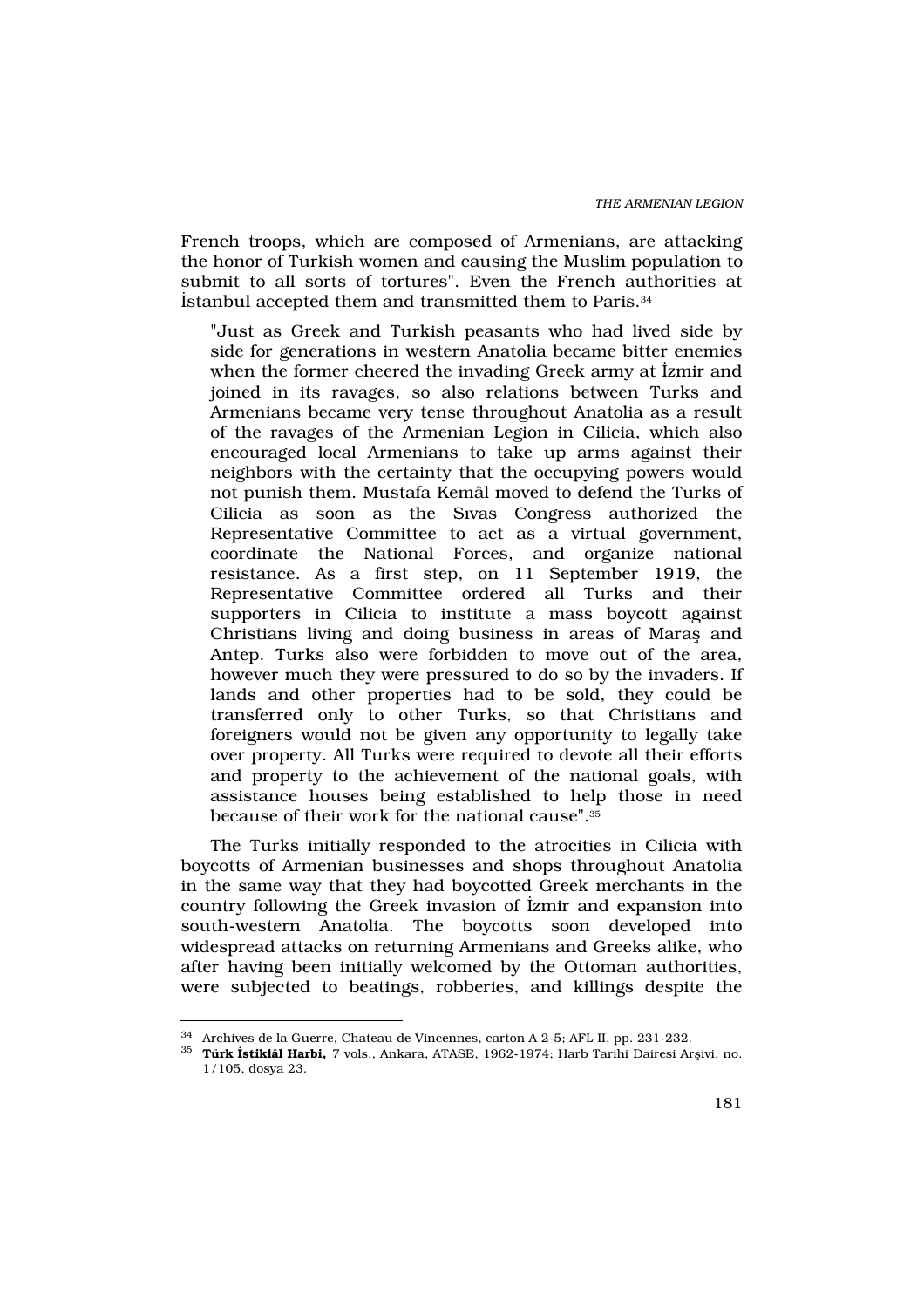repeated warnings sent out by the Ottoman Government that such actions would only hurt Turkey's position at the Paris Peace Conference. Turks living at Bitlis and other places in north-eastern Anatolia located near the Caucasus border began to assault caravans of Armenian refugees seeking to enter the country from the Russian Caucasus in accordance with assurances of protection given them by the occupying Powers.36 This situation in turn made it relatively easy for Armenian nationalists to convince thousands of Armenians in central Anatolia to react to the boycotts and attacks by immigrating to Cilicia, where French High Commissioner in Syria, Georges Picot, encouraged them to come and settle and promised that the French army would give them all the protection needed to establish an Armenian state to supplant that of the Turks.37 At the same time, Greek nationalists transported Greek peasants from central Anatolia either to the ‹zmir occupation area or to the Black Sea coast, where they sent out hundreds of terrorist bands who devastated town and country alike in order to kill or drive out the settled Turkish population to establish a homogenous Greek Pontus state.<sup>38</sup>

Boghos Nubar Pafla sent some of the Armenian settlers from among the refugees gathered in Iraq, Syria and Egypt and from

 $^{36}\,$  Aflair ve Mühacirin (Department of Tribes and Refugees) (<br/>stanbul Dahiliye) to Governor of Bitlis, 18 Cemazi I 1338/8 February 1920: BBA DH/fiFR, dosya 107, doc. 36; Aflair ve Mühacirin (‹stanbul Dahiliye) to Governor of Bitlis, 12 Cemazi II 1338/3 March 1920: BBA DH/fiFR dosya 108 doc. 10.

 $37$  Gouraud, op. cit., pp. 111-112.

<sup>38</sup> French High Commissioner in ‹stanbul to French Minister of Foreign Affairs Pichon, 27 September 1919. AG, Chateau de Vincennes, Paris, Archives de la Guerre, AAEF-Levant 1918-29 (Arménie), vol. 7, fol. 148: "During the journey which he has just completed, Lieutenant Dubreuil has established that the Armenians of the region of Kayseri are leaving the region; this exodus was not motivated by any sudden fear felt by the Armenians, as they have attested to the security which reigns at least at the present time in the province, but rather by the advice and exhortations which are given to them by their co-religionists and by their bishops who reside in Constantinople, in other cities of Turkey, and even in Europe...." with Dubreuil himself reporting: "I have the honour of informing you that the Christians of the region of Kayseri are abandoning their region en masse...at the present time, the Catholic bishop of Kayseri, who is in ‹stanbul, is one of the main organisers of this exodus, through the advise he provides. The policy followed in Cilicia which aims at making Adana a province solely populated by Armenians is certainly one of the factors behind this departure en masse...." Ottoman reports on this mass movement can be found in Aflair ve Mühacirin (‹stanbul Dahiliye) to the Governor of Kastamonu, 3 Safar 1338/28 October 1919: BBA DH/fiFR dosya 104, doc. 96; Kalemi Mahsus (‹stanbul Dahiliye) to governors of Ankara, Konya, Bolu and Teke, 8 Safar 1338/2 November 1919: BBA DH/fiFR dosya 104, docs, 146 and 147; Kalem-i Mahsus to District Governor of Mamuretülaziz, 15 Safar 1338/9 November 1919: BBA DH/fiFR dosya 104, doc. 182.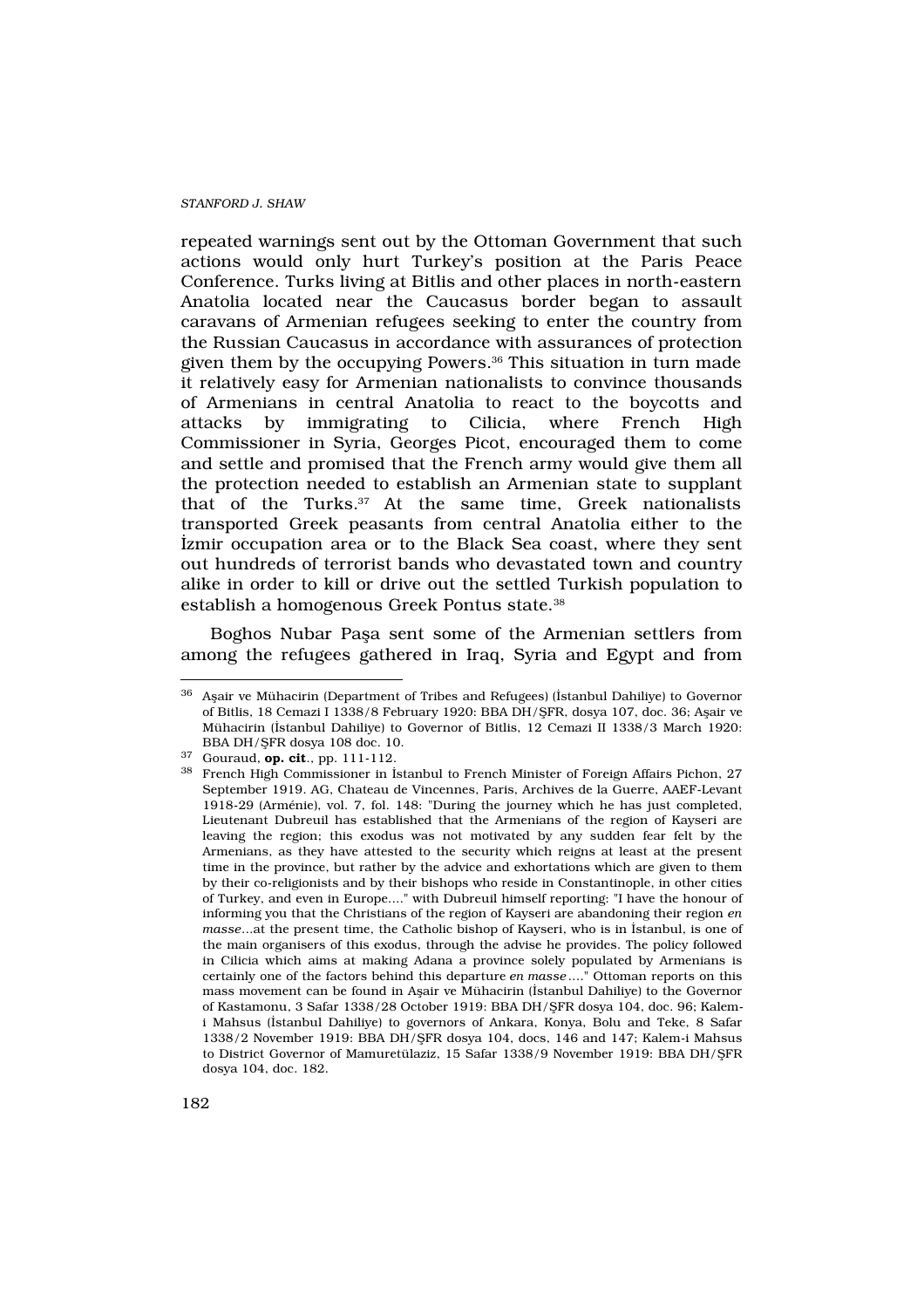Armenians living in Europe and America. Most, however, were sent by Armenian nationalist organizations from Kayseri, Erzincan, Erzurum, Samsun, ‹zmit and Adapazar›, which they left because of their quite justified fears that their lives were in danger as a result of their cooperation with the Allied occupation armies. The French also sent several thousand refugees who had settled in Syria and Beirut during the war in order to remove what had become a disruptive element in the population. About 120,000 Armenian settlers were thus brought to Cilicia during these years, of whom 70,000 alone were placed in Adana, 12,000 in Dörtyol, 8,000 in Saimbeyli, and the remainder in Osmaniye, Kadirli and Kozan, in addition to the 50,000 Armenians who had come from ‹stanbul and elsewhere in Anatolia to Antep, Marafl and Zeytun, all for the purpose of establishing an Armenian state in Cilicia under the permanent protection of France.<sup>39</sup>

As these refugees arrived in Cilicia, the French commanders seem to have innocently believed that they would settle down peaceably beside their Muslim neighbors, who as a result would be convinced to accept them without resistance. Instead of this, however, the refugees, many of whom were members of General Antranik's guerilla bands sent into north-eastern Anatolia by the nascent Armenian state in the Caucasus that had ravaged the Muslim villages in the area, joined the Armenian Legion in attacking Muslims throughout Cilicia.40 In some cases, they were joined in their attacks around Urfa and Rakka by local Arab tribes, who always were happy to ravage the settled towns around them whenever they had the opportunity of doing so.<sup>41</sup> British observers in the area commented that the returning Armenian refugees

<sup>39</sup> Paul du Véou, La Passion de la Cilicie: 1919-1922, Paris, Librarie orientaliste P. Geuthner, 1954; Zeidner, Tricolor, pp. 169-176, 208.

<sup>&</sup>lt;sup>40</sup> Richard Hovannisian, The Republic of Armenia II, Berkeley, CA, University of California Press, 1974, pp. 325, 416; Antranig Chalabian, General Andranik and the Armenian Revolutionary Movement, Southfield, MI, 1988. McCarthy, Death and Exile, p. 205; Aram Turabian, L'Èternelle victime de la diplomatie européenne, Marseilles, Impr. Nouvelle, 1929, pp. 164-170; Liaison, "Antranik", Blackwood's Magazine, 206 (October 1919), pp. 441-477; W. E. D. Allen and P. Muratoff, Caucasian Battlefields, Cambridge, Cambridge University Press, 1953, pp. 461, 472-475; "General Antranik, The Armenian Washington", Literary Digest, 64 (17 January 1920), pp. 90- 92; Erdal Ilter, "Milli Mücadele'de Doğu Lejyonu (Légion d'Orient)'nun Frans>z ‹flgâl Bölgesindeki Fonksiyonu", Ankara Üniversitesi Türk Ink lâp Tarihi Enstitüsü Dergisi, 4 (May 1989), pp. 419-436.

<sup>41</sup> Ankara Bakanlar Kurulu, Kararname 550, 18 January 1921: CA (Ankara) 8572, Dahiliye Kutu 2/dosya 29/no. 6.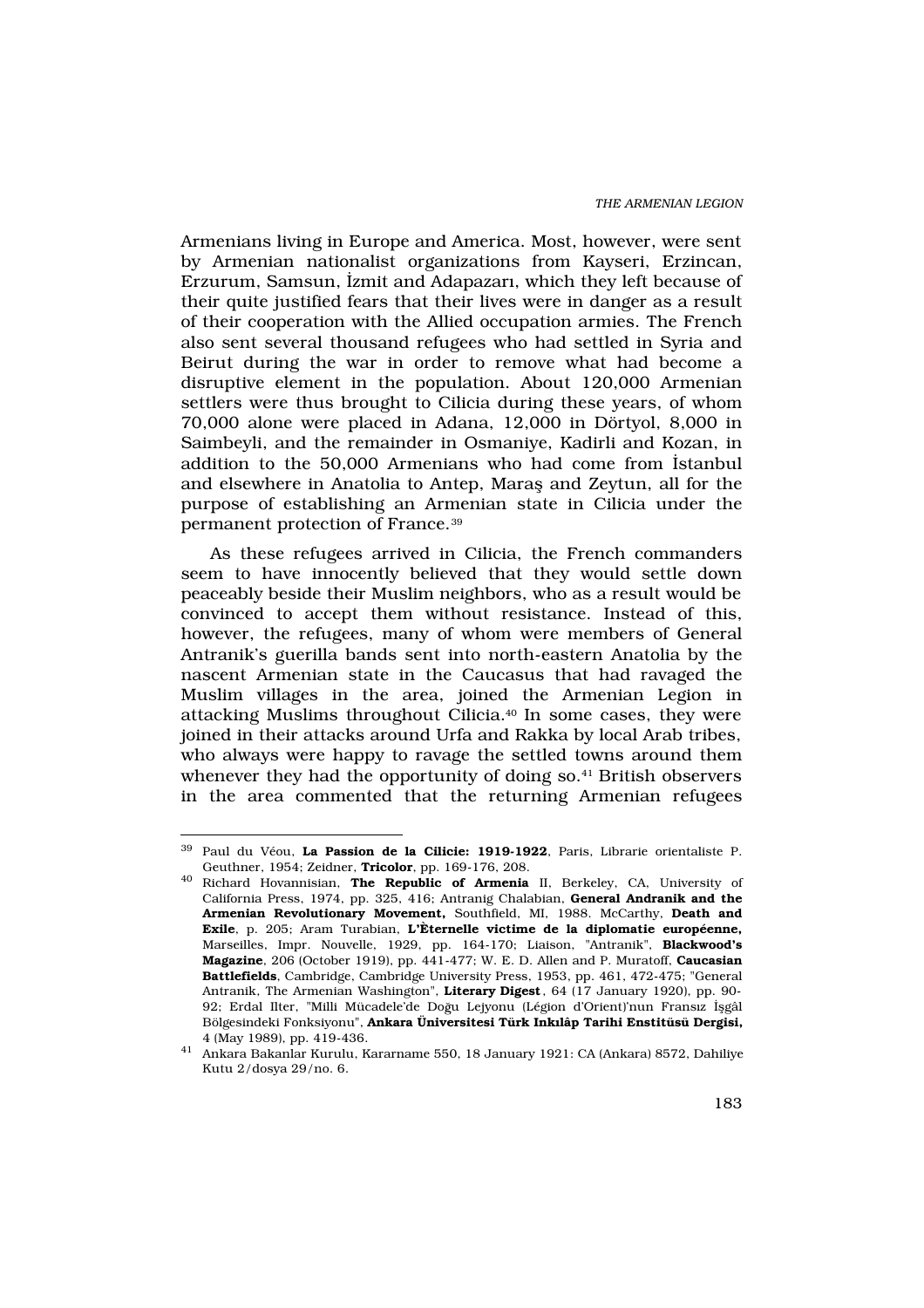demonstrated the same characteristics that had created such tension between them and their Muslim and Jewish neighbors before the war:

"I am just back from Cilicia and Syria and have had an interesting time. You are I am sure filled up with the opinions of politicals, and want to hear no more. I am inclined to think them alarmists and to exaggerate things for the increase of their own importance, and I am not at all sure that they all always do all they can to promote the entente. I saw Picot and Brémond and both expressed themselves satisfied with us now, bar the matter of Armenians who we have been flooding Cilicia. Poor devils, no one seems to want them anywhere, and yet despite all they have gone through, I did not see a thin one amongst a good many thousand I saw, and most looked cheery too. The massacres seem to have been a good deal exaggerated but the destruction of their villages is very complete for hardly a stone remained on another. The women and children seem anyway to have survived, and the former are reported content to live with Turks and have children by them. I don't know what there is about the Armenians, but no one, not even the missionaries, seems to have a good word to say about them...."<sup>42</sup>

The Ottoman Council of Ministers in ‹stanbul on several occasions issued orders to stop the movement into Anatolia of deported Armenians who had not originated in the cities toward which they were heading as well as those who had been convicted of crimes before they left the country.43 After this regulation went into effect, however, many refugees responded by first going to their cities of origin, and then immediately moving on to Adana or other places in Cilicia, forcing the ‹stanbul Government to decree that such returning refugees would have to remain in their original home towns for at least five years before they could move

<sup>42</sup> Lt. General Sir W. N. Congreve to Chief of Imperial General Staff, General Sir Henry Wilson, Cairo, 19 October 1919. Wilson papers 2/89/64. Keith Jeffrey, The Military Correspondence of Field Marshal Sir Henry Wilson, 1918-1922, Army Records Society, The Bodley Head, 1985, pp. 129-130.

<sup>43</sup> Aflair ve Mühacirin (‹stanbul Dahiliye) to District Governor of Trabzon, 27 Rebi II 1337/30 January 1919: Baflbakanl›k Arflivi (BBA), DH/fiFR, dosya 95, doc. 281; Aflair ve Mühacirin («stanbul Dahiliye) to governors of Konya, Niğde and Kayseri and all other provinces and districts, 1 Cemazi II 1337/4 March 1919: BBA DH/fiFR, dosya 97, doc. 41.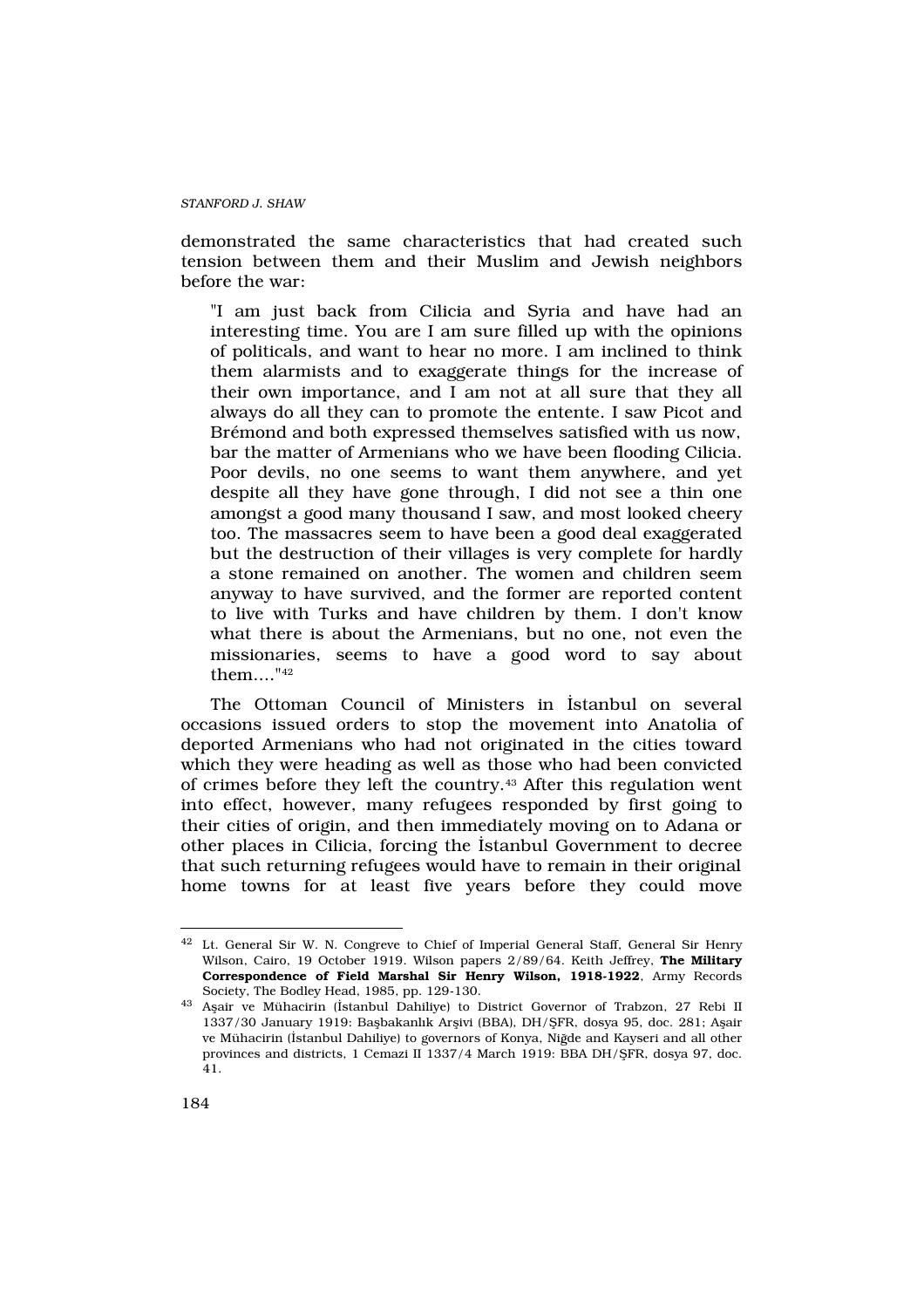elsewhere.44 It further declared that since the migration of large groups of Armenians at any time was causing trouble wherever they gathered, they should be allowed to immigrate only individually and not in groups.45 Of course, however, since the Sultan's government had no authority or power outside the walls of ‹stanbul, and since the Allied armies in fact facilitated the entry into the country of these and other Armenians, these orders were never enforced.46 The Allied High Commissioners in ‹stanbul discussed the problems created by these mass movements of returning Armenians:

"Mr. De France observed that it is certain that the Armenian movements can produce disturbances, but how to stop them, moreover, if the Armenians fear, probably with some reason, that they will again be subject to Turkish massacres. They fear what will happen to them if the decisions of the Conference do not conform to the views of their nationalists. These movements take place, in general, on the invitation or at the suggestion of the Patriarchate. Most of these Armenians try to come to Constantinople, but many others are going to the contrary toward Cilicia and towards Adana, where they hope to find protection of the French occupation troops. This movement is prevented by the French authorities for those who come from Arabia or Aleppo since there they are equally under the protection of Allied troops. It is very difficult to stop migrations in Anatolia despite the relative tranquillity at the moment of the Armenian zones. It is necessary to say to the Porte that it does

<sup>44</sup> Emniyet-i Umumiye to District Governor of Kayseri, 27 Rebi II 1338/30 January 1919: BBA DH/fiFR, dosya 95, doc. 277.

 $^{45}\,$  Kalem-i Mahsus to governors of Edirne, Ankara, and Konya, District Governors of Bolu, Karasi and Kütahya, 27 Rebi I 1338/20 December 1919: BBA DH/fiFR dosya 105, doc. 141; Emniyet-i Umumiye (‹stanbul Dahiliye) to Governor of Mamuretülaziz (‹stanbul Dahiliye), 4 Cemazi I 1338/4 January 1920: BBA DH/fiFR, dosya 106, doc. 121.

<sup>&</sup>lt;sup>46</sup> Elâz>ğ report to Grand Vezir, 9 November 1919. : BBA (‹stanbul): Siyasi karton 34/53, ‹stanbul Dahiliye 8341/160, 9 November 1335 and ‹stanbul Dahiliye 8386/174, 15 November 1335/1919; Kalem-i Mahsus (‹stanbul Dahiliye) to governor of Kayseri, 4 Safar 1338/29 October 1919: BBA DH/fiFR dosya 104, doc. 106; Kalem-i Mahsus (‹stanbul Dahiliye) to Governor of Diyarbak›r, 22 Safar 1338/16 November 1919: BBA DH/fiFR dosya 104, doc. 229; Kalem-i Mahsus (‹stanbul Dahiliye) to District Governor of Eskiflehir, 28 Safar 1338/22 November 1919: BBA DH/fiFR dosya 104, doc. 265; Emniyet-i Umumi (‹stanbul Dahiliye) to District Governor of Kayseri, 10 Rebi I 1338/3 December 1919: BBA DH/fiFR dosya 105, doc. 32; Emniyet-i Umumiye to governors of Ankara and Trabzon and district governors of Canik, «zmit, Kayseri and Niğde, 29 Cemazi I 1338/19 February 1920: BBA DH/fiFR, dosya 107, doc. 105; Gökbilgin II, p. 191.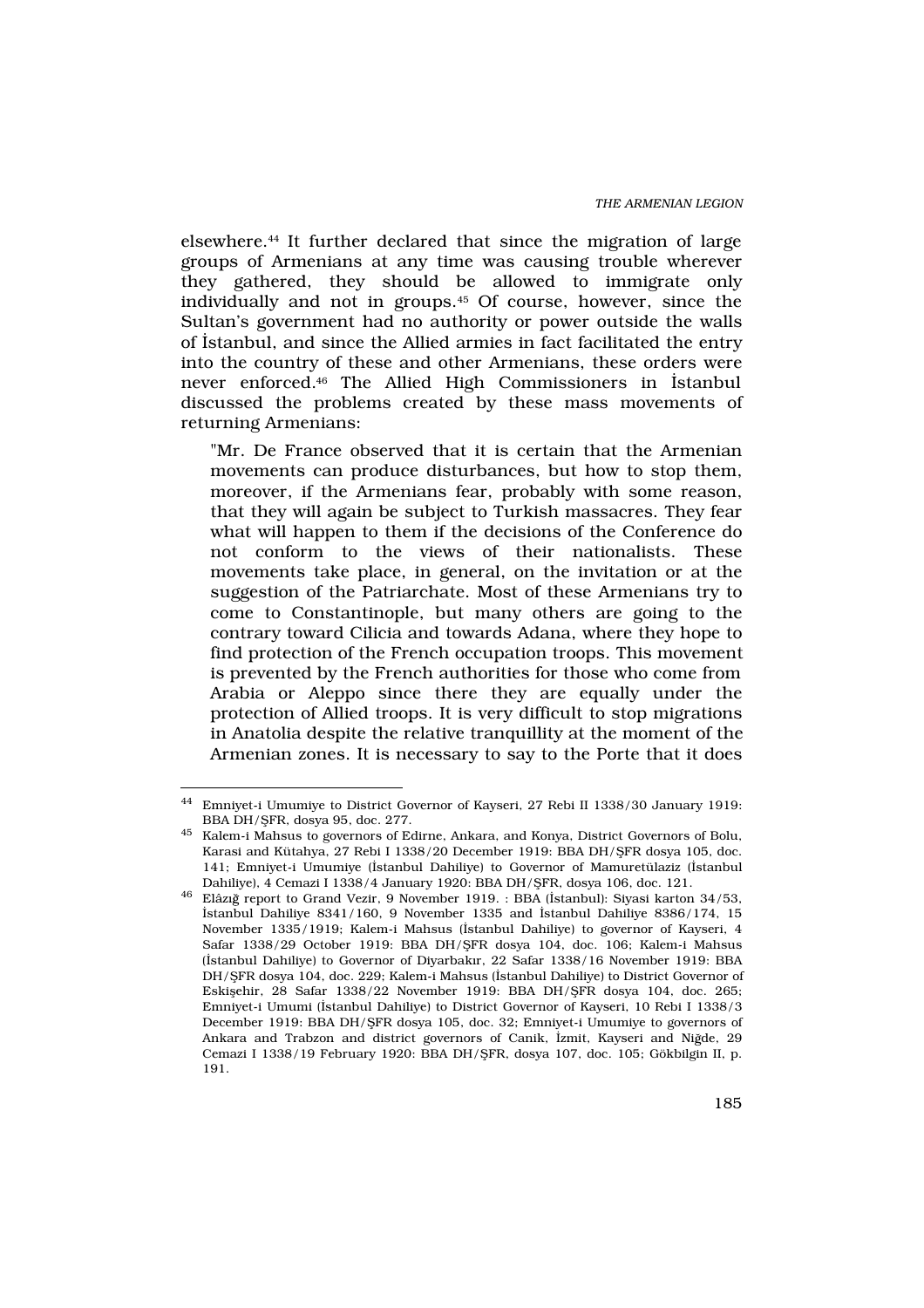not have the right to stop these movements. Hohler thinks that they can say to the Porte that if it continues to refuse freedom to the Armenians to move, the Conference of Peace will be informed so it can take this into account when the moment comes to establish the responsibility of the Ottoman government...Maissa to answer to the Porte, asking an end to limits on Armenian movement in Anatolia; to inform Mixed Armenian Council".<sup>47</sup>

In December 1919, General Gouraud, desperately needing more men to maintain the French occupation of Cilicia, a task that was becoming increasingly difficult because of attacks by the Turkish National Forces, asked for permission to reconstitute the Armenian Legion. No matter how difficult the situation was, however, the response from the General Staff in Paris was very negative:

"…It is not to the interest of France to increase this troop, let alone maintain it, since it does not respond to the need for work of pacification that we have undertaken in Cilicia, which has now envisaged the creation of a battalion of Foreign Legionnaires recruited among the Turks and Kurds for this purpose".<sup>48</sup>

The French army finally felt so dishonored by what the Armenian Legion had been doing to Turkish civilians in Cilicia that, starting in late February 1919, it tried to send the Legionnaires away to guard railroad lines in the middle of the Anatolian and Syrian deserts.<sup>49</sup> The Armenian Legionnaires, however, refused to obey the orders, stating that they had joined the Legion only to attack Turks and would not accept any assignment that would prevent them from doing so. Many of them simply left their French commanders, deserted their units, came together in rebel groups based at Adana, Mersin, Marafl and Hamidiye, and continued to ravage Turkish villages in the vicinity.50 Finally, on 10 January 1920, the Cyprus support camp

<sup>47</sup> High Commissioners meeting of 27 November 1919: FO 371/4156/510/165711.

<sup>48</sup> D. M., no. 10. 394-9/11 from l'Etat Major d'Armée, 17 December 1919. Carton 5, Légion d'Orient AG, Chateau de Vincennes, Paris; cited in AFL I, p. 127.

<sup>49</sup> Order of the 21st Corps, no. G-35/11/72 of 19 March 1919. Carton 5 Légion d'Orient, AG, Chateau de Vincennes. Cited in: AFL I, p. 125; Kas>m Ener, Çukurova'n n gâli ve Kurtulu Sava, «stanbul, Berksoy Matbaas», 1963, p. 18.

<sup>50</sup> Engert (Beirut) to Secretary of State, 20 February 1920, in State Department Decimal File 867/1122; Bristol to Secretary of State, ‹stanbul, 4 March 1920, in State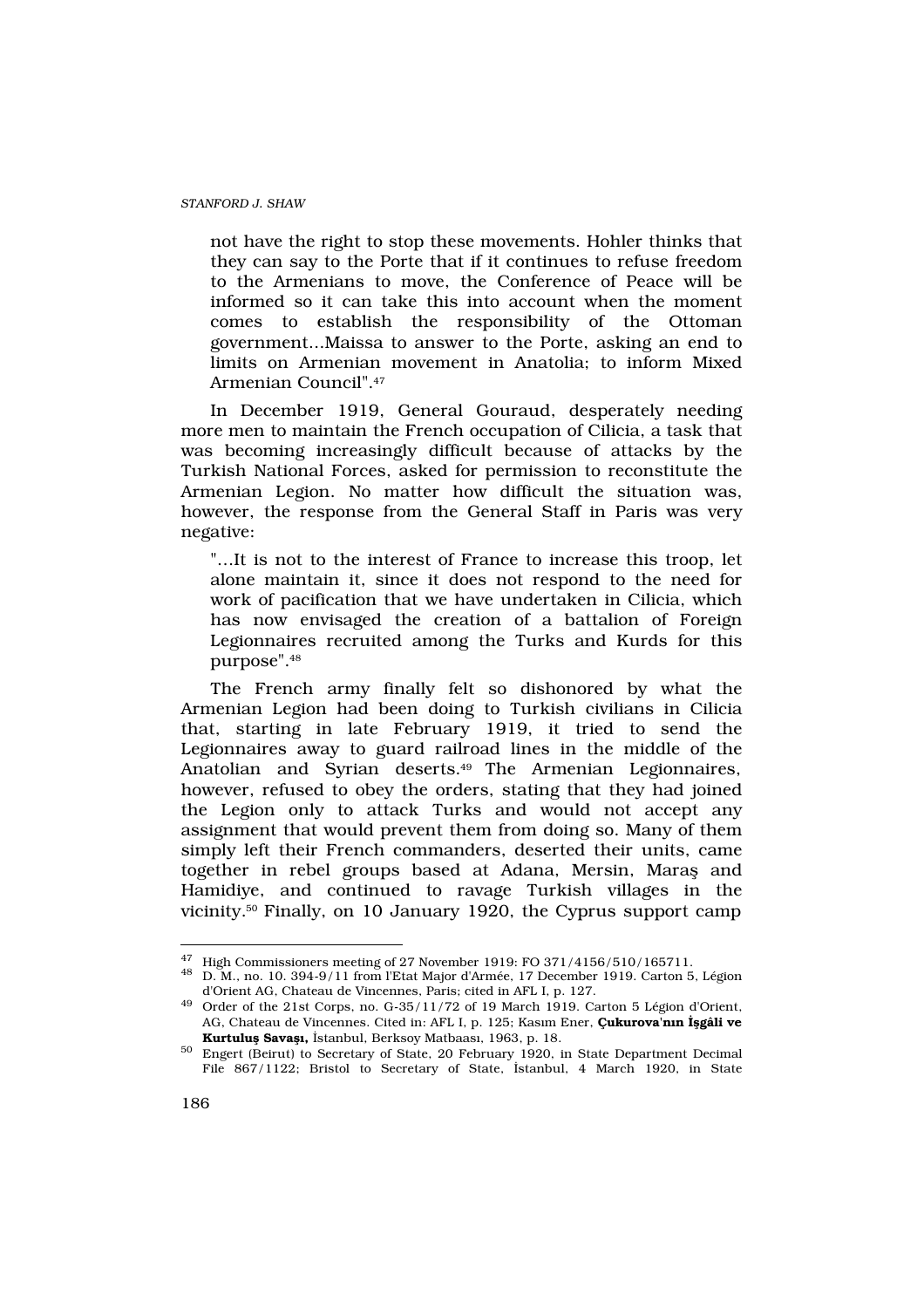was ordered closed. Later the same year, on 1 August 1920, the definitive order was issued to disband the Armenian Legion once and for all.

"The Legion had too many dangerous men in it; it was necessary to proceed with amputations. The Fourth Battalion was entirely disarmed, its men were examined and classified in three categories: those who had to be tried by a Council of Warsome fifty men; those who would be restored and sent to one of the three other battalions and then rearmed-about 400 men; and the others, about 400 more, who were grouped into a depot company, disarmed, and sent back to Port Said. <sup>51</sup>

"These orders and counter orders, which ended with a veritable putting into quarantine of the battalions of the Armenian Legion, did nothing for their morale, desertions multiplied. On 7 May 1919, 17 Legionnaires, including four sub-officers, of the Air Batallion (2nd Batallion) deserted with their arms and baggages after having sent a petition to the English commander to ask for his protection. They left also a letter to their officers: 'We were all engaged...to save our Country and personally avenge our relatives...and having suffered for two years in military life, we understand that you are associated with the Turkish tyrants who profaned, not long before, our mothers and our sisters, to appropriate our land for yourself. Well, enough, goodbye, in place of serving your imperialist politics, we prefer to free with our own hands our mothers and our sisters who call us to help them.…' They were caught on 10 May 1919, after four hours of combat".<sup>52</sup>

The demobilized Armenian soldiers, however, continued their widespread despoiling of Turkish villages, killing hundreds of Turks and eliciting numerous requests from all sides that something be done to get rid of them.<sup>53</sup> American High

Department Decimal File 867/1130-1131; Wenn (‹stanbul) to Secretary of State for Foreign Affairs, ‹stanbul, 27 March 1919: FO 371/3658/no. 58433); McCarthy, Death and Exile, pp. 207, 243; Les Armées françaises au Levant, p. 120.

<sup>51</sup> Troupes Françaises de Cilicie to Ministère de la Guerre, no. 331/G of 4 March 1919. Carton 5 Légion d'Orient, AG, Chateau de Vincennes, Paris; AFL I, pp. 124-125; Zeidner, Tricolor, pp. 159-160.

<sup>52</sup> Troupes Françaises de Cilicie to Troupes Françaises du Levant, no. 23 of 14 May 1919 and various documents. Carton 4 C 2, AG, Chateau de Vincennes; AFL I, p. 126.

<sup>53</sup> Emniyet-i Umumiye (‹stanbul Dahiliye) to District Governor of Kayseri, 21 Cemazi II 1337/24 March 1919: BBA DH/fiFR, dosya 97, doc. 257; General Hamelin to Ministère de la Guerre, no. 658/G of 14 May 1919. Carton 5 Légion d'Orient, and Ministère de la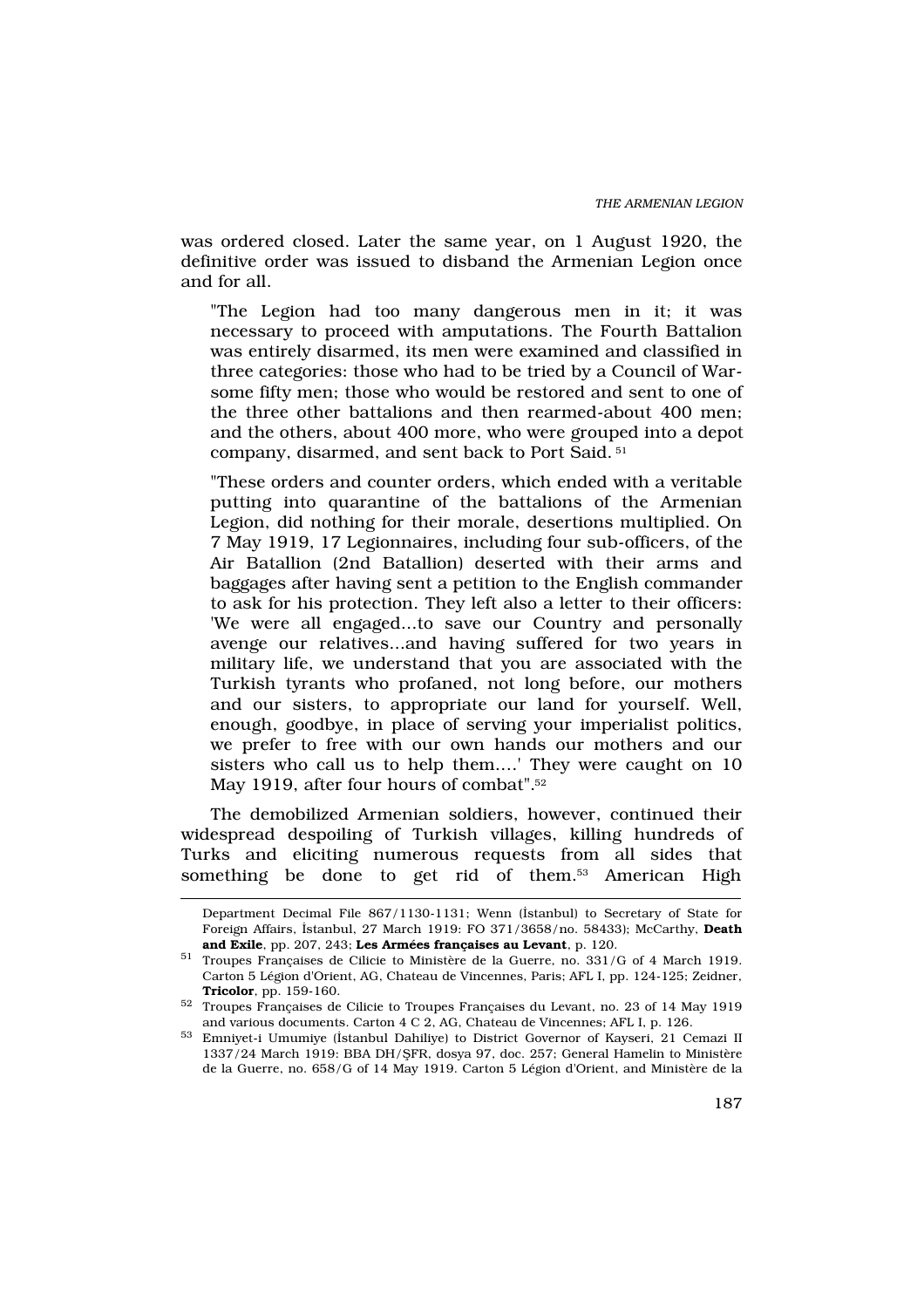Commissioner Mark Bristol reported that his sources told him that all the anarchy and killings going on in Cilicia were due to the French treatment of the Turks as uncivilized colonials and the French mistake in arming and supporting the Armenians:

"A new condition has arisen in Turkey by reason of the French occupation of Syria and Cilicia. This condition is similar to the one that was caused by the Greek occupation of Smyrna. The use by the French of Armenian soldiers and the arming of Armenians brought about an uprising of the local population and assistance being sent by the Turks from the Nationalist forces. In ports of Syria where the French were popular they created antagonism by their tactless method of occupying the country as conquerors and replacing the native flags with French flags, also by assuming all governmental functions.

"Likewise hostile Christian opposition on the part of the Turks, Kurds and Arabs was shown to the French forces. It is reported that the French destroyed villages, outraged women, and killed the natives, and the result has been that a state of war now existing in Cilicia and the French are compelled to retire from Ourfa and Marash. It is reported that the Turks have retaliated by killing the native Armenians and destroying villages, however it is understood that the Armenians left behind by French at Marash are held as prisoners and are not otherwise being molested.

"It is known that American citizens in Aintab, Ourfa and Marash are safe and are not being molested and American property is being respected. However, there is apprehension that these conditions may not continue especially if the French proceed to reoccupy the country. The question of withdrawing our citizens is being seriously considered but difficulties of travelling at this season of the year must be considered. Proper representations have been made to the Turkish Government and the French High Commissioner here. Consultation with the British high authorities reveals they are apprehensive regarding the present condition in Turkey. England has citizens in the French zone of occupation, and I am cooperating with English as regards removal of citizens".

Guerre (Paris) to Troupes Françaises du Levant, no. 4665-9/II of 17 May 1919. Carton 5, Légion d'Orient, AG, Chateau de Vincennes, Paris; Les Armées françaises au Levant I, p. 127.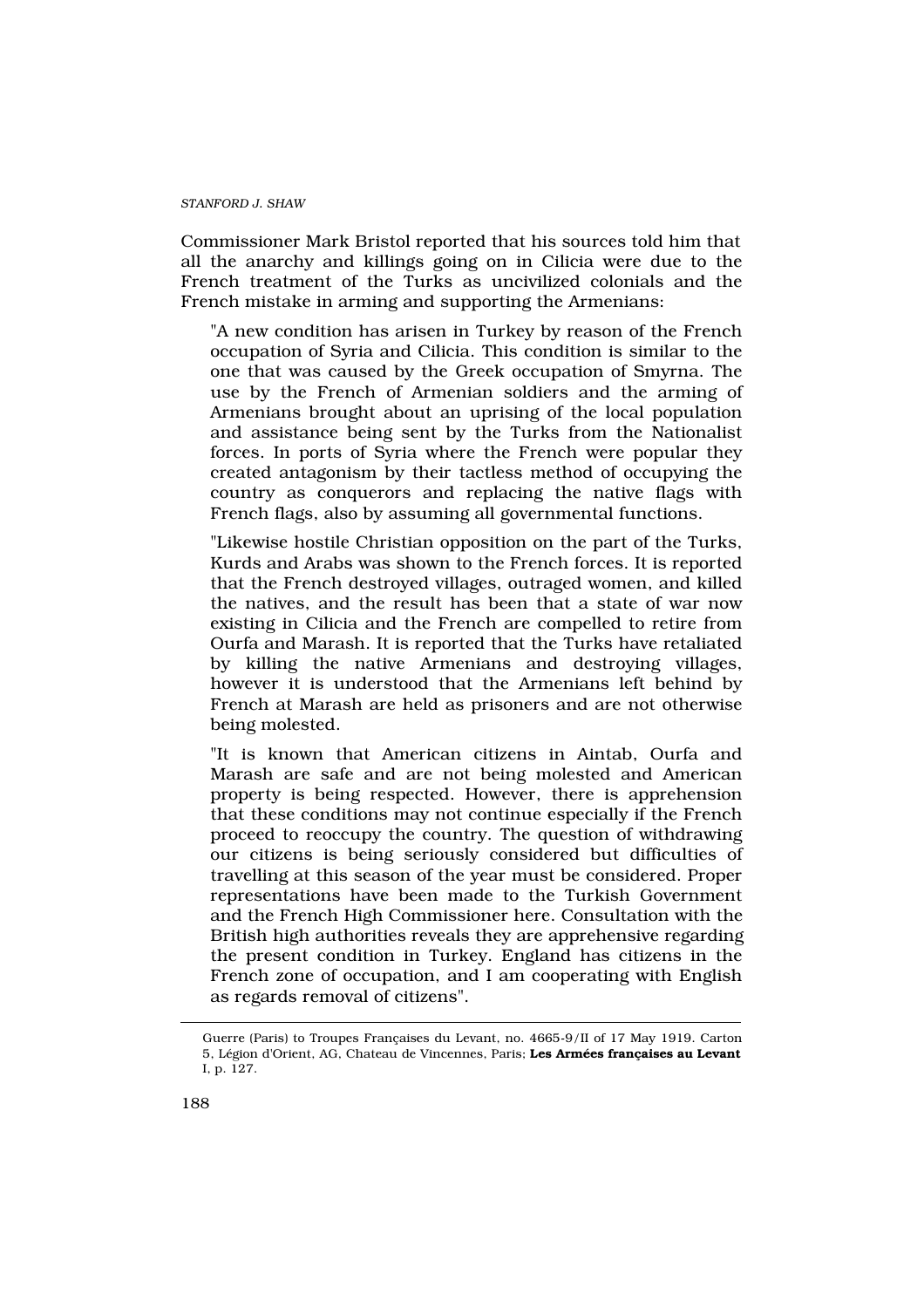The poison, which the Legion planted, thus remained long after its abolition. Brémond at one point organized a new Armenian militia in eastern Anatolia under the command of John Aram Shishmanian, an Armenian-American officer in the French Foreign Legion, and other veterans of Antranik's guerilla forces, which, though nominally supposed to maintain security and order on behalf of the French administration, continued the Legion's attacks on Muslims in the area, with disastrous consequences.54 As a result, no hope remained that the Turks of Cilicia would accept French rule or the presence of Armenian neighbors under any conditions.55 Instead, the entire Turkish population now became involved in developing resistance forces. British intelligence thus reported that Kemalist influences were spreading rapidly among the Turks of the south-east, though erroneously assuming that this was the result solely of nationalist 'propaganda' rather than what it was, popular reaction to the abuses inflicted on them by the occupation forces:

"The propaganda of Mustapha Kemal has gained him a number of partisans amongst the Moslems, and his agents are becoming more numerous in the vilayet of Adana. The Chief Administrator considers that the internment of these agents would be the only effective way of stopping the propaganda. News of events in Anatolia is being brought through newspapers smuggled into Cilicia, and this, together with the fall of Damad Ferid's Govt. is helping to keep the Moslems in a state of excitement. The Turks especially are much encouraged and hope that the National movement will save Cilicia from Allied occupation and restore it to the Ottoman Empire. The state of public security is bad. Acts of brigandage are frequent, and the inhabitants of villages are becoming terrorized and show a tendency to migrate towards the towns. Brigands are using the Islamic and National movements as an excuse for crime, making out that they are waiting armed in the mountains ready to support the Cause and that they require money and provisions in order to live. To this end they are sending letters to the richest inhabitants threatening to raid

<sup>54</sup> Zeidner, Tricolor, pp. 215-216, 292-293,

<sup>55</sup> Order issued on 15 August 1920 to take effect on 1 September 1920. Instruction 1e Division, no. 6062/1 of 15 August 1920. Carton 5 Légion d'Orient, AG, Chateau de Vincennes, Paris; cited in: Les Armées françaises au Levant I, p. 128. See also du Véou, p. 44.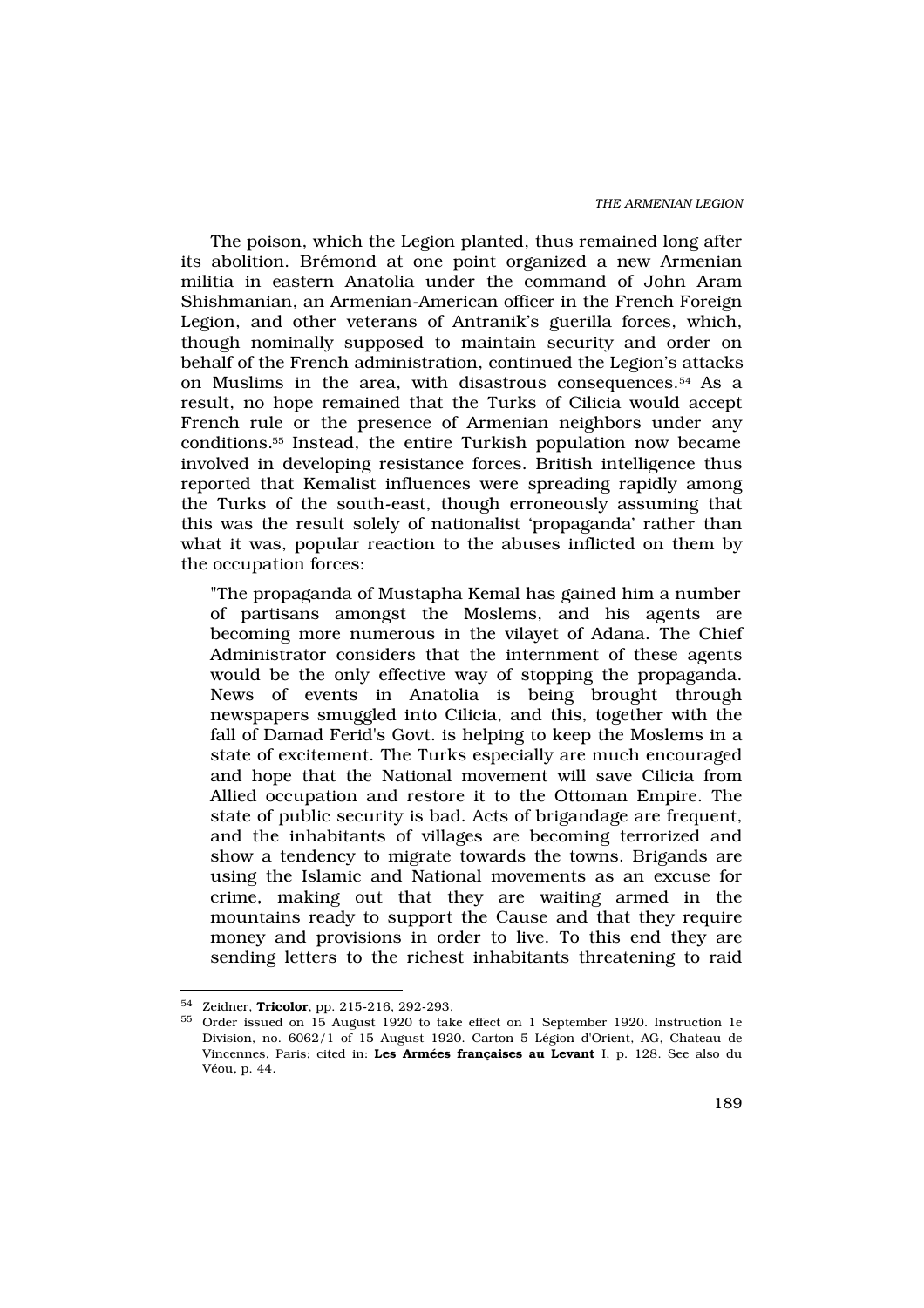them unless certain specified amounts of money, live stock or grain are forthcoming…."<sup>56</sup>

By the summer of 1921, the mounting resistance of the Muslims of Cilicia, combined with resentment over the British tendency to dominate the Allied occupation of ‹stanbul, finally convinced the French Government to abandon its Allies and make a separate peace with the Turkish nationalists, whose victory over the invading Greek army at the Battle of the Sakarya made it clear that it was with them, rather than with the decadent and powerless government of the Sultan in ‹stanbul, that they would have to deal if they wanted to retain any sort of economic and political influence in the new Turkey that was emerging from the war. The result was the Treaty of Ankara signed between the Ankara Government and France in October 1921, by which the French agreed, not only to evacuate their forces from Cilicia, but also to leave their armaments and even their uniforms for use by the new Turkish national army being built up against the Greeks on the western front under the leadership of ‹smet ‹nönü.

The Turks of ‹skenderun and Aleppo were disappointed by the Treaty's provisions that left them under French rule in Syria, but they at least were finally incorporated into the Turkish Republic in 1939. The real losers were in fact the Armenians in Cilicia, since by their welcome of the French occupation, their support of the Armenian Legion, and their participation in the rigorous French administration, they had ended whatever feelings of community that previously had existed with their Turkish neighbors and laid themselves open to violent acts of retribution. As soon as they heard the news of the Treaty of Ankara and the consequent French evacuation, therefore, most Armenians in Cilicia were terrified, and rightfully so. However much both the French and the Turkish nationalists promised to protect them, the Armenians knew that under the conditions that existed in that area at that time they had little chance to escape the vengeance of those Turks who had lost families, homes, and properties as a result of the French occupation and the activities of the Armenian Legion. Almost all the Armenians in Cilicia therefore did the only thing they could do

 $56$  "Precis of a Report by the Chief Administrator on the situation in Cilicia during the first week of October 1919", Enclosed in Director of Military Intelligence to Foreign Office B. I/6862 (M. I. 2), 22 November 1919: FO 371/4185/154797: fiimflir, British Documents on Atatürk I, pp. 227-228.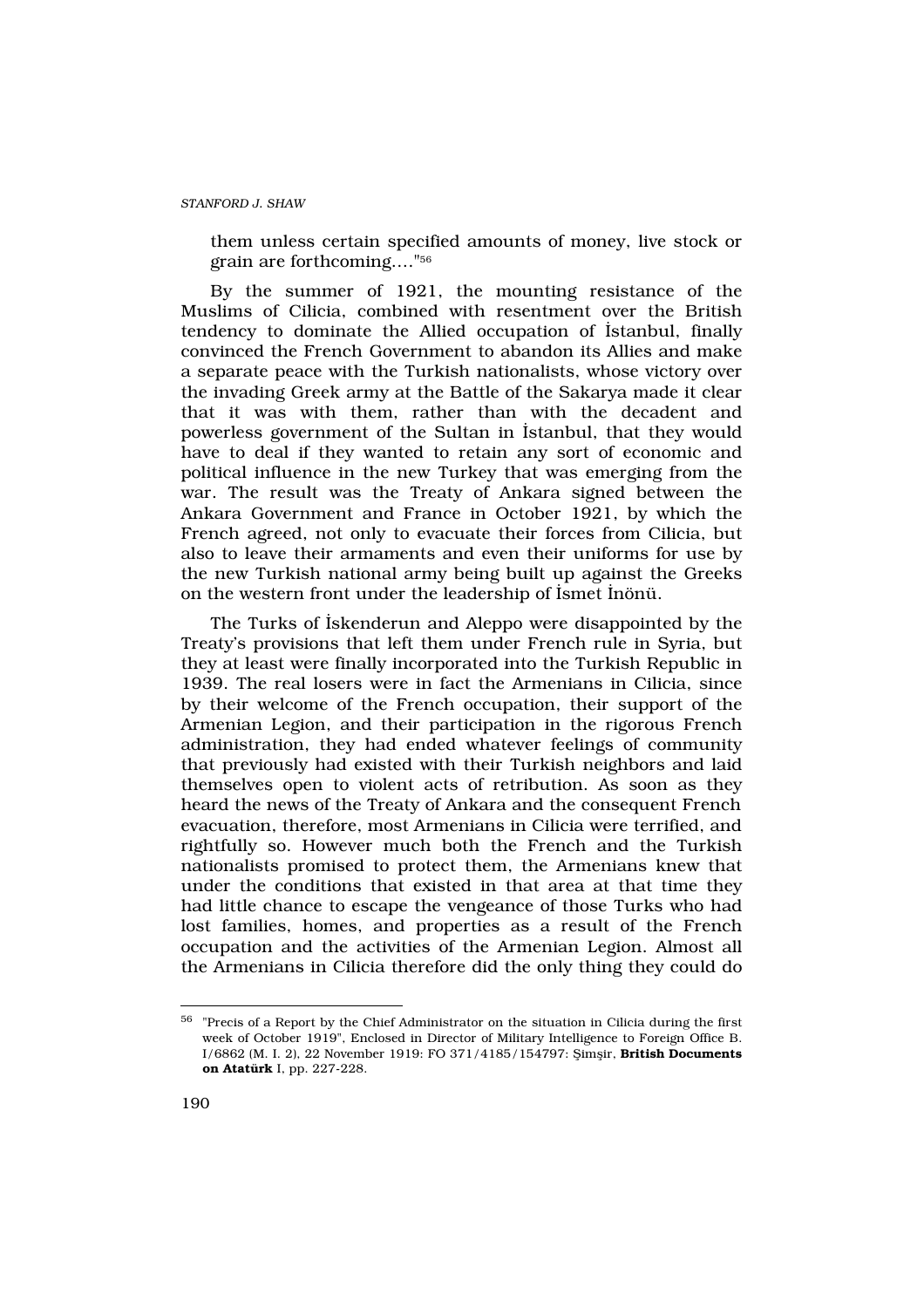under the circumstances. They began to pack up and leave their homes, some going with the evacuating French forces, some sailing on British and French ships that came to the ports of the area to pick them up, some walking overland into Syria, Palestine and Lebanon, where they settled down and made new lives for themselves.57 In this, they were encouraged to depart by Armenian nationalist agents who hoped that by doing so they would shame the French, or if not them the Americans and British, to send in new troops which would enable them to establish an entirely Armenian state throughout Cilicia. Thus, when Avetis Aharonian and Gabriel Noradoungian went to French Premier Aristide Briand to complain about the French withdrawal, Briand was the one who complained:

"I ordered an examination and I regret to tell you that, according to my information, the exodus of Armenian population from Cilicia is the result largely of the zealous propaganda which unknown individuals and Gomidehs [Komitacis] have made on the spot. For what earthly reason I do not know. But this propaganda is doubly embarrassing for France. On the one hand, the Armenians are fleeing from Cilicia, a fact that discredits France for having failed to give refugee Armenians the needed protection, and on the other hand the refugees have found no other protector outside of France, and once again we have been forced to care for their needs. Now I ask you, how long shall this abnormal situation continue to last....The Turks have not harmed them; they have kept their promise. What was the need of this wholesale exodus?"<sup>58</sup>

Noradoungian first denied that any such encouragements were taking place:

"I do not think that the people are fleeing as the result of the propaganda. There is a general panic about Turkish rule....I don't know who are the Armenians and what propaganda they

 $57$  Les Armées françaises au Levant II, p. 302. The files of hundreds of Armenian petitions and pleas to the French not to leave, or to take them with, are found in the AG (Chateau de Vincennes), carton 16 C 2 and passim. One of these was my colleague at Harvard University and at the University of California, Los Angeles for many years, Professor Avedis Sanjian, who went from his birthplace in Marafl (now Kahramanmarafl) to Jerusalem and Beirut, and from there to the United States.

<sup>58</sup> 7 December 1921. Avetis Aharonian, "From Sardarapat to Sèvres and Lausanne", The Armenian Review, XVIII/1-69 (Spring, 1965), p. 60.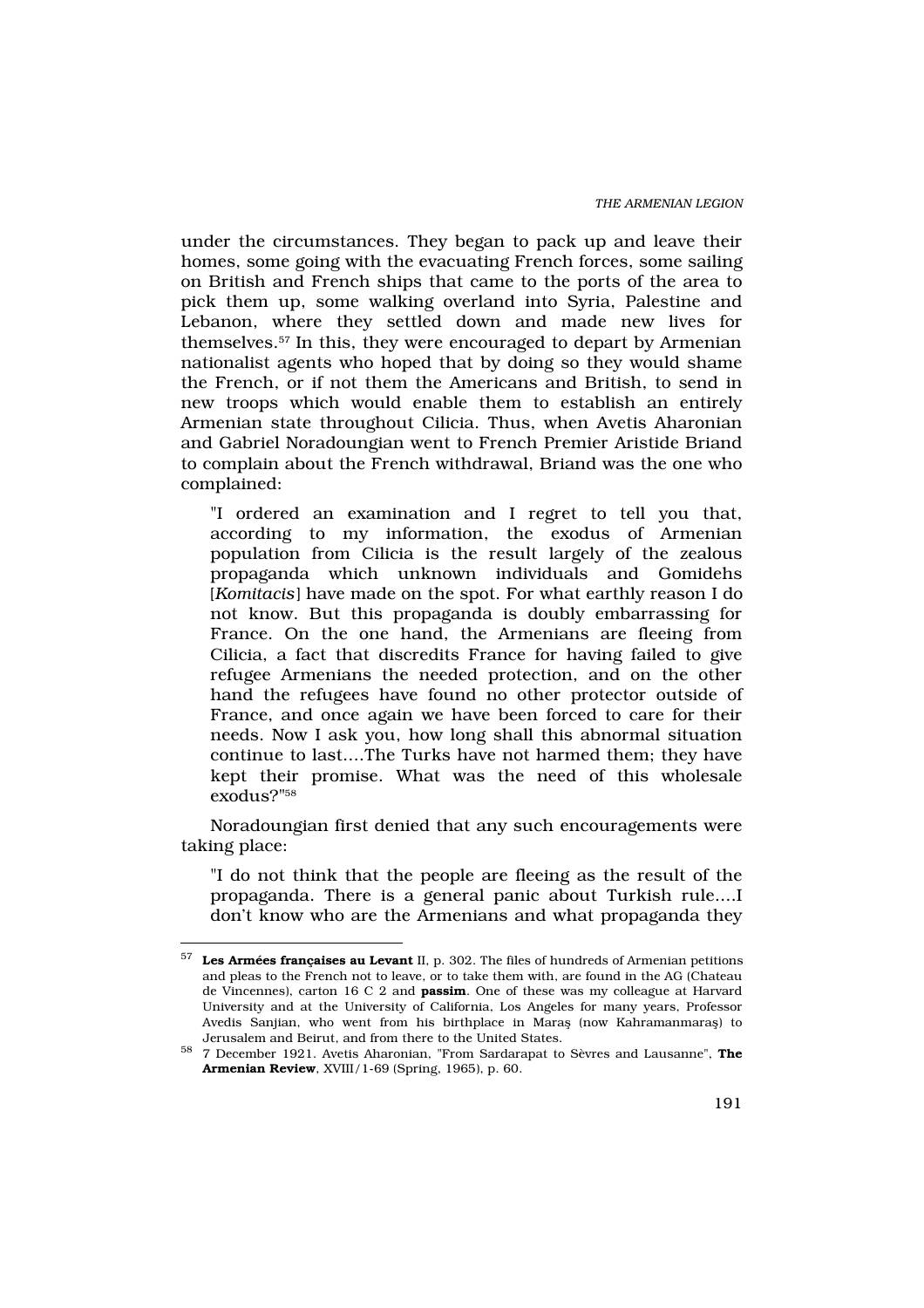have made. But it is not difficult to intervene and stop such deeds, and we shall do that very thing...."

Aharonian, however, correctly attributed the exodus to fear of Turkish retribution for the excesses that had gone on during the previous two years:

"I am not in the least surprised if any intelligent individual, intellectual or leader or Gomideh may have advised the Armenian population to flee with your retiring soldiers. I see no malice or any ulterior motives in such an act except the highly intelligible and understandable motive of a wish to escape the sword of the Turks. You must realize, Mr. President, that Turkish rule in Cilicia means the rule of the Grand National Assembly of Ankara, in which are seated the most notorious authors of the massacres of Van, Moush, Erzeroum and Bitlis. The Armenians know that fact well. And who is the well advised and concerned Armenian who, upon an appeal by the father of a family or a poor mother with her children, whether they should remain behind or flee, will have the courage of advising them to remain behind and await the sword of the Turk? This is no provocation, Mr. President, but a simple humanitarian concern...."<sup>59</sup>

American High Commissioner Mark Bristol described the panic:

"One of the effects of the Franco-Turkish pact, recently signed at Angora, has been the throwing into a condition of panic of the Christian part of the population of Cilicia. This is to be turned over to the Turkish Nationalists within a period of two months. Many of these Christians have very closely affiliated themselves with the French against the Turks in many instances, having even gone to the point of bearing arms against the Turks. They fear if they remain in Cilicia they will have revenge in a violent form inflicted on them. However, it would seem the part of wisdom for most of these Christians to remain where they are rather than rushing off into other parts of the world where the difficulty of earning a living will no doubt be very great. It seems a very bad precedent in view of the some two or three million Christians in Anatolia, where no doubt Turkish rule will ultimately be recognized in full force. From private letters from American relief workers at Ismidt it

<sup>59</sup> 9 December 1921: Aharonian, op. cit., pp. 60-61.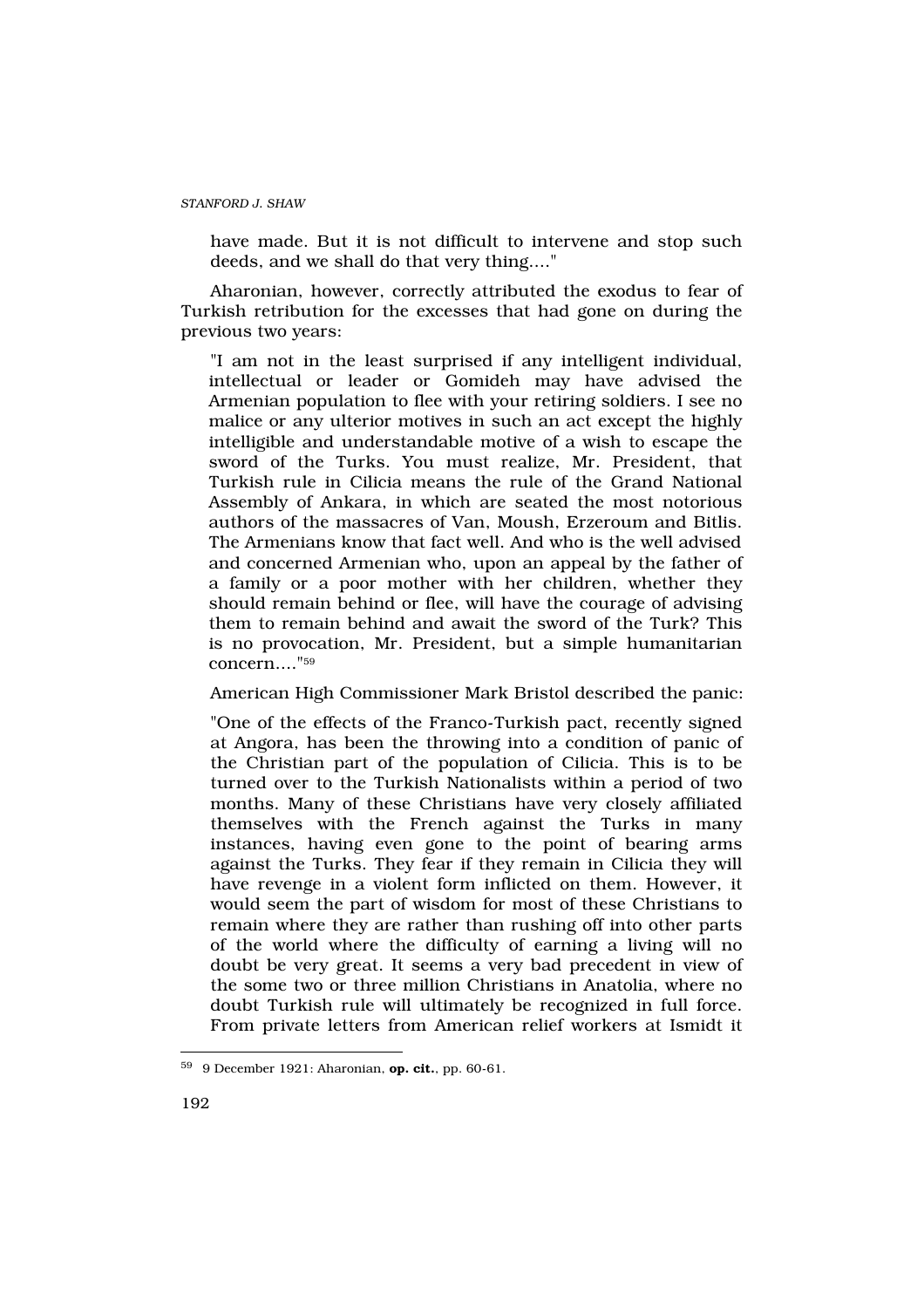was feared that Americans and Christians generally, in that area, might be in danger, but from an investigation made by the Commanding Officer of the U.S.S.C. no. 96, it appears that there is no visible reason for fears on this score. The government is conducting itself in an orderly and proper manner, and the feeling towards Americans seems very good".<sup>60</sup>

In October 1921, Armenian merchants throughout Cilicia stopped all orders for new merchandise and shipped their stocks toward the coast to be transported to Syria or Lebanon. The Armenian Catholicos of Cilicia sent a telegram to the Patriarchate as well as the High Commissioners in ‹stanbul informing them that all his people wanted to emigrate from Cilicia en masse and asking that the necessary boats be sent to Mersin to carry them into exile. In November Armenian banks and business houses throughout Cilicia were liquidated. The College of Jesuits and the School of the Sisters of Saint Joseph sent their students together to ‹skenderun. Between November 13 and 22, some 12,000 Armenians embarked at Mersin alone. For the moment the major problem was at ‹skenderun, where thousands of Armenians arrived from Mersin with absolutely nothing except what they wore and could carry. They had to be fed and clothed by a French administration that hardly could take care of itself. The confusion and suffering were immense.<sup>61</sup> Almost all the Armenians were bitterly unhappy with France in particular, claiming that it had promised to establish an Armenian state for them in Cilicia and had reneged on a solemn obligation to Christians. Telegrams of protest were sent to the League of Nations, the International Red Cross, to the French, to the British Government, in many cases demanding the establishment of a British mandate in Cilicia in place of the French and the mounting of a full-scale expedition to drive the Turks out.<sup>62</sup>

On 6 November 1921, Hamid Bey, previously Kemalist governor of Samsun and later of Trabzon, and more recently Counselor to the Ministry of the Interior, was assigned by Mustafa Kemâl as Cilicia High Commissioner (literally as Assistant to the Governor/Vali Vekili), and later as Governor, to arrange military,

<sup>60</sup> Report of Operations for Week ending 20th November 1921, Commander U. S. Naval Detachment in Turkish Waters (United States High Commissioner): USDS Decimal File 867. 00/1456.

 $61$  Les Armées françaises au Levant II, pp. 303, 408-409; AG, carton 16 C 2.

<sup>62</sup> Les Armées françaises au Levant II, p. 408; du Véou, La Passion de la Cilicie, p. 355.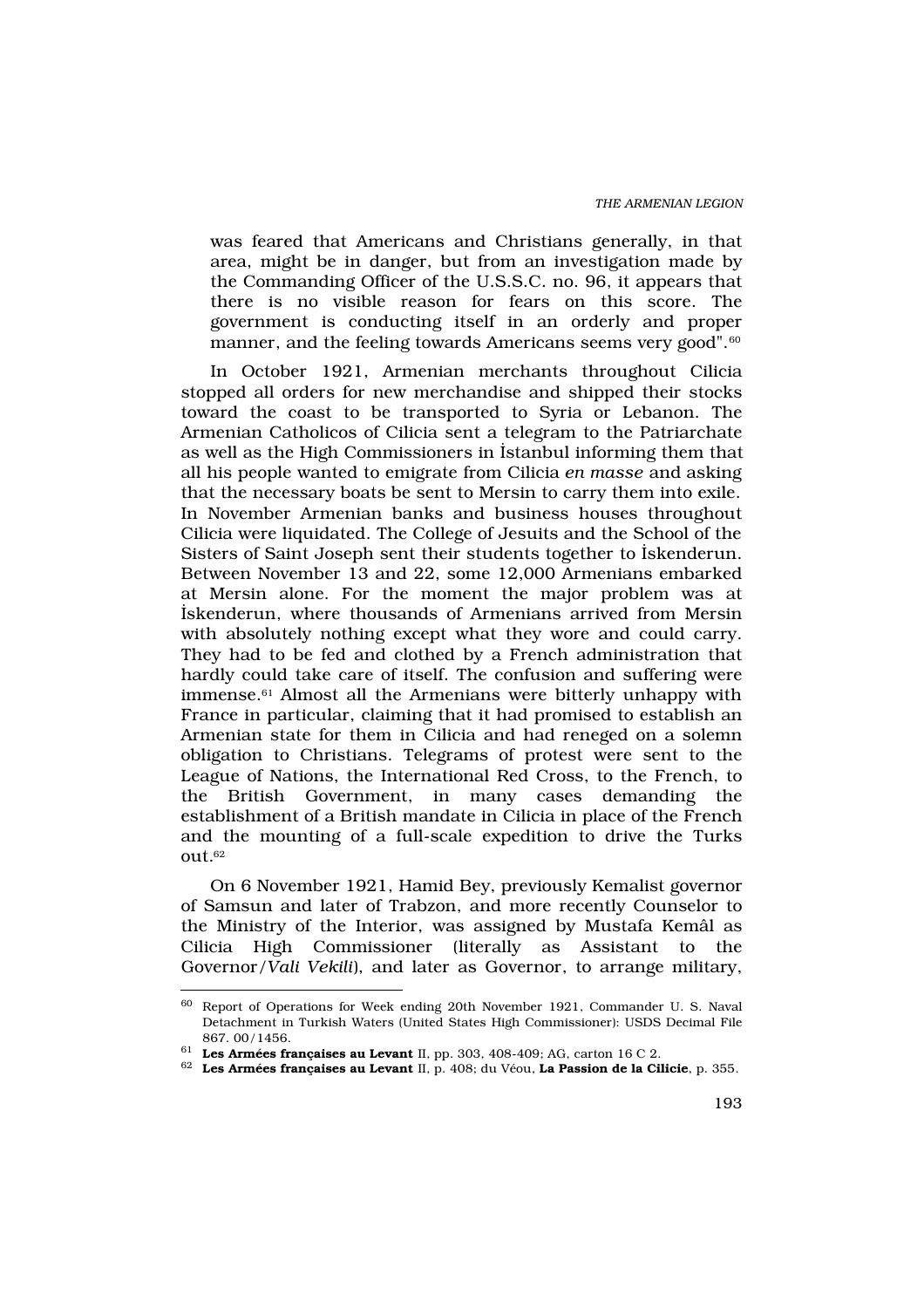civilian and political matters arising there as a result of the Treaty of Ankara.63 Arriving in Adana two weeks later, he traveled around to the major cities in Cilicia along with Muhiddin Pafla, special military commander for the Adana area, Franklin-Bouillon, French officials from Syria, and Armenian religious leaders, inaugurating the new Turkish regime amidst celebrations and sacrifices and speaking to Armenian groups in particular in an effort to calm their fears and assure them that the Turkish army would protect them.64 Proclamations were issued to assure everyone that their rights would be protected:

# "PROCLAMATION: INHABITANTS OF CILICIA

"France and the Ankara Government, desiring to restore peace in the East, have just concluded an agreement. France, respecting the rights of the majority, has spontaneously returned Cilicia to Turkey.

"France and the Ankara Government, equally desirous to have the rights of minorities respected, have decreed a series of guarantees in the Ankara Treaty. But even before these guarantees were published, a methodical campaign was organized by the enemies of peace to throw the Christian populations into alarm and force them to leave Cilicia. Thousands of families have thus been snatched from their homes and thrown onto the roads to exile and misery. Both governments, profoundly moved by this spectacle, have resolved to make a new effort to reassure the populations and destroy the effect of this detestable campaign of agitation.

<sup>63</sup> Cumhuriyet Arflivi (Ankara), ABK Kararname 1160, 6 November 1921: CA (Ankara) 8791, Dahiliye Kutu 3/dosya 35/no. 11. Hamid Bey was appointed Governor of Adana for this purpose on 1 January 1922, but left the position on 10 May 1922, after his task of smoothing over the transition to Turkish Government was completed: ABK Kararname 1296, 8 January 1922: Cumhuriyet Arflivi (Ankara) 8825, Dahiliye Kutu 4/dosya 43/no. 11; ABK Kararname 1591, 10 May 1922: CA (Ankara) 8885, Dahiliye Kutu 5/dosya 16/no. 7.

<sup>64</sup> 22 November 1921. Letter from Sis Catholicos in ‹skenderun to Armenian National Delegation in Paris, dated 29 November 1921: Kas>m Ener, Çukurova'n n gâli, pp. 284-287; AFL II,. 304; Yusuf Ayhan, Mustafa Kemâl'in Pozant Kongresi ve Adana'n n Kurtulu u, Adana, «pek Matbaas», 1963, p. 133; Yenigün, 25, 29, 30 November, 1 December 1921; HM, 1 December 1921; Tercüman Hakikat, 23 November 1921; Ak am, 15 December 1921.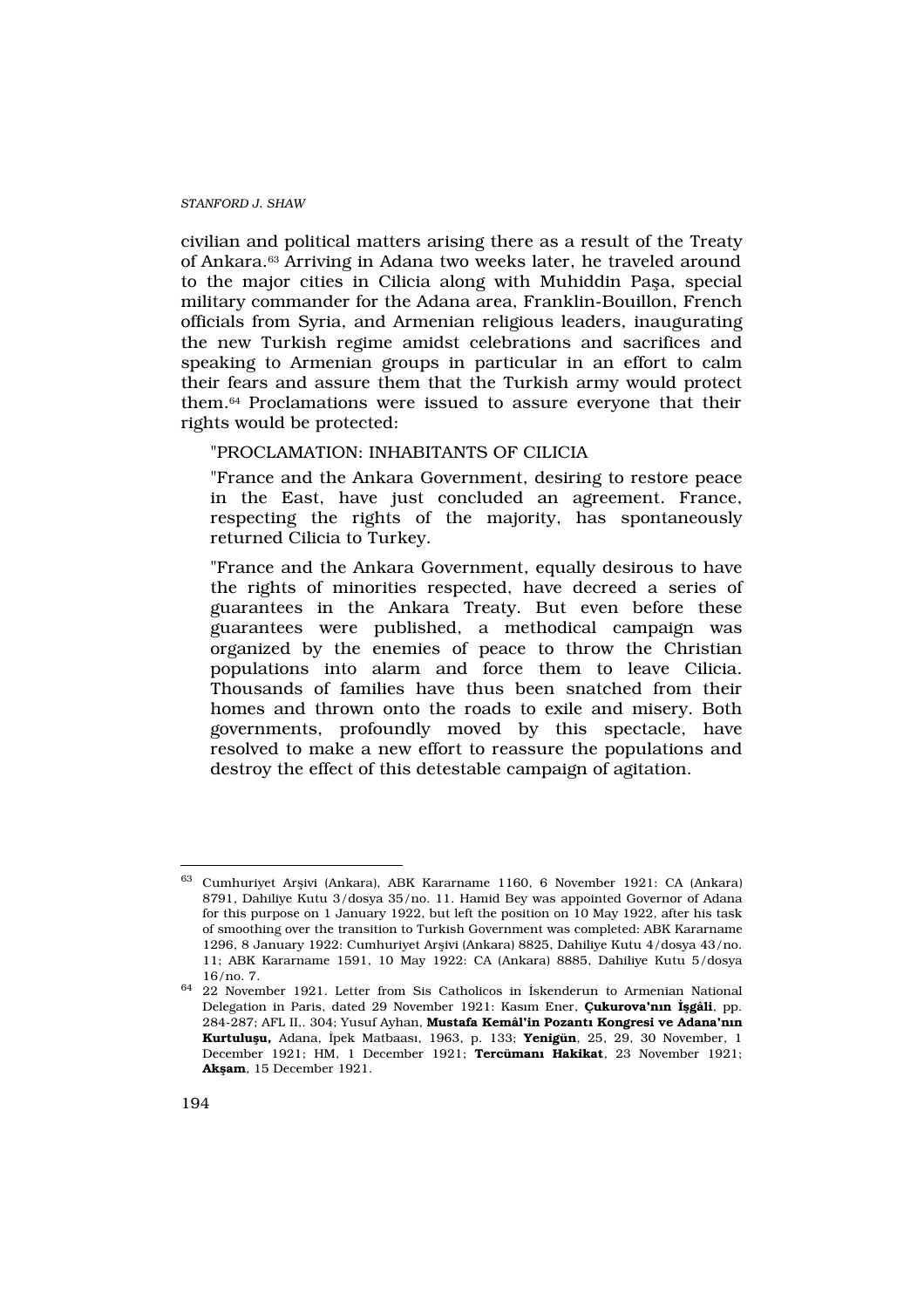### "CHRISTIANS OF CILICIA

"They have said to you that the amnesty will not be carried out: That is false. The amnesty is total and immediate. The past is dead and forgotten. No one, absolutely no one, can be disturbed. They have said to you that you will never be able to move freely; that is false. The Agreement assures you complete liberty of your persons as well as respect for your property. You have all already received passports from the French authorities; the Government of Ankara will respect them absolutely. They have said to you that the law will requisition from you immediately 40 percent of your goods; that is false. This law of requisitions, applied during the Sakarya campaign, has now been abrogated, and no longer exists.

"They have said to you that you will be immediately enrolled [in the army]; that is false. The Turkish authorities have taken the necessary measures to assure that conscription will be applied only three months after the French occupation ends, which will be 4 January 1922. And we can hope that general peace will be established before the end of that time. Moreover, the Agreement stipulates for you all the guarantees assured to minorities in the countries of Europe by virtue of treaties concluded by the Great Powers after the Great War. Both governments are honor bound to make their guarantees respected. Their word is better than that of the agitators who are trying to get you to flee today, and will abandon you tomorrow after ruining you and more families.

"From this time forward, a Franco-Turkish commission, on which are represented all your communities, has been formed to guard abandoned property. All acts of pillage will be pitilessly repressed. Muslims and Christians must equally respect the law. And now, reflect; restore your calm, return to the homes that await you. Liberty and Justice are assured to all".

Adana, 30 November 1921. M. Franklin-Bouillon Mouheddine Pacha Hamid Bey.<sup>65</sup>

 $65$  Proclamation to the People of Adana, 30 November 1921; Ayhan, Adana'n n Kurtulu u, p. 134; Yusuf Ayhan, Adana'n n stiklâl Beyannamesi, Adana, Kemâl Matbaas, 1970, p. 14; P. Knabenshue, Consul in Charge, American Consulate General, Beirut, Syria, 6 January 1922: United States Department of State Decimal File 867. 00/1474; Roger de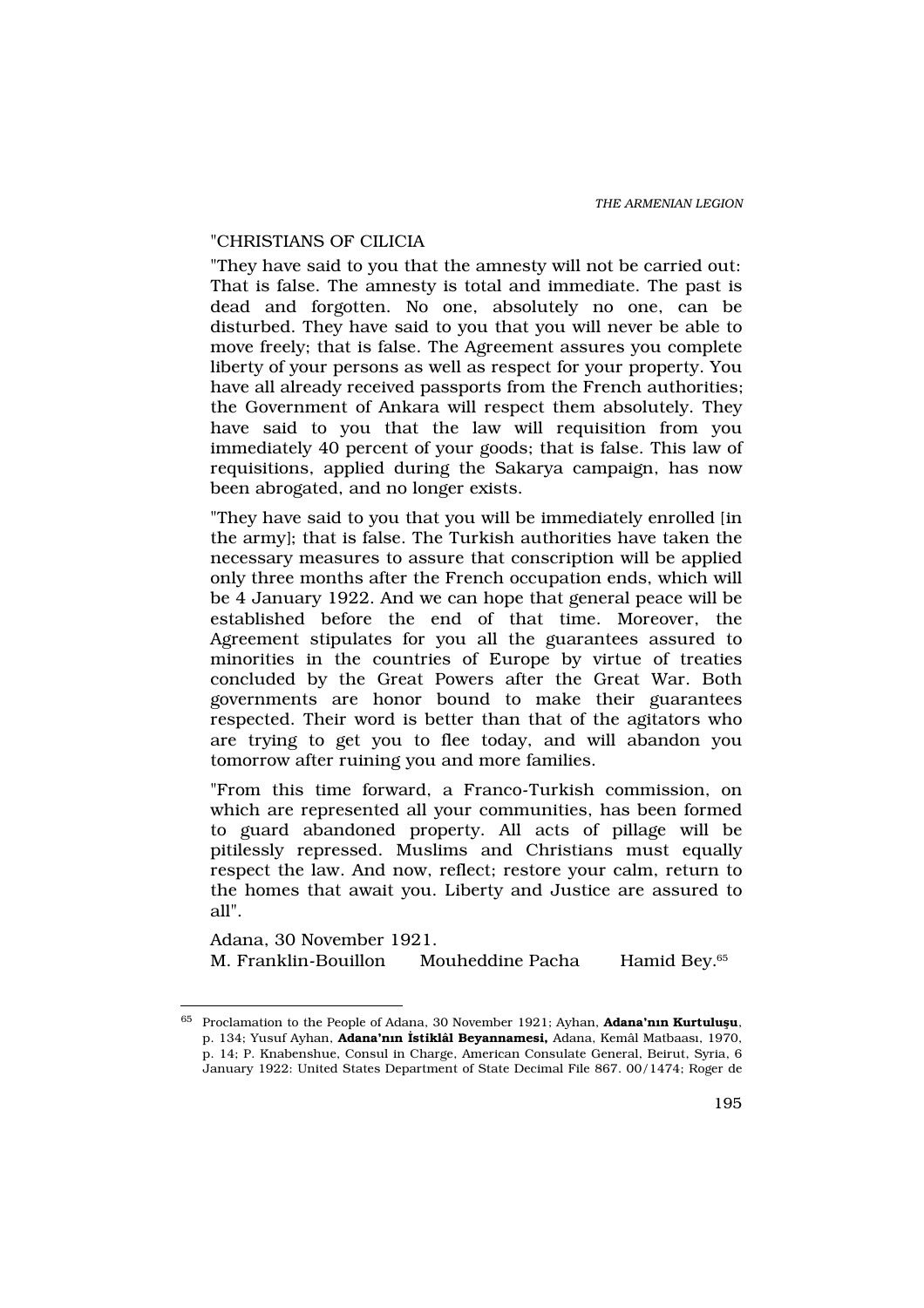Gabriel Noradoungian, an Ottoman Armenian who, like hundreds of other Armenians, had risen high in the Ottoman Foreign Service during the previous quarter-century, and who had actually served as Ottoman Foreign Minister for six months in 1912-1913, joined Avedis Aharonian in going to England and France in demanding that France renounce the Treaty of Ankara and end its evacuation of the area in order to prevent the massacres which he insisted were certain to come.

On 19 November 1921 Noradoungian told Lord Curzon:

"The people of Cilicia fought in the ranks of the Allied armies for the liberation of that country and 150,000 Armenians, relying on the word of the Allies, have returned and settled in Cilicia. To turn this people over to the Turks once again means to subject them to massacre. The Franco-Turkish pact in the East will only serve the diminution of Allied prestige and the encouragement of the Turks. If France has financial difficulties, is it not possible to extend her some sort of aid and thus rescue those 150,000 Armenians? To trust the world of the Turks is out of the question. I know them at close hand, the so-called Kemalists, in particular, are the worst sort of bandits, friends of the Bolsheviks, Pan Islamists, and Pan Turanians. Its too bad that France set aside the legal Sultanist Government of ‹stanbul and aligned herself with those bandits. This unilateral arrangement of the Cilician question is disastrous for the Armenian people from all standpoints. WE INSIST, AND SHALL INSIST ON THE TREATY OF SÈVRES. That must not become a scrap of paper....

"...[T]he issue before the Supreme Council no longer is the safety of the Armenian people, but an Armenian state on Turkish territories which has been promised us, and which in the future shall become the United Armenia together with Caucasian Armenia. The Supreme Council, Mr. President, defined our boundaries for us without our prior consent. Then it found a mediator-arbitrator in the person of the President of the United States, again without consulting us. And finally it drafted a whole treaty whereby we were given our independence as a state, and invited us to sign the document. We signed it without objection and we accepted all that the great powers

Gontaut-Biron et Révérend L., D'Angora à Lausanne, Paris, Plon-Nourrit, 1924, p. 216 (my translation from French).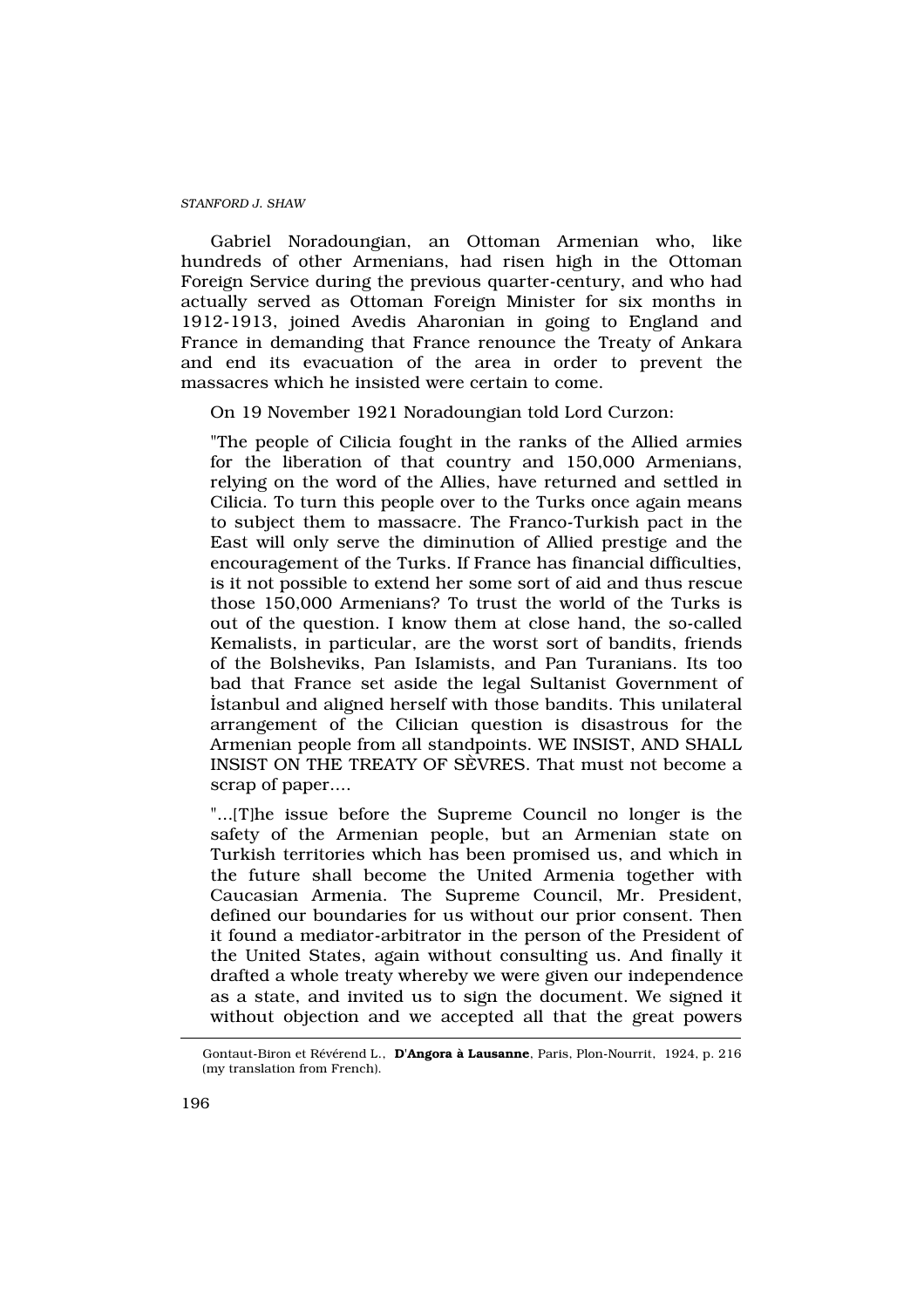and our allies dictated to us. And now, in our conviction, it is not the safety of the Armenian people with which the Supreme Council shall concern itself, but with the security of the establishment of an Armenian state. Even as you said that it was on the basis of the Sèvres Treaty that France surrendered Cilicia to Turkey, so on the same basis we expect that France shall endeavor to return to us by peaceful means our territories which have been seized by Turkey...."<sup>66</sup>

On 23 November 1921, Noradoungian told French Premier Aristide Briand that the Kemalists were all murderers and that the Armenians could never trust them or live under their rule:

"It must be stated that the situation in Cilicia has so terrified our people that we are swarmed with telegrams from all sides. We are pained to note that France has signed a pact with the National Assembly at Ankara, which is nothing but a collection of criminals. I know the greater part of them personally. Many of them have gone through under my hand during my twentyfive years of office in the Turkish government. I can confidently state that with rare exceptions, they are all Pan-Islamists, Pan-Turanists, and more especially, xenophobe criminals who know no sanctities. Our people could not imagine that they ever should be turned over to that assassin government. This is a terrible disaster because these men are morally bankrupt and time and again have been proclaimed as such, and to believe their word is impossible, especially since these men were never brought to justice for their crimes, but they were befriended and encouraged. Last March, Bekir Sami came to London with a delegation three of whose members are notorious authors of the massacres....How was it possible that these men could be invited to tea with Lloyd George and others? This fact pierced the Armenians to the heart. Then what shall we say of the solemn declaration of the powers that these criminals would be held accountable for the Armenian massacres? Where is the punishment? And now, after all this, Franklin-Bouillon proposes to trust the word of these criminals. We cannot do this thing, Mr. President. Ankara's promises are nothing but a sham and a deceit, and the Armenian people are bound to

<sup>&</sup>lt;sup>66</sup> Aharonian, "Sardarapat to Lausanne", **The Armenian Review**, XVII/4-68 (Winter, 1964), pp. 49-50, 55; quoted partially in Marashlian, The Armenian Question I, pp. 313-314, 317.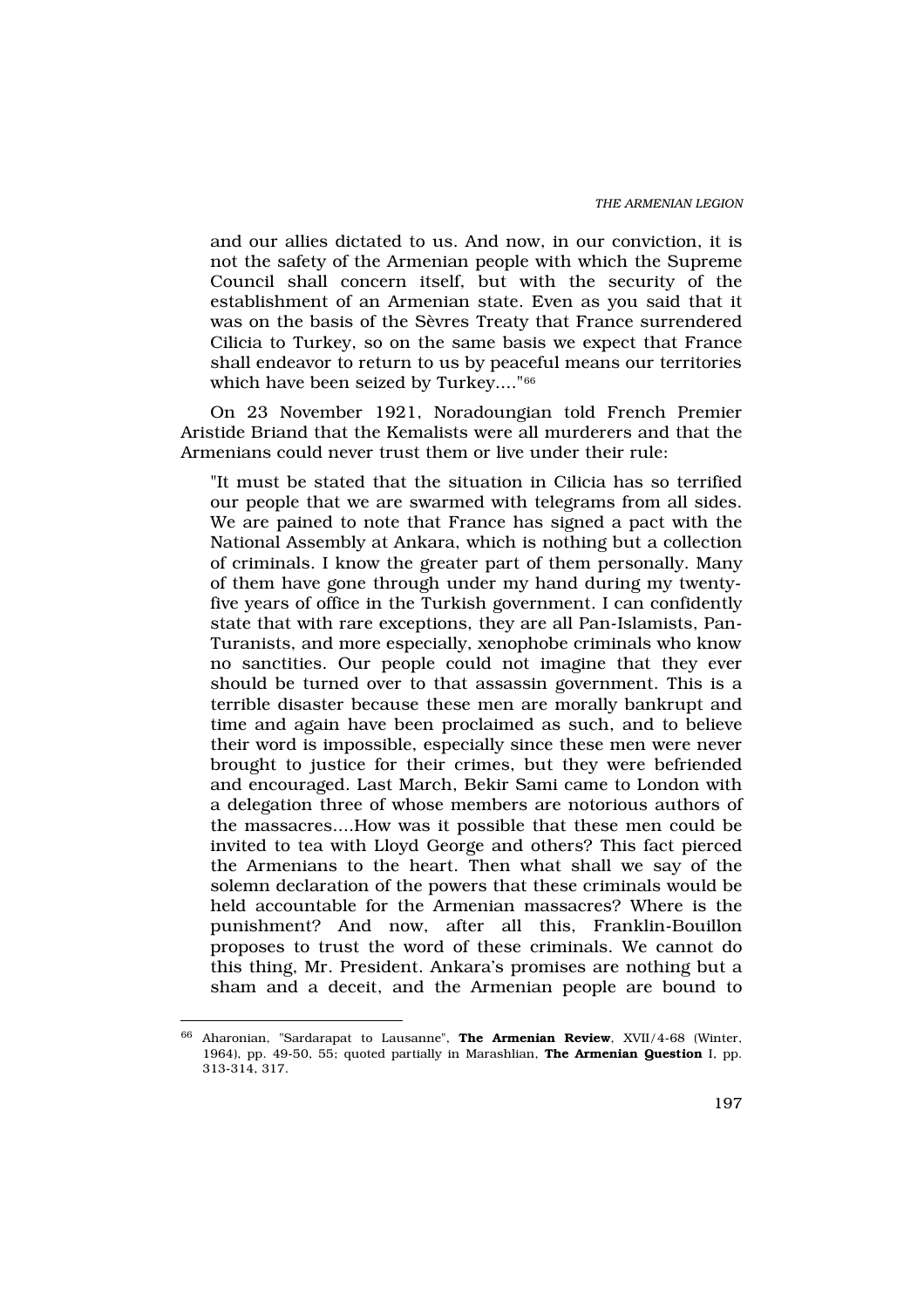suffer terribly if we put faith in their word. If they do not stage outright massacres, they know a thousand and one ways of exterminating the Armenians. They all have been educated in the spirit of Abdul Hamid, whereas the world knows that cruel Sultan's education and his spirit were abominable...."<sup>67</sup>

While expressing sympathy, Briand responded simply that France had no other choice since it had been defeated in Cilicia and could not continue pouring its men and wealth into such a losing morass:

"But you also must consider, Gentlemen, that we were forced to sign this agreement. You are familiar with the troubles of France. Our resources do not permit us to keep such a costly army in the East. In our conditions, no parliament will vote such a military budget. We nevertheless waited until the last try was attempted. To wait longer, believe me, is impossible. It is beyond our power. We suffered thousands of casualties in Cilicia and we expended millions. We waited for the Greek invasion, hoping that it would bring a solution to the problem so that we could evacuate our troops. But we saw that the Turks pushed them back and it is highly probable that, in the spring, they will drive them off also from Smyrna. Now when the Turks are through with the Greeks, it is certain that they will turn their arms against us while we neither have the desire, the means nor the possibility of fighting the Turk. Our country will never accept such a war, it does not understand, it does not want it. What can we do under the circumstances but to make peace with the Turk as soon as possible and evacuate our troops from Cilicia and, according to the Sèvres Treaty after all, we are obliged to return Cilicia to them. As to the safety of the Armenians, please believe me that we already have taken the necessary measures; our officers are there to supervise the enforcement of security measures. You have already seen that, at the first instance, the Christians will be exempted from military service. This is a good sign. There will be others, believe me, and finally it must be presumed that the Turks are not fools enough to organize massacres under the present circumstances and destroy their cause completely by raising the whole of Europe against them. No, they won't do that at present. And it is problematic if they shall ever do it in the

 $67$  Ibid., p. 52; quoted partially in Marashlian, The Armenian Question I, pp. 314-315.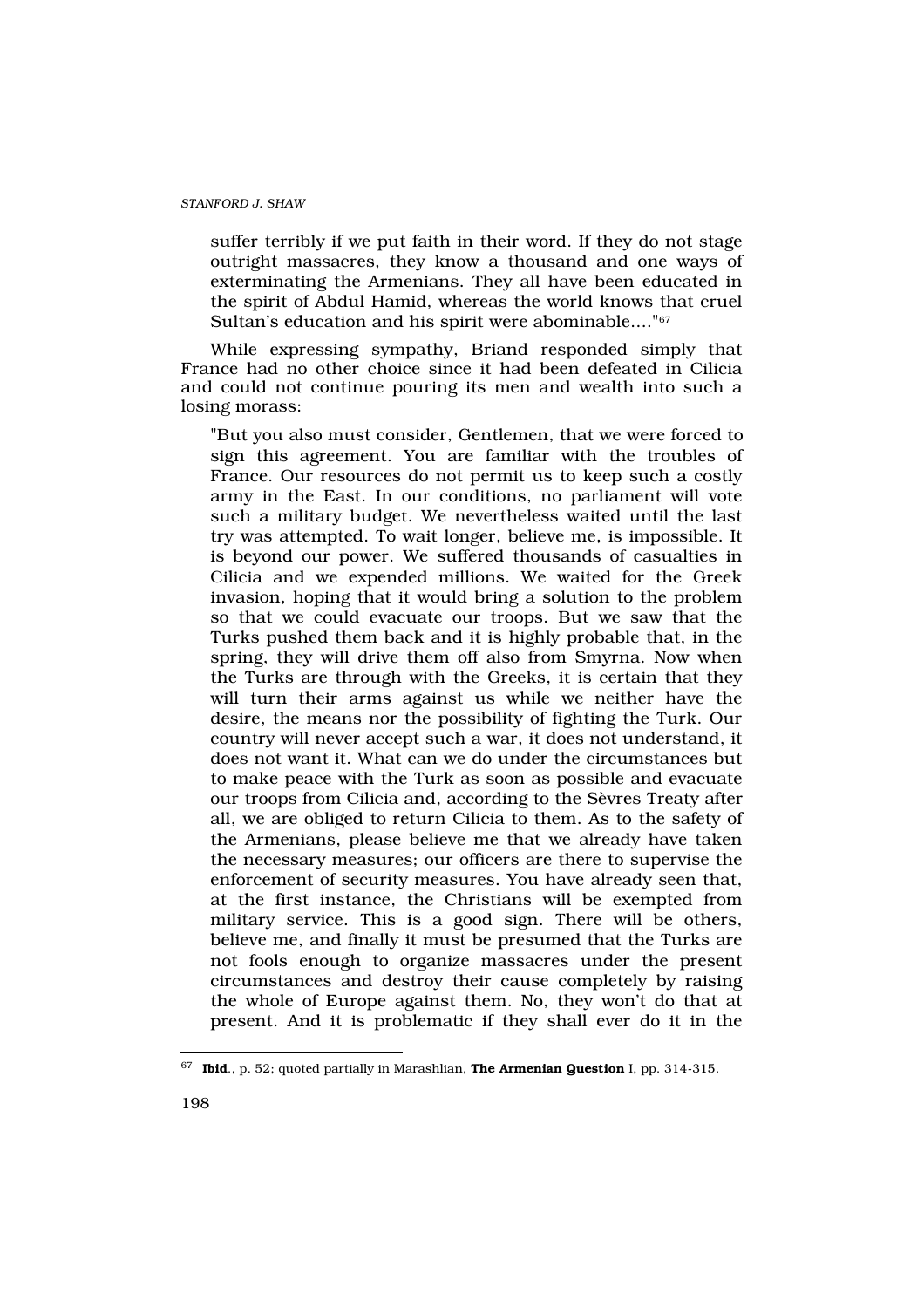future. But we have plenty of time for that. Soon the Supreme Council shall convene and I promise that I shall take this matter there and shall ensure, once and forever the safety of Christians. I told you that we could not wait any longer. France has many troubles."<sup>68</sup>

Since the people who remained in the cities of Cilicia, particularly in Gaziantep, were still living amidst the ruins left by the various French sieges and bombardments, the Grand National Assembly provided them, and all those living in districts rescued from enemy occupation, with special financial assistance and free lumber to rebuild their homes and shops as well as two year tax exemptions to help them get back on their feet.<sup>69</sup> As promised in the Treaty of Ankara, moreover, on 5 December 1921, the Grand National Assembly issued a general amnesty for all those accused of 'treason against the nation' for all of Anatolia, including Cilicia, thus excusing Muslims and Christians alike for any misdeeds they may have carried out during the French occupation while assuring all that they would be treated fairly and equally regardless of religion or race and urging them to remain calm and not to flee.<sup>70</sup> At the same time, in an effort to keep the Armenians from leaving, Mustafa Kemâl sent a similar proclamation from Ankara on 5 December 1921:

## "PROCLAMATION:

"By virtue of the agreement that has just been concluded with France, our authorities are returning to Adana, which has been an integral part of our country for centuries, but which was militarily occupied after the end of the Great War. We thank God who has permitted the Vilâyet of Adana and other regions of our territory to be returned to the Mother Country. I am happy in the name of the Grand National Assembly to greet the populations of these territories at their return to the mother womb. I hope that the entire world will end by recognizing and approving the pacific intentions of our nation and of the Grand

<sup>&</sup>lt;sup>68</sup> Aharonian, "From Sardarapat to Sèvres and Lausanne", op. cit., p. 53.

<sup>69</sup> Cumhuriyet Arflivi (Ankara), ABK Kanun 161, 18 October 1921: TBMM Zab t Ceridesi XIII, pp. 252-261, XIV, pp. 1-5, 12-16; Düstur, III/2, pp. 177-178; Kanun 169, 8 December 1921: TBMM Zab t Ceridesi, XV, pp. 17-23, 53, 69-70; Düstur, III/2, p. 189.

<sup>70</sup> Kanun no. 168, 5 December 1921. Introduced on 3 November 1921, debated and passed on 5 December 1921: TBMM Zab t Ceridesi, XIV, pp. 423-443, XV, pp. 16-21, 155; Düstur, III/2 (1929) pp. 188, 192; Yenigün, HM. 6, 20 December 1921, Vakit, 7, 8 December 1921; Ayhan, Adana'n n Kurtulu u, p. 142.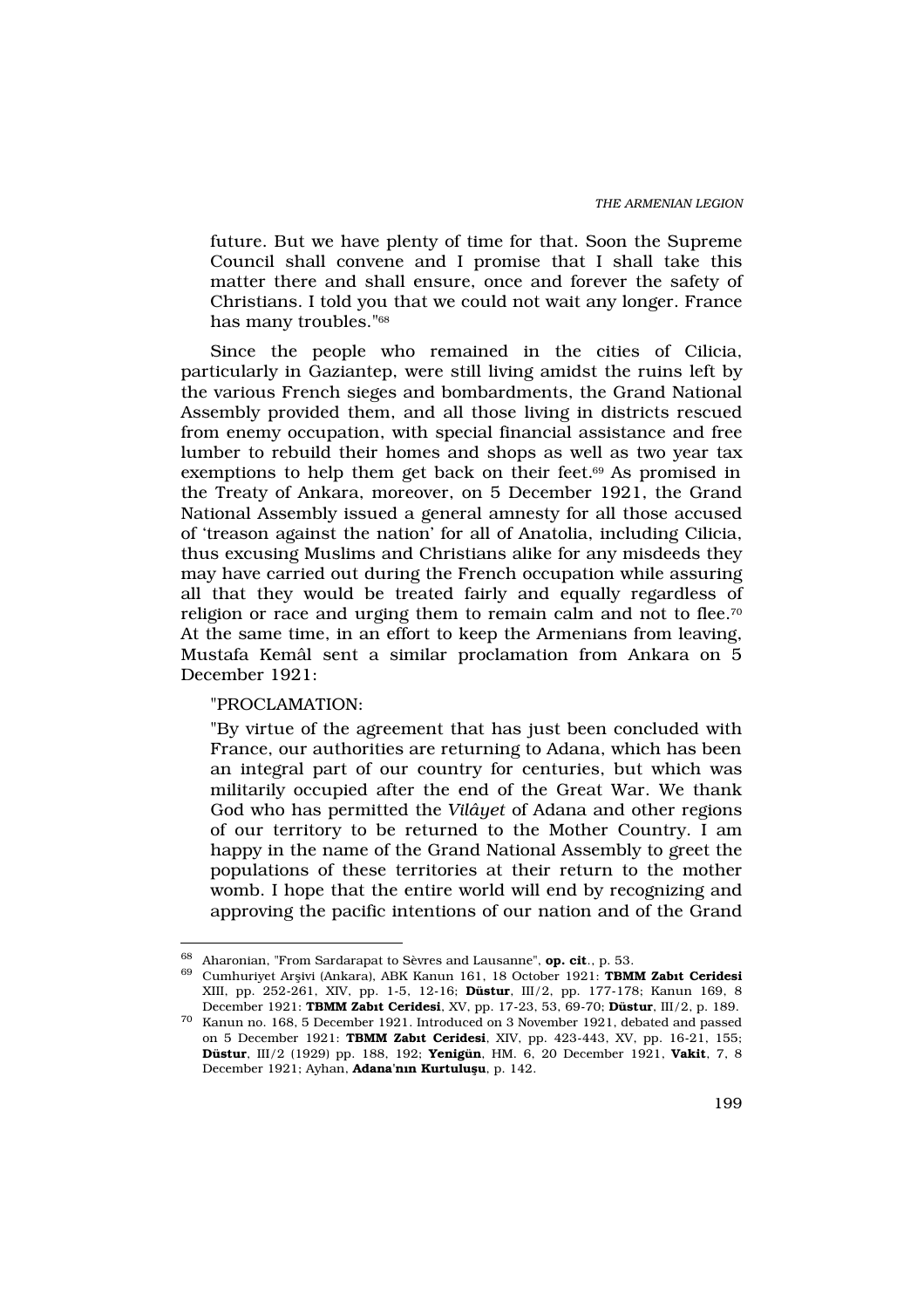National Assembly of Turkey which has been always conscious of the benefits of peace and which desires only recognition of the nations rights to a life of independence, the most natural and elementary right of every nation; and I must thank there the French nation and government who have accepted this point of view.

"The inhabitants of the regions of Adana, Urfa and Antep, who have undergone misfortunes and sadness during the great war, will once again find calm and tranquility resulting naturally from the development and prosperity of the country, but it appears from certain events that bad intentioned people, envying the success of the Grand National Assembly of Turkey, are perhaps trying to spread agitation and discord among the populations by spreading rumors, as when General Gouraud said in a proclamation that our action in these regions against our fellow citizens would be contrary to the sentiments of fraternity and that we have already committed reprehensible acts. I wish to answer with a few words on this subject, speaking before the civilized world and humanity. The different elements of Turkey have lived fraternally for centuries in sentiments, which suit the children of the same country, they are united among themselves by the strongest bonds of common interests, and they are tied to this country by dear memories. We cannot hide that in the last years malevolent people and deplorable facts have been produced as the result of the acts of certain agitators who have not judged calm and tranquility in the country to be beneficial to their interests. A full and complete amnesty has just been proclaimed to wipe out all these incidents….The Government wants to make disappear by this measure all the causes which could enable the malcontents to continue to influence the children of this country. There are other duties that fall on the populations, and I speak to all without distinction of race or religion to recall their duties in a few words. The Government of the Grand National Assembly of Turkey is a democratic government; the nation and the government cooperate closely in all questions that interest the country. It is therefore useless to explain to us the need for calm and tranquility needed by our country, and it is necessary to deny by deeds the malevolent rumors thrown out by our enemies. It is necessary to affirm and prove that we are the children of a free nation. You have the duty of helping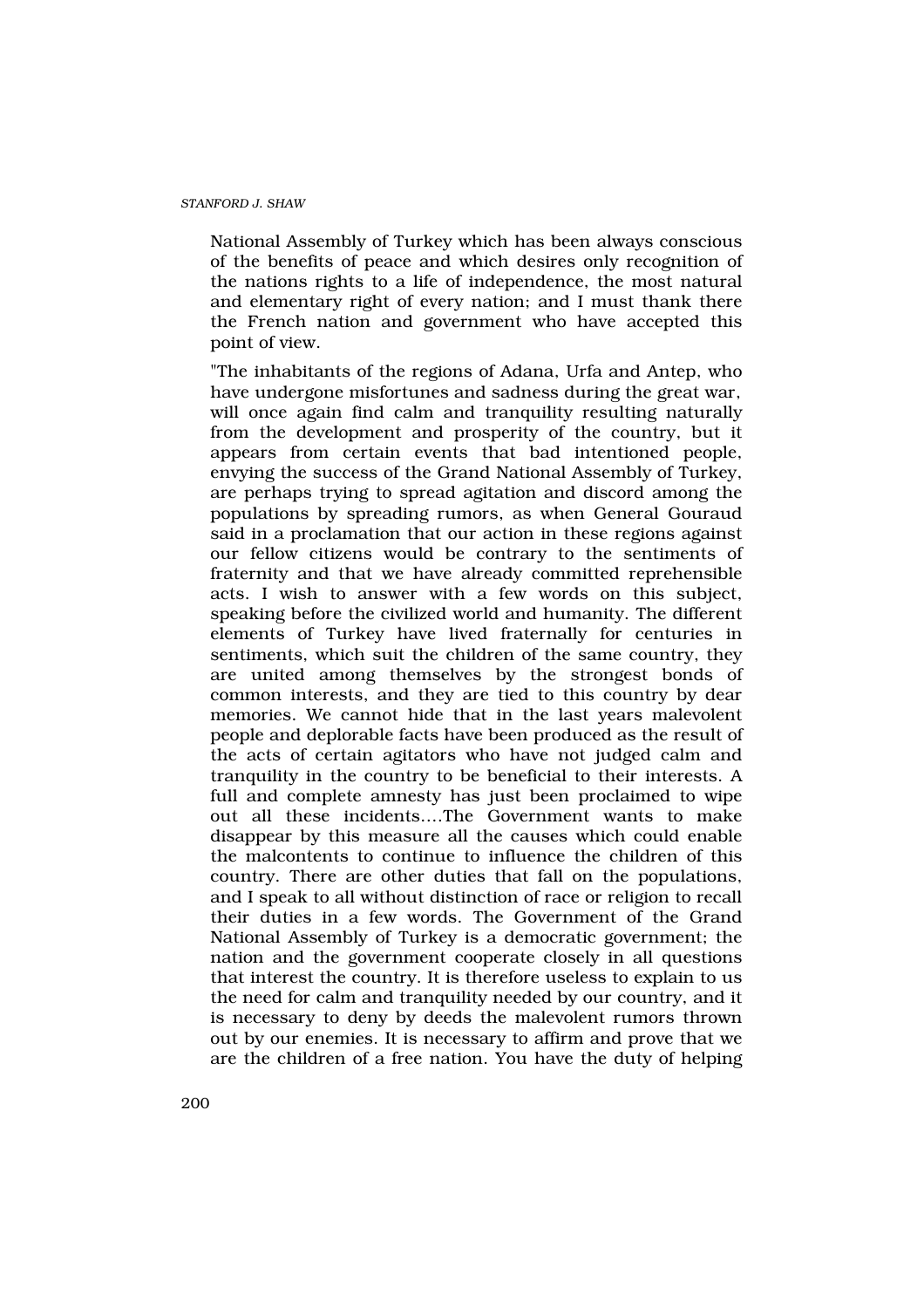THE ARMENIAN LEGION

the Government and to place the interests of the country before personal interests. I am convinced that a people that has shown itself capable of keeping its calm and dignity in the fact of the considerable events and extraordinary incidents can continue to realize the necessity of reciprocal affection in the entire nation without distinction of race or religion. No act of the people can be contrary to reason or logic. I wish to declare here that the Government of the Grand National Assembly will take measures against all those who put the great interests of the nation beneath their own. Rigorous measures will be taken against those who try to avoid the legal paths. I wish to give the following advice to officials; the fate of the territories, which are returning to the Mother Country at the price of great sacrifices, is in your hands. Benefit and prosperity of all people before the law is necessary. All have the same duties regardless of race and distinction. Think always that the extent of your responsibility is in proportion of the greatness and importance of your duties. Give equal justice to all regardless of race or religion. Turn over to the rigor of the law all those who violate them by harming order and tranquility. Do not forget to use all your efforts to establish order and security everywhere and make sure the sovereignty of the laws based on the policies of the Government are respected. In concluding I wish grandeur and prosperity to the nation and prosperity to its populations. 5 December 1337 (1921)

President of the Grand National Assembly of Turkey, Mustafa Kemâl".<sup>71</sup>

As the Turkish nationalist forces replaced the French there was in fact no organized persecution, no general Turkish retaliation, as reported by the American naval detachment patrolling in the area, which was closely monitoring the situation: "The destroyer stationed at Mersina reports that the Turks have that area well in hand and that the lives of Christians are in no danger.…The

<sup>&</sup>lt;sup>71</sup> Ayhan, **Adana'n n stiklâl Beyannamesi**, pp. 25-27; Ayhan, **Adana'n n Kurtulu u**, p. 136; Enclosed in P. Knabenshue, Consul in Charge, American Consulate General, Beirut, Syria, 6 January 1922. United States Department of State Decimal File 867. 00/1474 (my translation from the Turkish and French).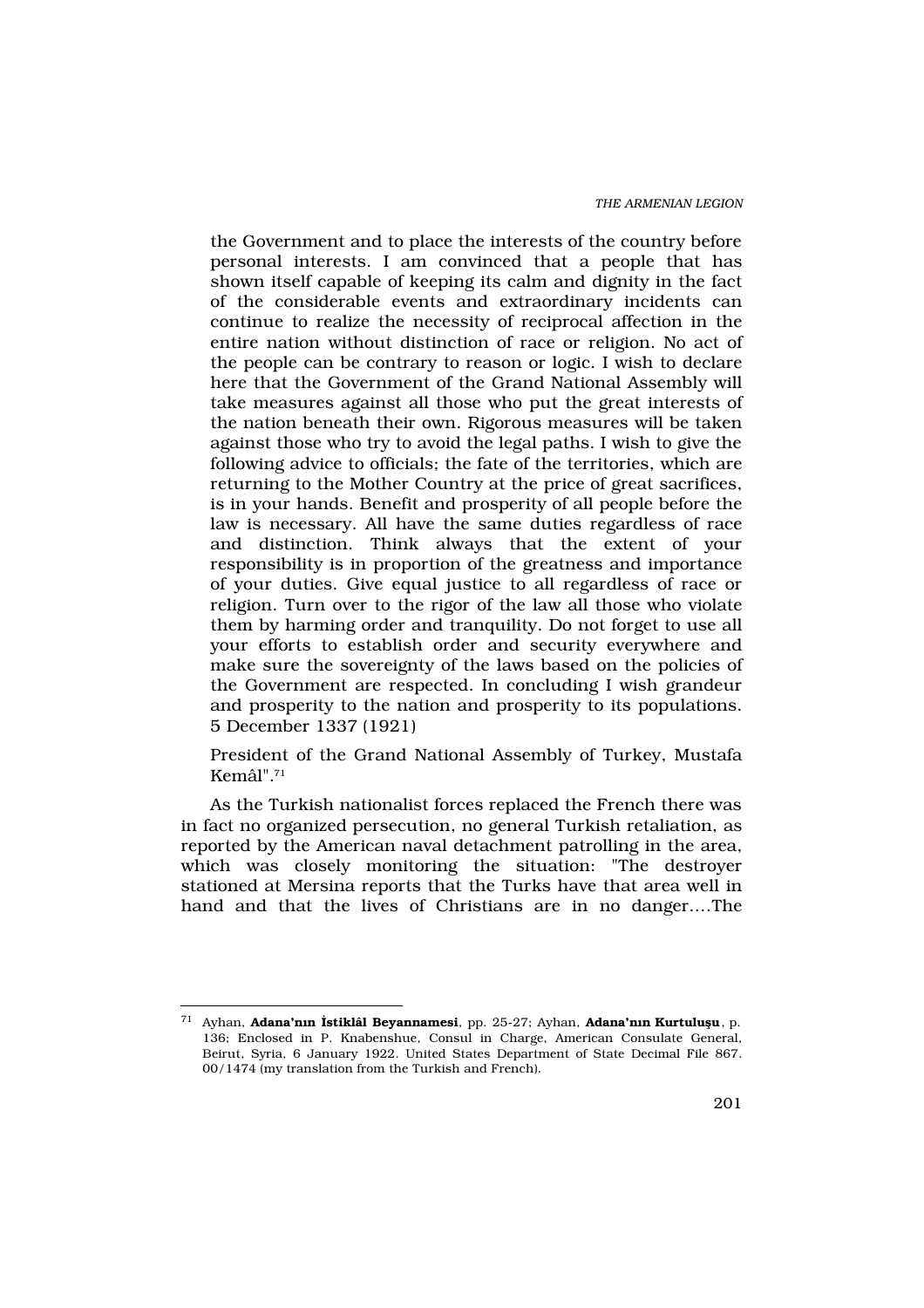destroyers dispatched to Batoum and Novorossisk report that they were cordially received...."72

The waves of mistrust were in any case far too deep, however, for these assurances to have any significant effect. Even if some Armenians believed the promises, they hated the Turks so much that they did not want to live under Turkish rule even if they were protected. The panic therefore continued, stimulated more by fear than fact, as reported by the Chief of the American Mediterranean fleet cruising in the area at the time, Admiral Niblack:

"The withdrawal of the French from Cilicia, in accordance with the Franco-Turkish pact recently signed at Angora, has resulted in a partial evacuation of Christians from Cilicia. Many of the Christians had been closely affiliated with the French even to the extent of bearing arms against the Turks, and they therefore feared some terrible form of punishment from the Turks. In connection with this disturbance, and for the protection of American interests, Read Admiral Bristol has maintained a destroyer at Mersina. His advice to American and other Christian populations in Cilicia appears to have been to remain where they were until the Turks gave some causes to justify their evacuation. He seems to have sized up the situation very accurately, as nothing of consequence has occurred. The evacuation seems to have been based on fear rather than fact".<sup>73</sup>

An official of the Vacuum Oil Company touring Cilicia during this time as part of a general American effort to find business in the new Turkey, R.S. Stewart reported to the American Consul General in Beirut on what was happening, not only the panic and distrust that was prevalent, but also the almost complete standstill of normal business activity:

"The effect upon the Christian population of the French withdrawal has been sensational in the extreme. Since the first announcement of the Bouillon agreement, emigration has been proceeding through the port of Mersina on a vast scale. Estimates of the number of inhabitants who have left in this

<sup>72</sup> Report of operations for week ending 22 January 1922. Commander U. S. Naval Detachment in Turkish Waters (United States High Commissioner). United States Department of State Decimal File 867. 00/1487.

<sup>73</sup> Admiral Niblack, Commander U. S. Naval Forces Operating in European Waters to Chief of Naval Operations, Pola, Italy, 10 December 1921. USDS Decimal File 867. 00/1470.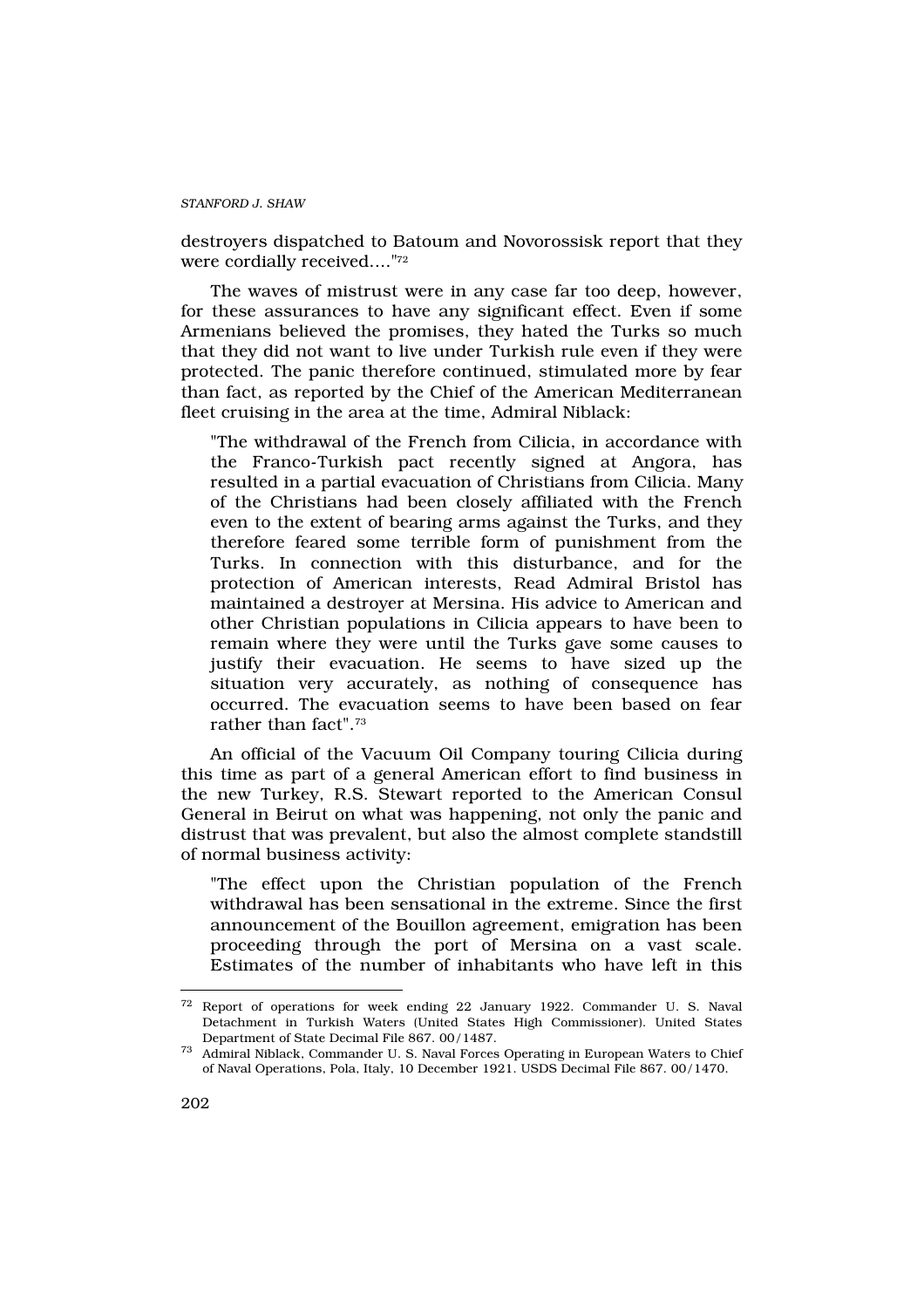manner range between 40,000 and 60,000; made up in the main of the Armenian population of Adana, Tarsus and Mersina. The impelling motive in the instance of the Armenians is, of course, absolute distrust of Turkish intentions in their regard. Hellene Greeks cannot remain on account of the actual state of war between their country and the Kemalists; while in addition many Ottoman Greeks and native Christians have emigrated under the influence of the undoubted general panic. More significant still, all British subjects have been warned by their Government to withdraw before the completion of the evacuation. This latter circumstance is plainly proving a source of decided uneasiness to both Turks and French, the feeling being heightened by the presence of British war vessels at Mersina.

"Commercial. Aside from a certain amount of superficial activity attributable to extensive liquidation and to the movement of essential commodities, trade and industry are temporarily at a standstill. While this condition would be natural enough in any country under similar circumstances, it is intensified in Cilicia by the fact that the machinery of commerce has long been almost entirely in the hands of the very Christian element, which is now in such a state of demoralization. Amongst those of this class who have not already severed their connections with Cilicia, the feeling of uncertainty alone regarding future taxes, possible levies, etc. is at present highly discouraging to any business activity. The crafts also have suffered greatly owing to the wholesale exodus of Christian workmen. Prohibition of the export of gold, and the consequent brisk demand for foreign exchange on the part of the thousands of emigrants, have brot (sic) about the depreciation of Turkish gold to a point about ten percent below its value in Syria and Egypt. Turkish paper is on the decline as well, and the whole exchange situation is decidedly unstable. Finally, trade prospects in general are adversely affected by the impossibility of foreseeing what Cilicia's outside relations will be as the result of the change of administration.

"Moral. The psychological reaction to the situation varies according to race and belief, and is highly dramatic. Official proclamations issued jointly by the French and the Turks have done little to inspire general confidence. The hereditary fear under which the Armenian labors is intensified by the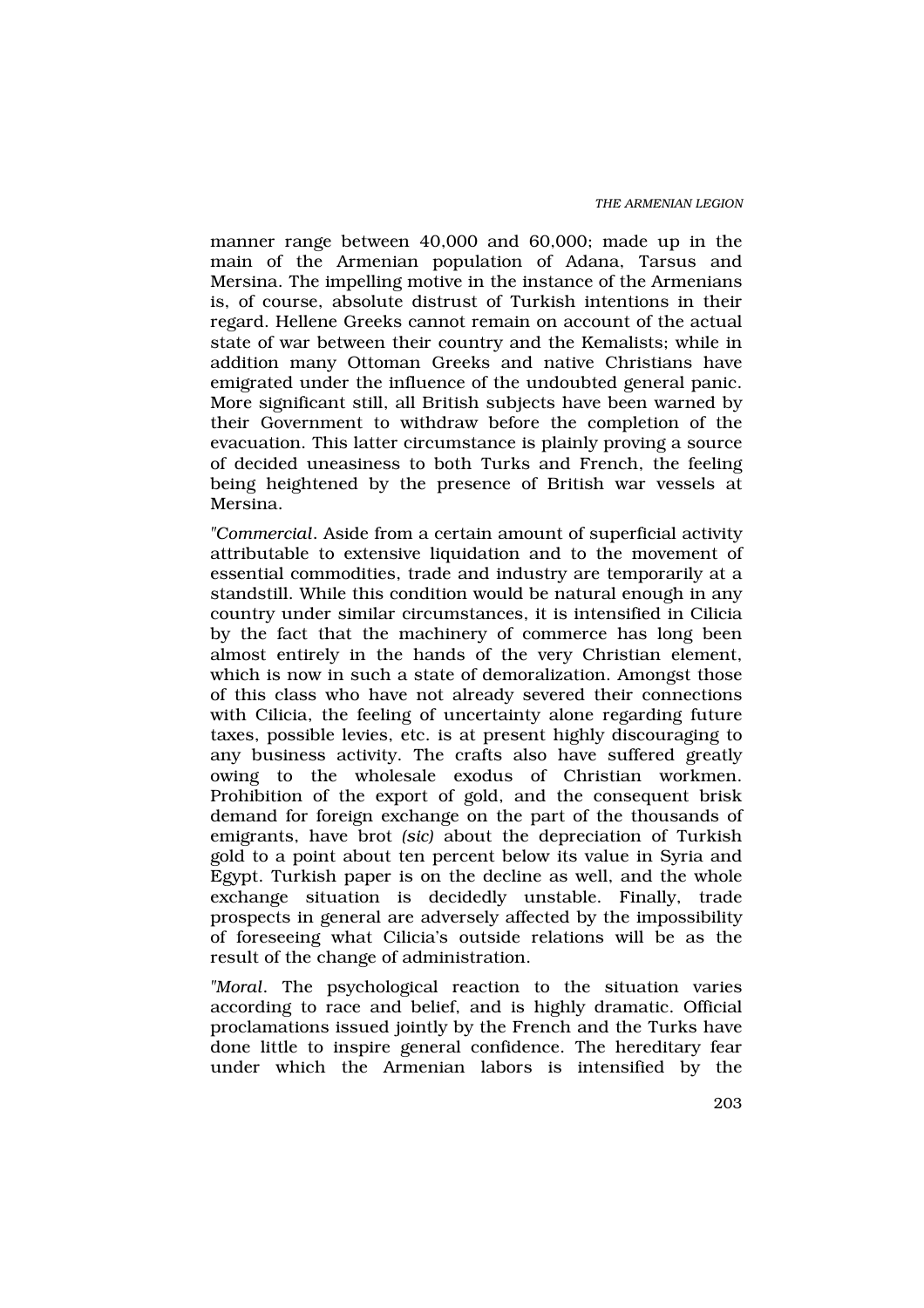consciousness of having recently indulged in a certain amount of retaliation. Christians in general, while less impressed with the possibility of wholesale massacre, experience a sense of betrayal. All expectation of eventual release from Turkish mastery being decisively cut off, they appear to feel that continued stay in Cilicia offers no attractions. Perhaps the worse fear is that of conscription, or its possible alternative of heavy exemption payments. The Turkish attitude is of course one of exultation, with insolence and an occasional hint of menace very thinly veiled indeed. The White Man's prestige is at the lowest ebb. This is keenly felt by the French officers, many of whom regard the Bouillon agreement as a rather low piece of political work, and highly discrediting to France. Very significant in this respect is the case of General Dufieux, later General Commanding in Cilicia, whose sentiments, and particularly his very apparent distrust of Kemalist assurances, led to his supersedure and practical disgrace….Afterward Mr Bouillon…stated that it was self evident that no public disorders which might result in damage to stocks need be feared, and that as far as Government action might be concerned, he could state positively that business interests would not be imposed upon. While unquestionably there would be new tax fixations, and while the belligerent status of the new Government might necessitate requisition of needful supplies, such requisitions would be made only against adequate reimbursement, as in the actual recent instance of the purchase for cash from the Asiatic Petroleum Company of 1000 cases benzene. Wholesale levies, such as the 40 percent imposition formerly practiced, would be discontinued definitely. Customs duty would be increased from 11 percent to 20 percent".<sup>74</sup>

As the French evacuation began by road via the ports of Mersin and ‹skenderun starting on 4 November, the flight to Syria accelerated, consisting mostly of Armenians but also Greeks and Turks who had opposed the Turkish national movement and cooperated with the French. About 30,000 Armenians, Greeks and other Christians left the Adana district in November and December. Most went by ships that came to pick them up at

<sup>74</sup> R. S. Stewart, Vacuum Oil Company, to Paul Knabensue, U. S. Consulate General, Beirut, 19 December 1921. Enclosed in P. Knabensue to Secretary of State, 5 January 1922. United States Department of State Decimal File 867. 00/1475.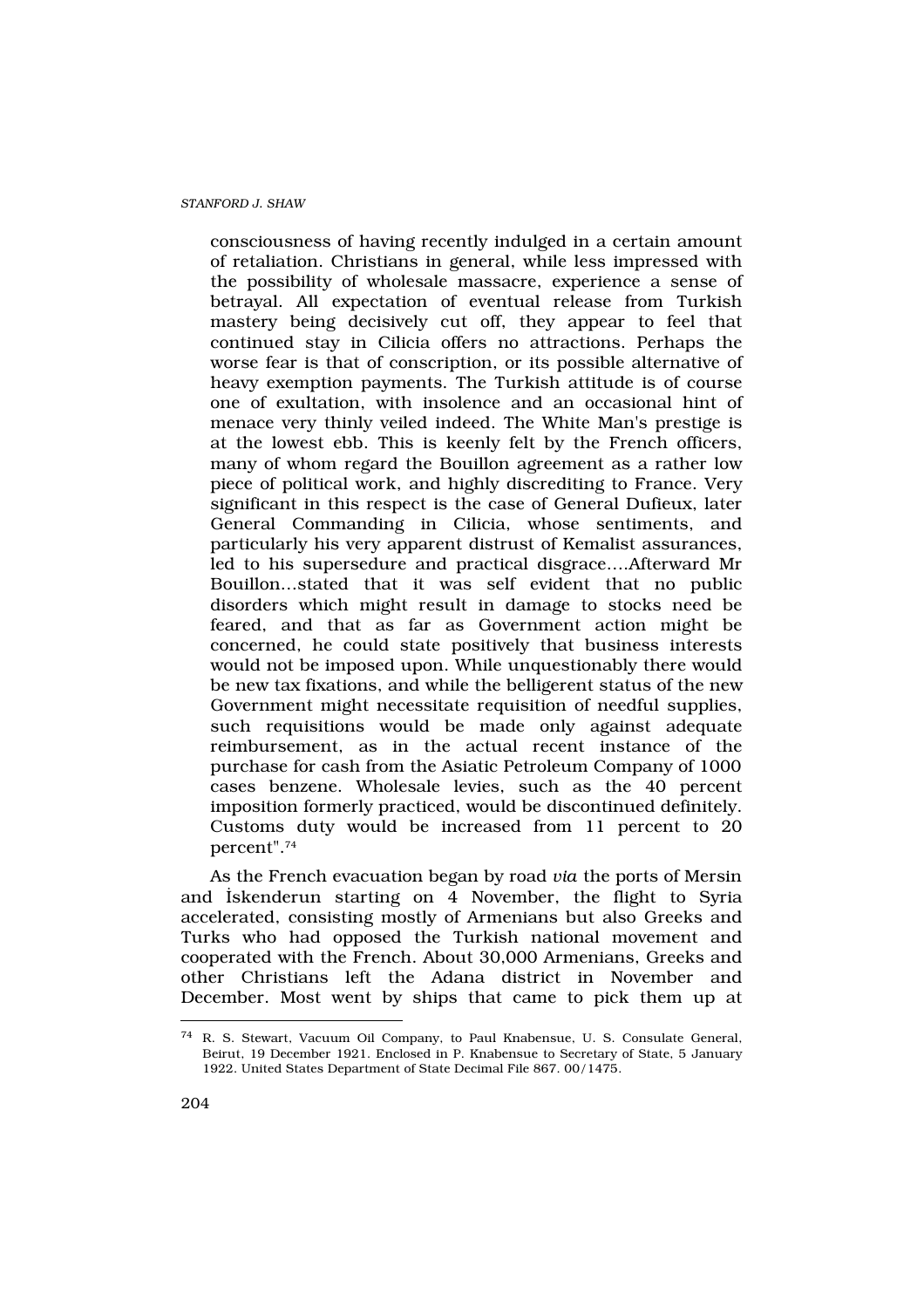Mersin and by trains that went to Aleppo. By the end of December, French troops remained only in Mersin along with approximately 10,000 refugees and at Dörtyol, where 7,000 refugees still were gathered. All were evacuated from these two cities as well as from Kilis (7 December), Adana (20 December), Osmaniye (24 December), Antep (25 December), Tarsus (27 December), Mersin (3 January 1922), Dörtyol (4 January), and Adana (4 January), thus completing the evacuation in little less than three months from the time the Treaty of Ankara was signed.75 According to French sources, between 1 November 1921 and 4 January 1922, approximately 54,000 Christians left Cilicia, of whom 31,000 settled in French-mandated Syria and Lebanon, and the remainder scattered to British protection in Palestine and Egypt and throughout the Mediterranean area. <sup>76</sup> By the end of 1923, the total number of Armenians who had left Cilicia are said to have numbered some 175,000, almost all those who had lived there before the war together with those who had emigrated from central Anatolia during 1919 and 1920.<sup>77</sup> On his return to Paris in late January 1922, General Gouraud reported to a special session held at the Sorbonne that "...overall the evacuation of Cilicia took place in perfect order, without violence, and without a single person being killed or even wounded".<sup>78</sup>

Turkish forces and government officials entered the evacuated cities and towns amidst joyful popular demonstrations celebrating their liberation from the oppressive French occupation, not only in Cilicia, but throughout the entire country.79 One of their first acts

 $^{75}\,$  The exact chronology of the evacuation of each city in Çukurova is found in the Archives de la Guerre (Chateau de Vincennes) Carton 12 C 2, summarized in Les Armées françaises au Levant II, pp. 325, 409; Turkish accounts of the evacuation are found in Türk stiklâl Harbi, IV, p. 292; T. C., Genelkurmay Harb Tarih Arflivi, ATASE. Harp M ntakalar, ehir ve Kasabalar n gâl, stirdat ve Bombard man Tarihleri, Ankara, 1940, p. 86; and Ahmet Hulki Saral and Tosun Saral, Vatan Nas I Kurtar Id, Ankara, Türkiye ‹fl Bankas›, 1979, p. 368; On 1 January 1922, the Commander of the United States naval squadron that was sailing in the area reported that all the Armenians had left Cilicia except for about 8,000 that were still gathered in Mersin: "Report of operations for week ending 01 January 1922. By Commander U. S. Naval Detachment in Turkish Waters", United States Department of State Decimal File 867. 00/1478.

<sup>76</sup> Haut-Commissariat de la République Française en Syrie et au Liban en 1922, Paris, Larose, 1922, B. R. 6/18-1-1922 D27 C1.

<sup>77</sup> Anahide Ter Minassian, La République d'Arménie, Paris, Éditions Complexe, 1989, pp. 255-256.

<sup>78</sup> Sorbonne Conference held in Paris on 26 January 1922. Quoted in Gourad, op. cit., p. 112.

<sup>79</sup> TIH IV, 254-255; AFL II, p. 304.